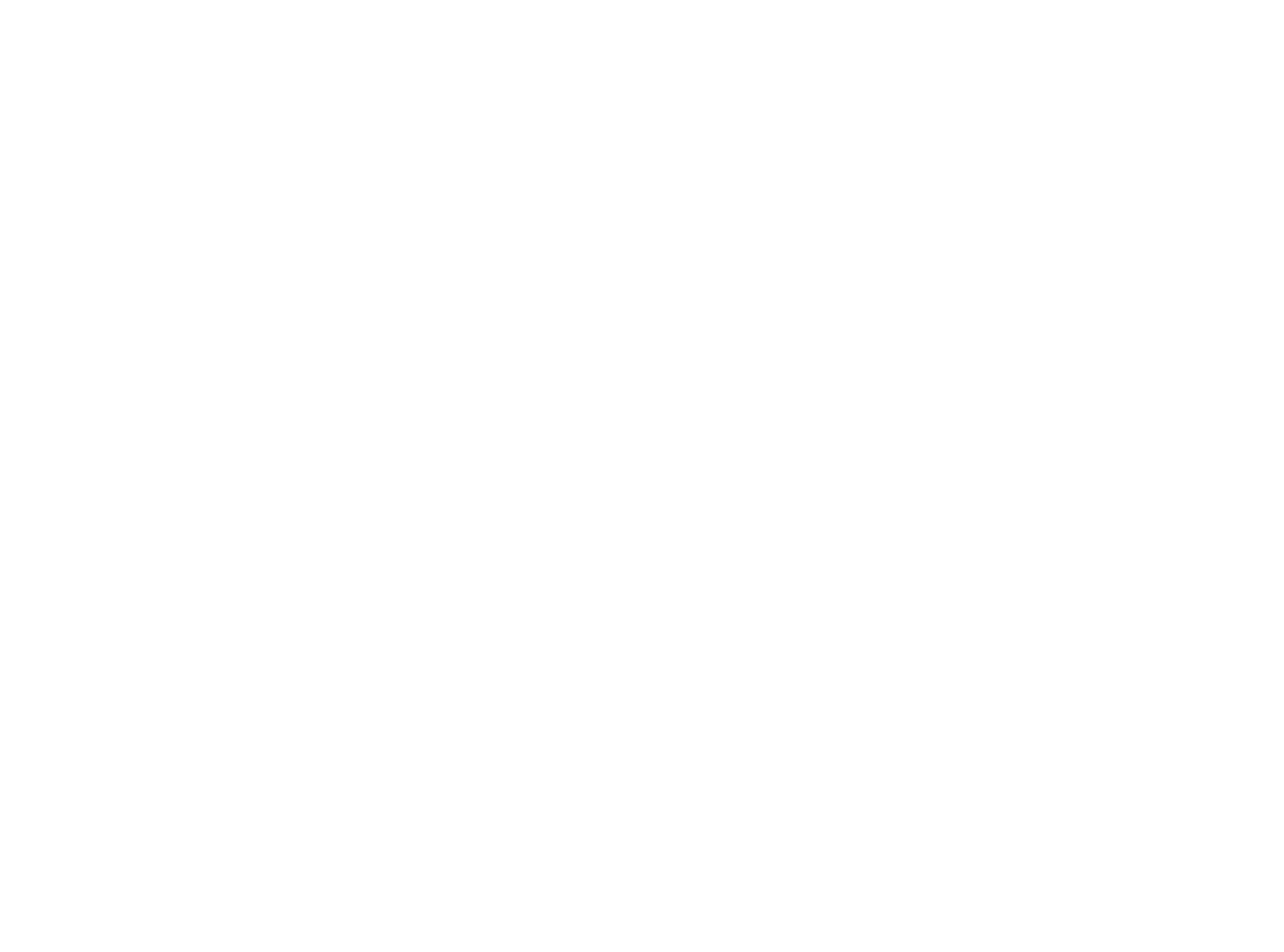# **Introduction**

Webtec turbine flow meters provide a precision solution to the measurement of flow in hydraulic systems on test stands, machine tools and other fixed or mobile applications. The flow meters can be installed anywhere in the hydraulic circuit for production testing, commissioning, development testing and analysis of control systems. The compact design of the flow meter allows them to be installed where space is limited. The LTR turbine flow meter with frequency output provides a precision solution to the flow measurement. The CTR turbine flow meter has a built-in microcontroller that conditions the signal from the flow meter to provide an accurate analogue output. This enables you to connect the flow meter directly into your digital display, PLC or custom DAQ system without having to worry about complex calibration factors or lookup tables. Four main versions are available offering 4 - 20 mA current loop, 0 - 5 V or 0 - 3 V (Sensor Recognition) output.

The integral loading valve provides smooth progressive pressure control in both flow directions allowing components such as cylinders or motors to be tested without re-plumbing the test connections.

#### **The range of products can be divided into two families:**

- 1. Standard CT/LT
- 2. CTR/LTR, a flow turbine with a built in load valve

# **This manual covers the CTR/LTR range of products.**

Before first operating the equipment read the whole of these instructions. Safety may be impaired if they are not followed.

Webtec have been designing and manufacturing flow meters and hydraulics components for over 40 years. We operate within a Quality Management System that complies with the requirements of BS EN ISO 9001 which is externally audited and certificated each year. Beyond compliance to the standard, Webtec is committed to continually improving in everything we do; with particular emphasis on understanding what matters to our customers and suppliers, and designing our systems and work to meet their needs. We are always keen to hear from customers who may have special requirements not covered by our standard ranges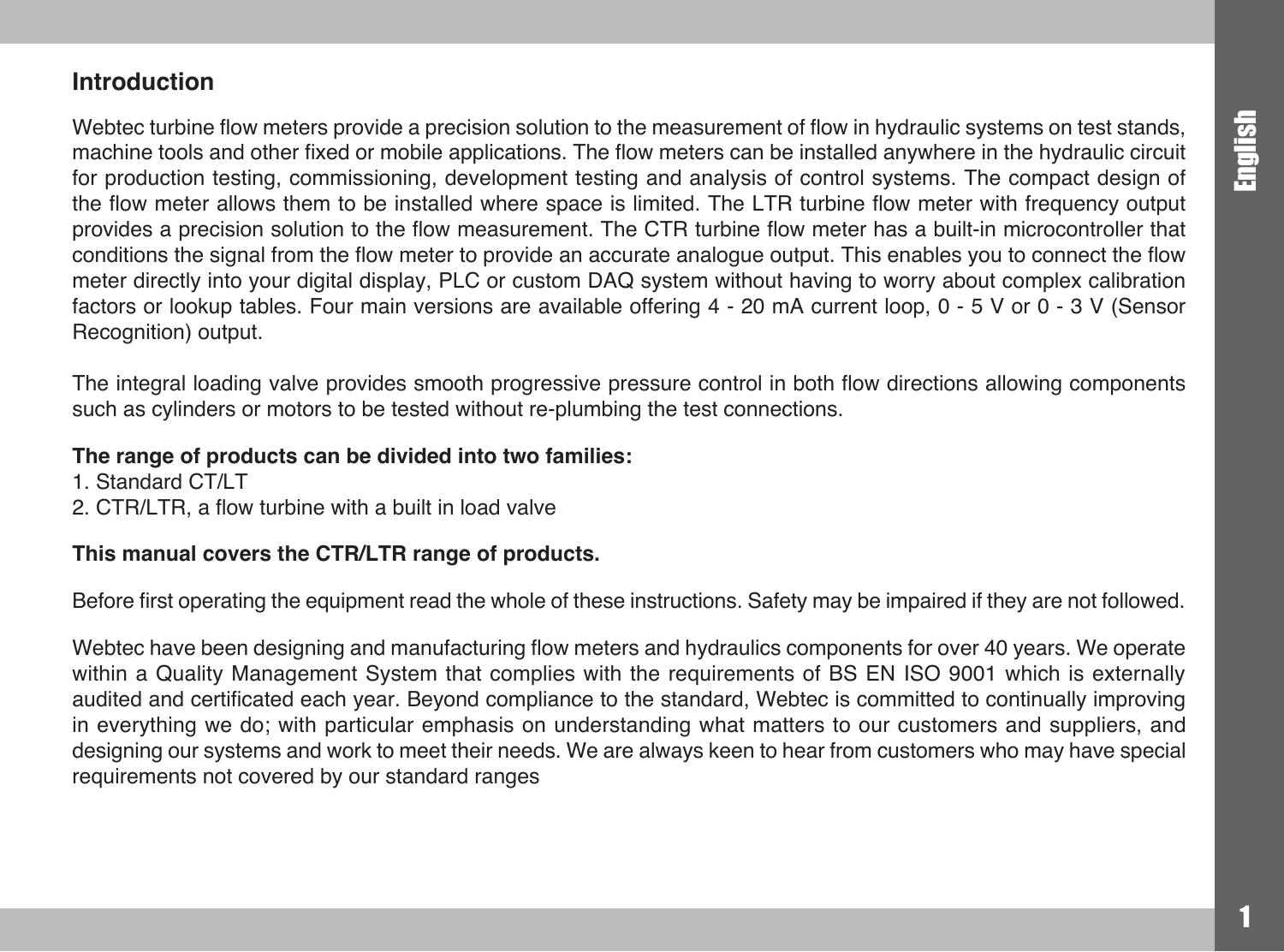# **Basic operation**



The CTR/LTR has two functional areas - flow meter and loading valve - both are housed in one aluminium block

#### **Flow meter**

All CTR/LTR flow meters work on the same basic theory - the fluid flow is used to rotate a turbine, the speed at which the turbine rotates is proportional to the flow rate. This rotational speed is measured by a magnetic transducer counting the axial turbine blades as they pass. The turbine blade is designed to minimise the effects of variations in temperature and viscosity and built-in flow straighteners eliminate flow swirl and allow flow measurement in both directions.

#### **Loading valve**

All loading valves work on the same theory - a poppet is moved in and out of a flow port via a threaded shaft. The unique design of the pressure-balanced poppet ensures low handle effort throughout the flow and pressure ranges in addition to excellent tactile feedback, regardless of flow direction. In the event of overpressure, replaceable safety discs (situated within the poppet) rupture, to internally bypass the oil at low pressure. Safety discs with different pressure ranges up to 480 bar (7000 psi) are available.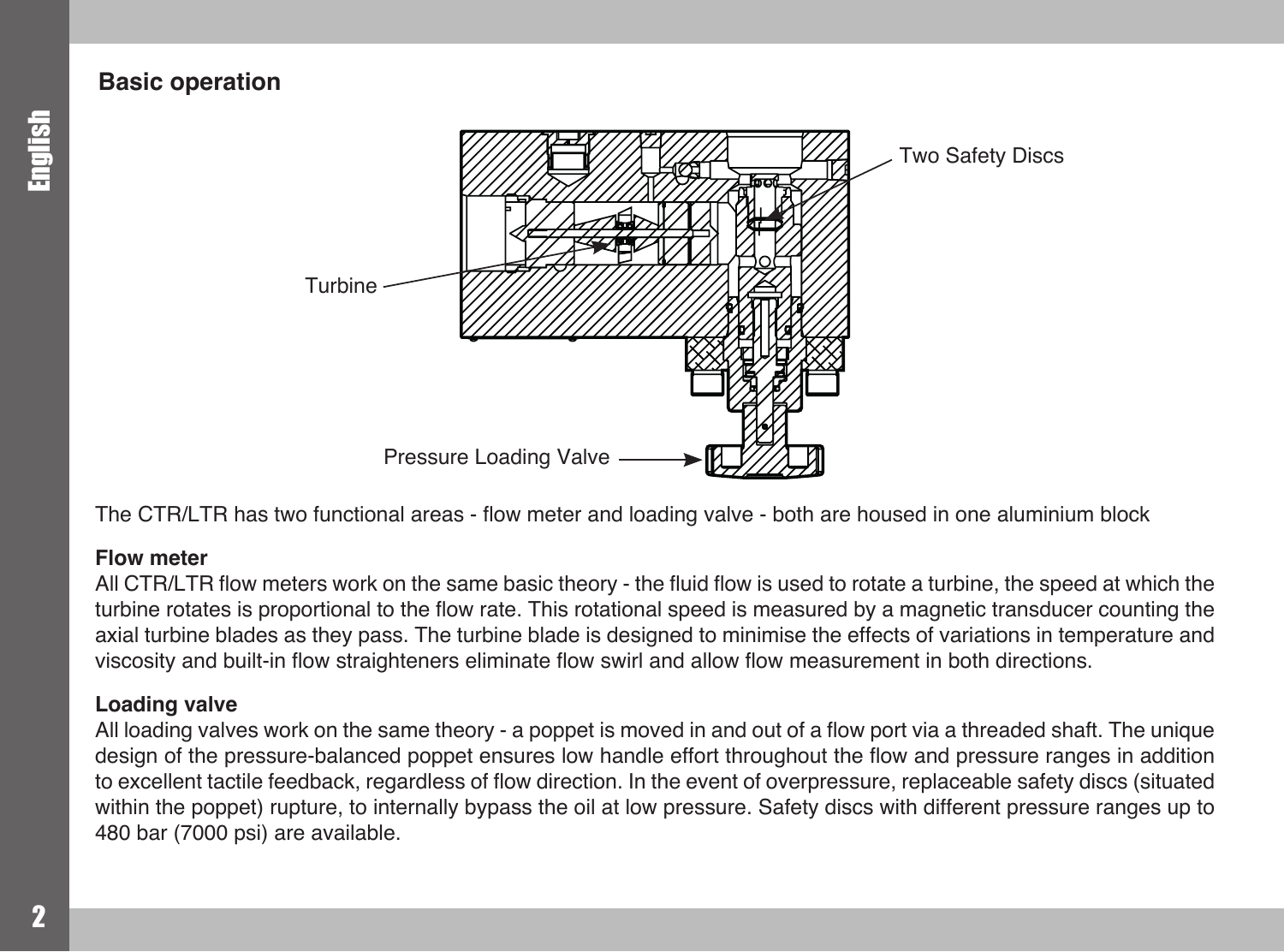# **Specification**

| <b>Functional specification</b> |                                                               |
|---------------------------------|---------------------------------------------------------------|
| Ambient temperature:            | 5 to 40 °C (41 - 104 °F)                                      |
| Fluid type:                     | Oils, fuels, water glycol, water oil emulsions                |
| Fluid temperature:              | 5 to 90 °C (41 - 194 °F) continuous use                       |
| Accuracy:                       | 15 to 100% of range - 1% of indicated reading                 |
|                                 | Below 15% fixed accuracy of 1% of 15% of full scale           |
| Degree of protection*:          | CTR-SR - IP54 (EN60529)                                       |
|                                 | CTR-mA, CTR-5V, LTR - IP66 (EN60529)<br>*With cable connected |
|                                 |                                                               |

# **CTR Electrical specification**

| Supply voltage (VS): | mA & $5V = 12 - 32 \text{ VDC}$ . $SR = 7 - 15 \text{ VDC}$          |
|----------------------|----------------------------------------------------------------------|
| Current output:      | 4 - 20 mA, 3 wire, max loop resistance = $(VS \times 50)$ - 200 ohms |
| Voltage output:      | $0 - 5$ VDC, current consumption = 10 mA, minimum load 20K ohms      |
| <b>SR</b> output:    | $0 - 3$ VDC                                                          |

# **LTR Electrical specification**

| Output:     | Frequency - 20 - 2000 Hz |
|-------------|--------------------------|
| Impedance:  | 3700 Ohm.                |
| Inductance: | 1kHz: 1.55H              |

| <b>Construction material</b> |                                                  |
|------------------------------|--------------------------------------------------|
| Flow body:                   | 600/750/800/1500 High tensile Aluminium 2014A T6 |
|                              | 15/60/150/300/400 High tensile Aluminium 2011 T6 |

| Internal parts: | Aluminium, Steel, Stainless Steel                                                         |
|-----------------|-------------------------------------------------------------------------------------------|
| Transducer:     | Body and nut -steel 212A42 electroless nickel plated, Lid and housing - Aluminium 2011 T3 |
| Seals:          | Viton seals as standard EPDM are available - please consult sales office                  |

**For Flow and Pressure ratings see model table**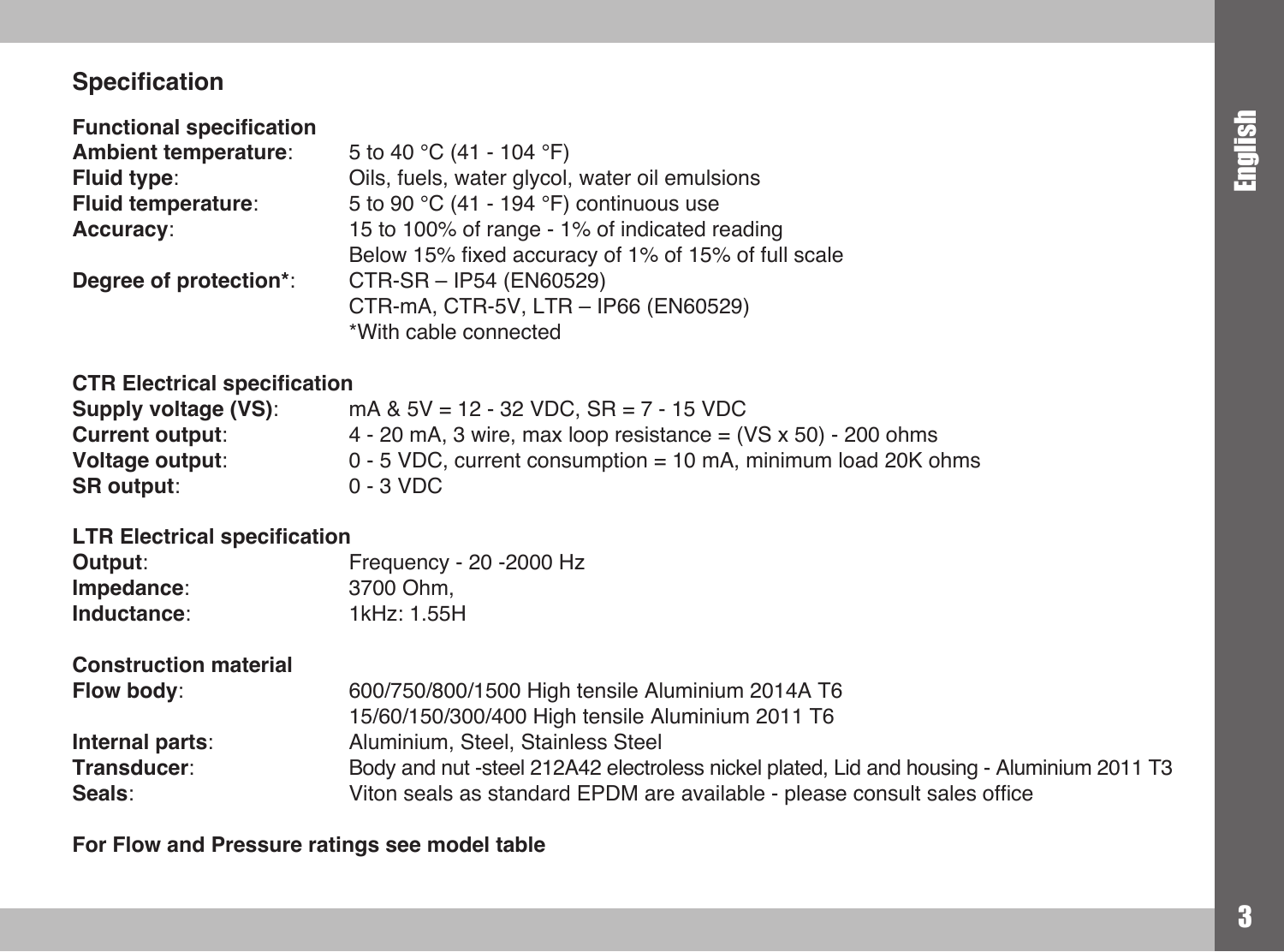# **Installation guidance**

All hydraulic connections should be made by suitably qualified personnel. Inlet and outlet connections should always have a similar bore size to that of the flow meter to prevent venturi or constriction effects.



CTR flow meter shown in typical mounting.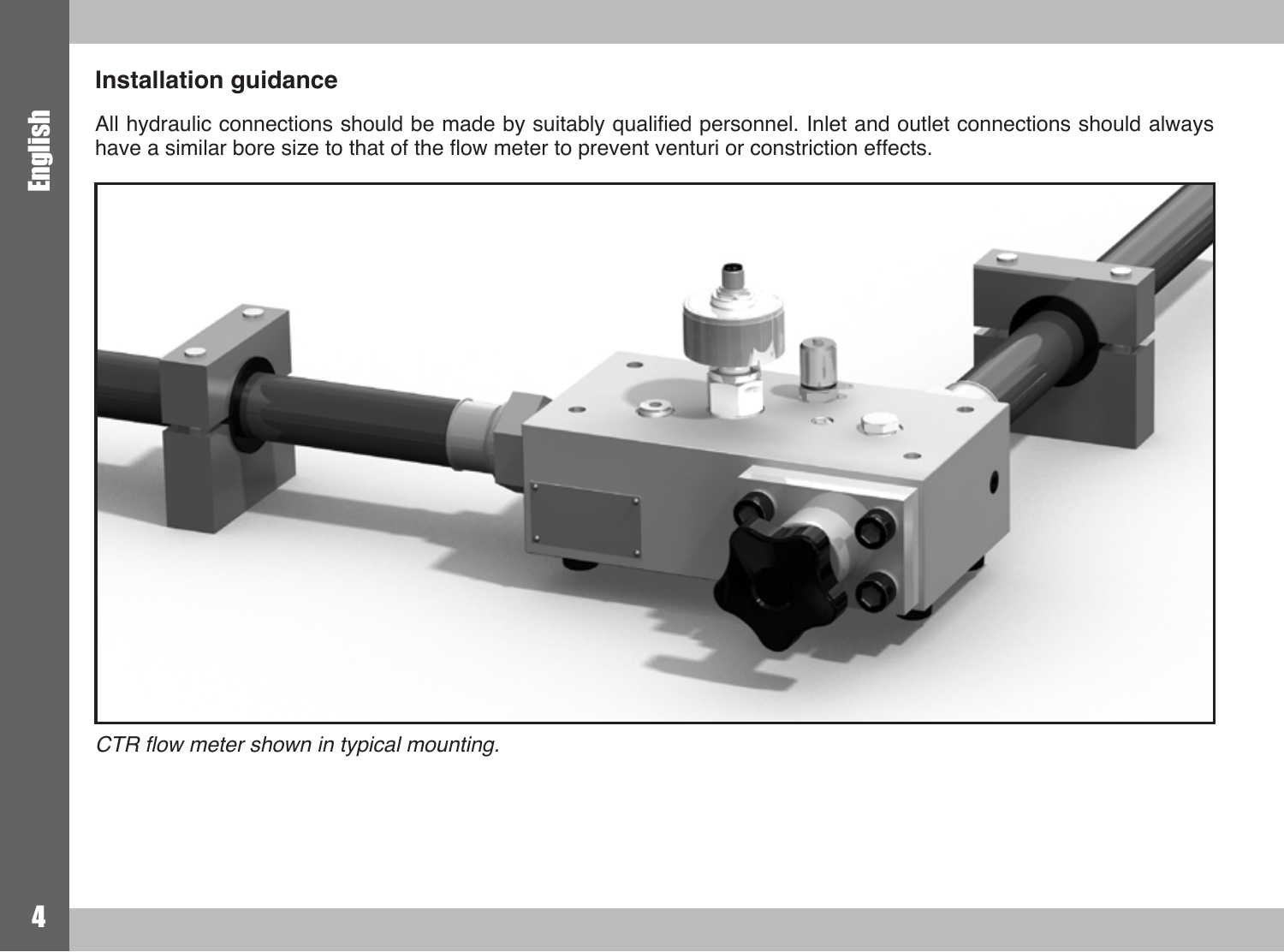- l The flow meter should be connected by flexible hose. The flexible hoses should be 'strain relived' (clamped). Ensure the clamps are at least one pipe diameter wide and position close to the fittings.
- $\bullet$  It is recommended that a 25 micron filter is installed in the hydraulic circuit prior to the flow meter.
- l Consideration should be given to the effects of cavitation erosion as this could damage the unit.
- l Although the unit is bi-directional greater accuracy is achieved by ensuring the flow is passed through the turbine first then the loading valve.
- l When using this type of flow block to measure low pressure systems, such as case drain leakage, it is recommended that a relief valve or check valve is fitted to protect against excessive pressure caused by surge flows.
- l Care should be taken to ensure that the flow block is installed in a position which is not subjected to excessive pulsation as this can cause incorrect readings.
- l Check IP rating before installing in wet areas. If installed in wet areas use a M12 cap to protect connector when no cable is present. IP rating only applies if unit is fully connected.
- l Before starting a test or flow ensure the load valve is fully open (fully anticlockwise) and increase the pressure slowly
- The flow block can be mounted in any orientation.
- $\bullet$  All turbines have built-in flow straighteners so the normal recommended length of 10  $\varnothing$  of straight tube can be reduced to 8 Ø where space is limited.
- l All flow meters have three additional ports in the top face of the flow meter to enable the user to connect both a temperature and pressure sensor. There are two 1/4" BSP or #4 SAE O ring ports and one M10x1 port. As standard one 1/4" BSP or #4 SAE is fitted with a test point (M16x2) and both other ports are blanked. See model table for more details and ports configuration.
- l For heavy-duty applications, for example installation close to a piston pump or advice on installation please consult the sales office.
- $\bullet$  The internal burst discs are to protect the tester not the hydraulic installation. Always ensure the appropriate relief devices are fitted to protect the installation.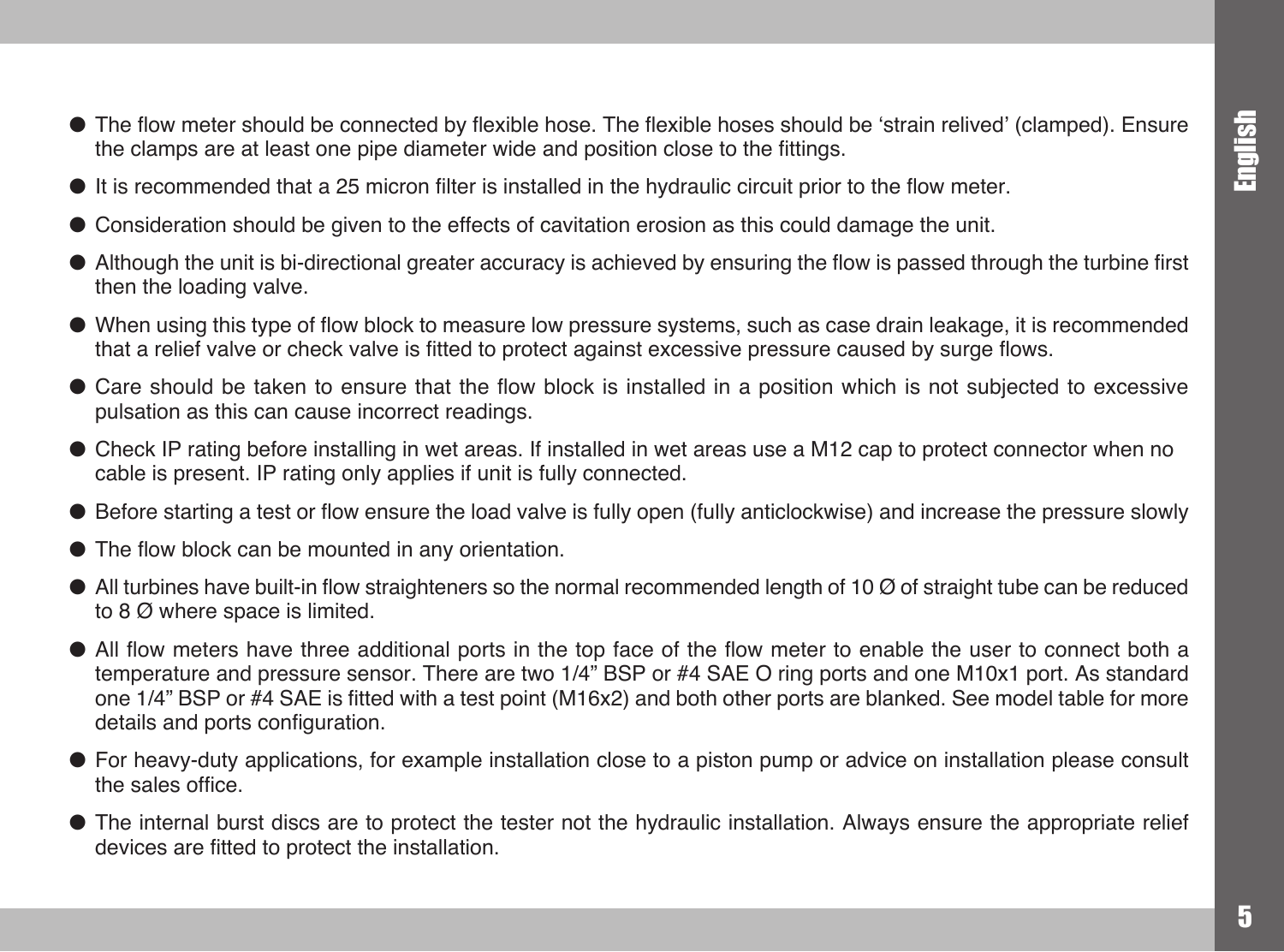# **Dimensions:** millimeters (inches)

| Model No. | Α       | в       | С              |               |             |               |               | Weight kg (lbs) |
|-----------|---------|---------|----------------|---------------|-------------|---------------|---------------|-----------------|
| CT300R    | 49 (2") | 100(4") | 182 (7-1/8")   | $222(8-3/4")$ | 102.5(4")   | 47.6 (1-7/8") | 138 (5-1/2")  | 3.7(8.1)        |
| CT400R    | 49 (2") | 100(4") | 182 (7-1/8")   | $222(8-3/4")$ | 102.5(4")   | 47.6 (1-7/8") | $138(5-1/2")$ | 3.7(8.1)        |
| CT600R    | 75(3")  | 125(5") | $211(8-3/8")$  | 235 (9-3/4")  | 99 (3-7/8") | $63(2-1/2")$  | 157 (6-1/8")  | 7.5(16.5)       |
| CT750R    | 75(3")  | 125(5") | $211 (8-3/8")$ | 235 (9-3/4")  | 99 (3-7/8") | $63(2-1/2")$  | 157 (6-1/8")  | 7.5(16.5)       |
| CT800R    | 75(3")  | 125(5") | $211 (8-3/8")$ | 235 (9-3/4")  | 99 (3-7/8") | $63(2-1/2")$  | 157 (6-1/8")  | 7.5(16.5)       |

Add 20mm (3/4") to G for full height including feet. SR version is 9mm (3/8") shorter on the G dimensions



**\*** Port connected via shuttle valve to ensure maximum pressure is measured regardless of flow direction.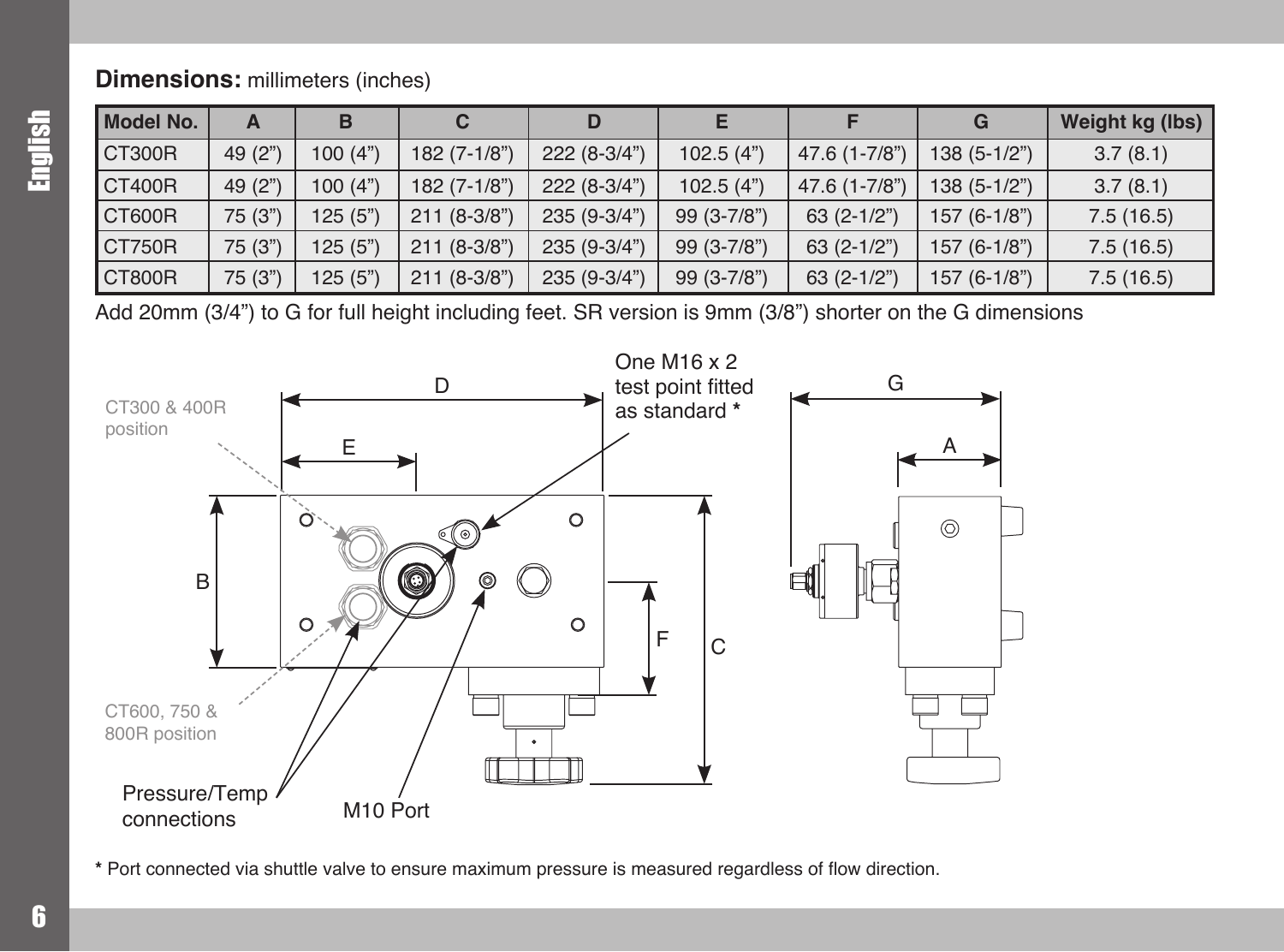English

# **Dimensions:** millimeters (inches)

| <b>Model No</b> |         |          |              |              |             |                  |              | Weight kg (lbs) |
|-----------------|---------|----------|--------------|--------------|-------------|------------------|--------------|-----------------|
| <b>LT300R</b>   | 49 (2") | 100(4")  | 182 (7-1/8") | 222 (8-3/4") | 102.5(4")   | $47.6(1 - 7/8")$ | 150(6")      | 3.7(8.1)        |
| <b>LT400R</b>   | 49 (2") | 100(4")  | 182 (7-1/8") | 222 (8-3/4") | 102.5(4")   | 47.6 (1-7/8")    | 150(6")      | 3.7(8.1)        |
| <b>LT600R</b>   | 75 (3") | 125 (5") | 211 (8-3/8") | 235 (9-3/4") | 99 (3-7/8") | $63(2-1/2")$     | 169 (6-5/8") | 7.5(16.5)       |
| <b>LT800R</b>   | 75 (3") | 125(5")  | 211 (8-3/8") | 235 (9-3/4") | 99 (3-7/8") | $63(2-1/2")$     | 169 (6-5/8") | 7.5(16.5)       |

Add 20mm (3/4") to G for full height including feet.



**\*** Port connected via shuttle valve to ensure maximum pressure is measured regardless of flow direction.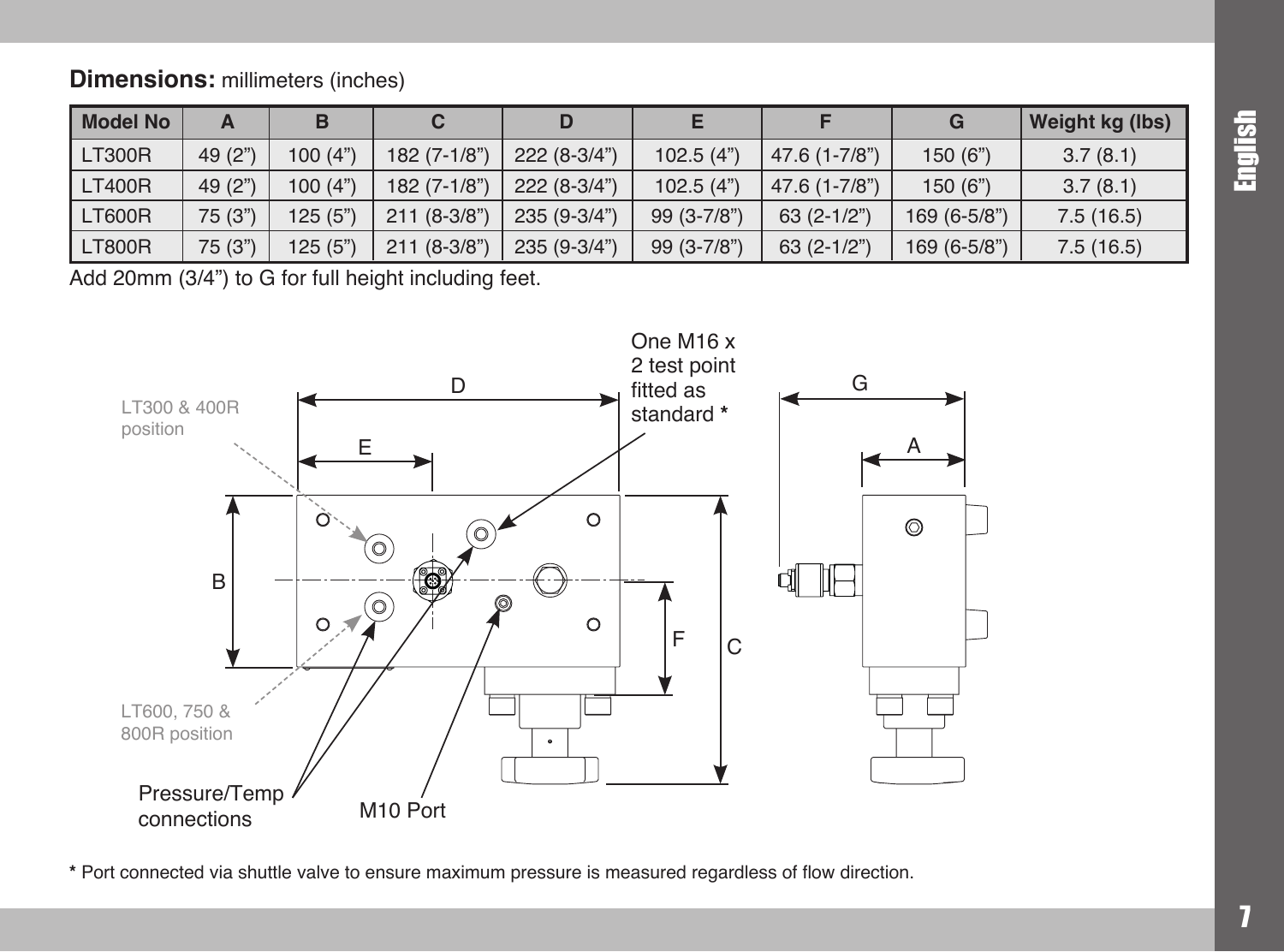# **LTR/CTR Connection Details**



**N.B:** For CTR (5V) and CTR (4-20mA) use a shielded three core cable. Connect the shield to the transducer case.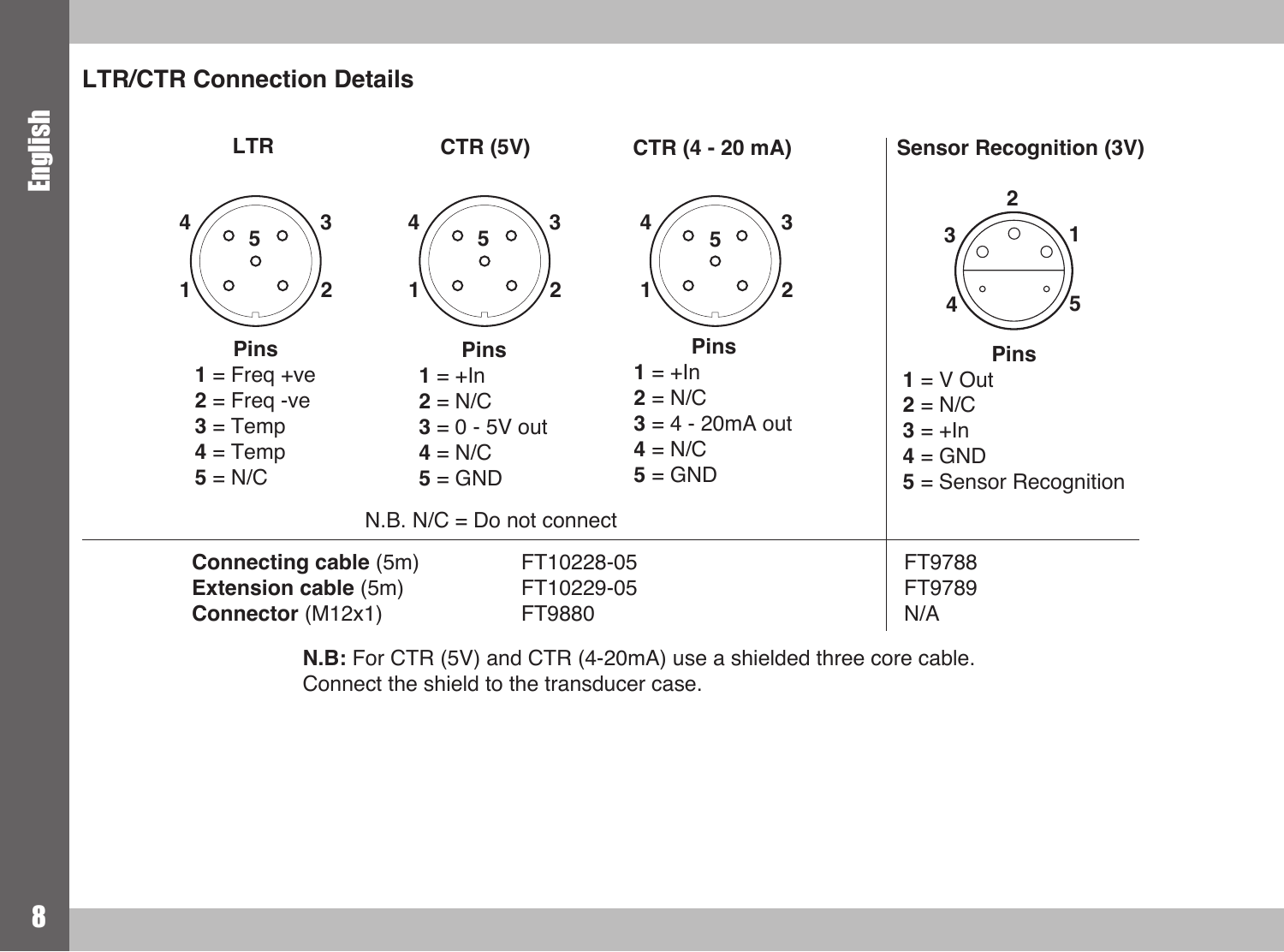### **Model table**

| Model No.       | <b>Main ports</b>                    | Top ports*               | <b>Flow range</b> | Max. pressure      |
|-----------------|--------------------------------------|--------------------------|-------------------|--------------------|
| CT300R-**-B-B-6 | 1" BSPP                              | <b>1/4" BSPP</b>         | 8 - 300 lpm       | 420 bar            |
| CT300R-**-S-S-6 | 1-5/16" -12UN #16 SAE ORB            | 7/16" - 20 UN #4 SAE ORB | 2 - 80 US qpm     | 6000 psi           |
| CT400R-**-B-B-6 | 1" BSPP                              | 1/4" BSPP                | 10 - 400 lpm      | 420 bar            |
| CT400R-**-S-S-6 | 1-5/16" -12UN #16 SAE ORB            | 7/16" - 20 UN #4 SAE ORB | 2.5 - 100 US qpm  | 6000 psi           |
| CT600R-**-F-B-3 | 1-1/2" #24 SAE Code 61 4-bolt flange | $1/4$ " BSPP             | 20 - 600 lpm      | 210 <sub>bar</sub> |
| CT600R-**-F-S-3 | 1-1/2" #24 SAE Code 61 4-bolt flange | 7/16" - 20 UN #4 SAE ORB | 5 - 160 US qpm    | 3000 psi           |
| CT600R-**-S-B-7 | 1-7/8" -12UN #24 SAE ORB             | $1/4$ " BSPP             | 15 - 600 lpm      | 480 bar            |
| CT600R-**-S-S-7 | 1-7/8" -12UN #24 SAE ORB             | 7/16" - 20 UN #4 SAE ORB | 4 - 160 US qpm    | 7000 psi           |
| CT750R-SR-F-B-3 | 1-1/2" #24 SAE Code 61 4-bolt flange | 1/4" BSPP                | 20 - 750 lpm      | 210 <sub>bar</sub> |
| CT750R-SR-F-S-3 | 1-1/2" #24 SAE Code 61 4-bolt flange | 7/16" - 20 UN #4 SAE ORB | 5 - 200 US qpm    | 3000 psi           |
| CT750R-SR-S-B-7 | 1-7/8" -12UN #24 SAE ORB             | $1/4$ " BSPP             | 20 - 750 lpm      | 480 bar            |
| CT750R-SR-S-S-7 | 1-7/8" -12UN #24 SAE ORB             | 7/16" - 20 UN #4 SAE ORB | 5 - 200 US qpm    | 7000 psi           |
| CT800R-**-F-B-3 | 1-1/2" #24 SAE Code 61 4-bolt flange | 1/4" BSPP                | 20 - 600 lpm      | 210 <sub>bar</sub> |
| CT800R-**-S-B-7 | 1-7/8" -12UN #24 SAE ORB             | 1/4" BSPP                | 20 - 800 lpm      | 480 bar            |
| CT800R-**-F-S-3 | 1-1/2" #24 SAE Code 61 4-bolt flange | 7/16" - 20 UN #4 SAE ORB | 5 - 210 US qpm    | 3000 psi           |
| CT800R-**-S-S-7 | 1-7/8" -12UN #24 SAE ORB             | 7/16" - 20 UN #4 SAE ORB | 5 - 210 US qpm    | 7000 psi           |

CT600, 750, 800R has limited pressure control below 86 lpm (23 US gpm).

The maximum controllable pressure in this region is calculated by: max pressure (in bar) = 5 x flow (lpm) +30

| <b>Model Number</b> | <b>Main ports</b>                    | Top ports                | <b>Flow Range</b> | Max. pressure      |
|---------------------|--------------------------------------|--------------------------|-------------------|--------------------|
| LT300R-FM-B-B-6     | 1" BSPP                              | $1/4$ " BSPP             | 8 - 300 lpm       | 420 bar            |
| LT300R-FM-S-S-6     | 1-5/16" -12UN #16 SAE ORB            | 7/16" - 20 UN #4 SAE ORB | 2 - 80 US qpm     | 6000 psi           |
| LT400R-FM-B-B-6     | 1" BSPP                              | $1/4$ " BSPP             | 10 - 400 lpm      | 420 bar            |
| LT400R-FM-S-S-6     | 1-5/16" -12UN #16 SAE ORB            | 7/16" - 20 UN #4 SAE ORB | 2.5 - 100 US qpm  | 6000 psi           |
| LT600R-FM-S-B-7     | 1-7/8" -12UN #24 SAE ORB             | $1/4"$ BSPP              | 20 - 600 lpm*     | 480 bar            |
| LT600R-FM-S-S-7     | 1-7/8" -12UN #24 SAE ORB             | 7/16" - 20 UN #4 SAE ORB | 5 - 160 US qpm*   | 7000 psi           |
| LT600R-FM-F-B-3     | 1-1/2" #24 SAE Code 61 4-bolt flange | 1/4" BSPP                | 20 - 600 lpm*     | 210 <sub>bar</sub> |
| LT600R-FM-F-S-3     | 1-1/2" #24 SAE Code 61 4-bolt flange | 7/16" - 20 UN #4 SAE ORB | 5 - 160 US qpm*   | 3000 psi           |
| LT800R-FM-S-B-7     | 1-7/8" -12UN #24 SAE ORB             | <b>1/4" BSPP</b>         | 20 - 800 lpm*     | 480 bar            |
| LT800R-FM-S-S-7     | 1-7/8" -12UN #24 SAE ORB             | 7/16" - 20 UN #4 SAE ORB | 5 - 210 US qpm*   | 7000 psi           |

\*LT600R & 800R has limited pressure control below 86 lpm (23 US gpm). The maximum controllable pressure in this region is calculated by: max pressure (in bar) = 5 x flow (lpm) +30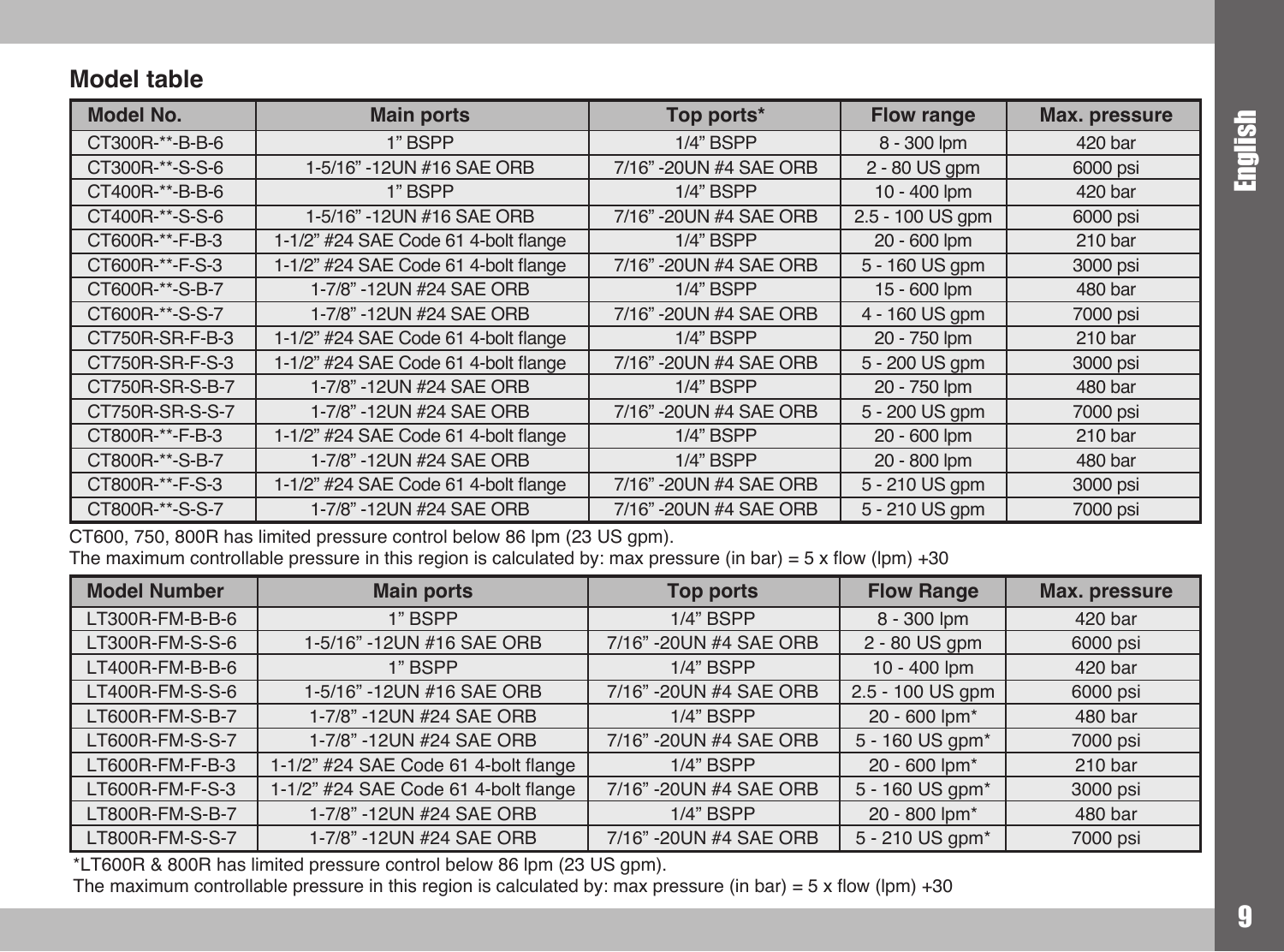# **Technical information**

All flow meters are calibrated at 21 cSt as standard. Special calibration is available over a custom flow range or at a different viscosity, please contact sales to discuss your application.

# **Pressure Drop Chart**

Hydraulic Oil Viscosity 21 Centistokes (fully open load valve)



#### **Fluid viscosity**

The performance of a turbine flow meter can be affected by the viscosity of the fluid measured. Our turbine flow meters are calibrated at between 18 and 26 cSt as standard (a mean viscosity of 21 cSt), which is the typical kinematic viscosity for a hydraulic fluid operating at 50 °C. The kinematic viscosity of all hydraulic fluids is related to the fluid temperature and the table below shows the affect of temperature on the kinematic viscosity of a range of typical grades of hydraulic oil.

The shaded area of the table shows the range of viscosities that can be measured by a flow meter with standard calibration with minimal effect on the accuracy (less that  $\pm$  1% FS).

Flow meters can be specially calibrated at a different viscosity to the standard or we can advise on the expected error when the flow meter is used at other viscosities, please contact sales for further information.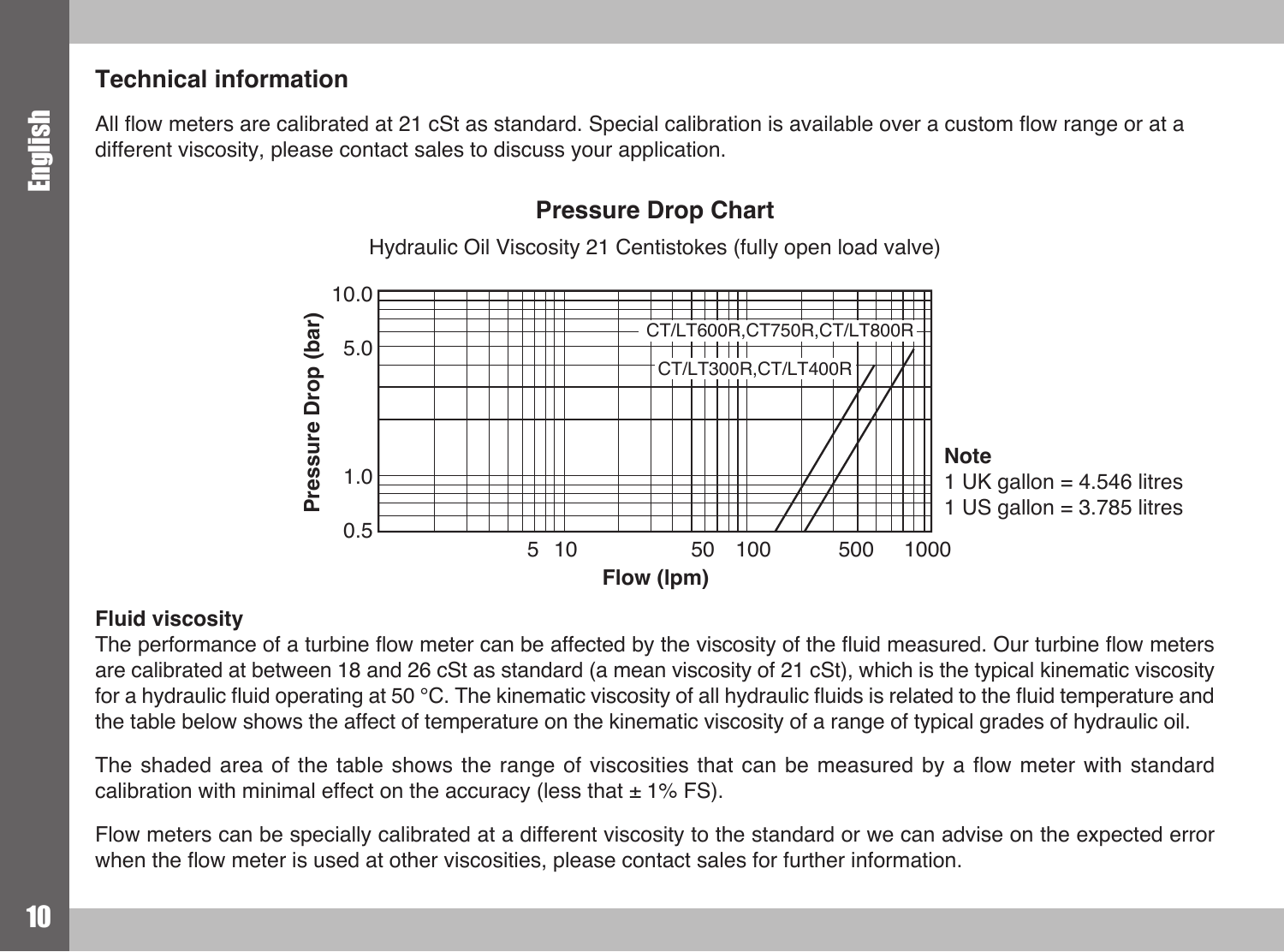# **Table showing kinematic viscosity (cSt) of different mineral oils at specific temperatures**

|         | <b>Fluid type</b> |              |              |              |              |              |
|---------|-------------------|--------------|--------------|--------------|--------------|--------------|
| Temp °C | <b>ISO15</b>      | <b>ISO22</b> | <b>ISO32</b> | <b>ISO37</b> | <b>ISO46</b> | <b>ISO68</b> |
| 0       | 85.9              | 165.6        | 309.3        | 449.9        | 527.6        | 894.3        |
| 10      | 49.0              | 87.0         | 150.8        | 204.7        | 244.9        | 393.3        |
| 20      | 30.4              | 50.5         | 82.2         | 105.5        | 127.9        | 196.1        |
| 30      | 20.1              | 31.6         | 48.8         | 59.8         | 73.1         | 107.7        |
| 40      | 14.0              | 21.0         | 31.0         | 36.6         | 44.9         | 63.9         |
| 50      | 10.2              | 14.7         | 20.8         | 23.9         | 29.4         | 40.5         |
| 60      | 7.7               | 10.7         | 14.7         | 16.5         | 20.2         | 27.2         |
| 70      | 6.0               | 8.1          | 10.9         | 12.0         | 14.6         | 19.2         |
| 80      | 4.8               | 6.4          | 8.4          | 9.1          | 11.1         | 14.3         |
| 90      | 4.0               | 5.2          | 6.6          | 7.2          | 8.7          | 11.1         |
| 100     | 3.3               | 4.3          | 5.5          | 6.0          | 7.1          | 8.9          |

ISO 15, 22, 32, 46 and 68 based on typical figures for the Esso Nuto range of HM oils. ISO 37 based on Shell Tellus HM oil.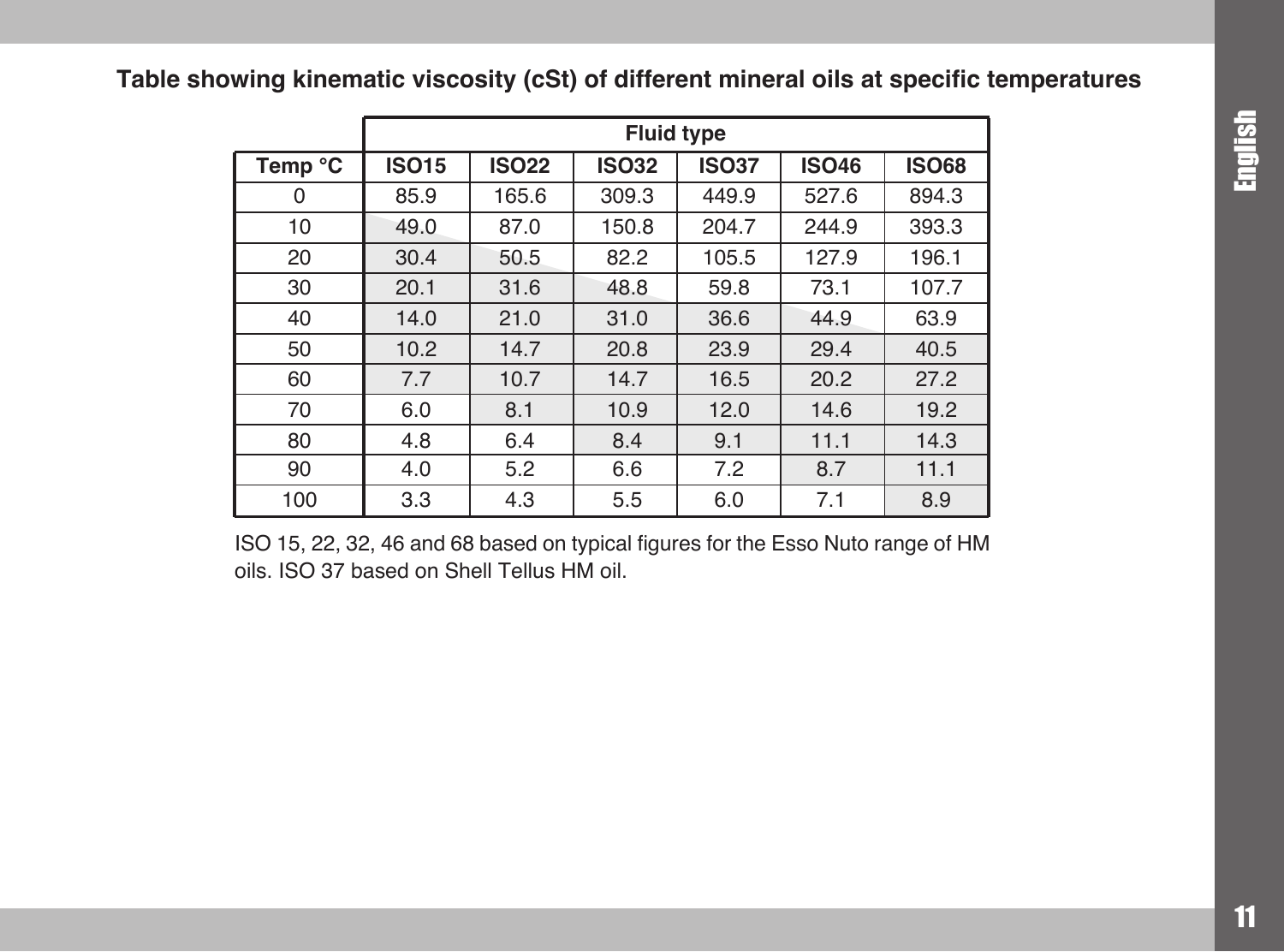# **Maintenance and service**

Replacement of burst discs. This procedure should only be completed by suitably trained personnel.



Burst disc replacement diagram - Note. DHM tester shown - LTR has same procedure

- **Place the first disc inside the valve**
- Replace the spacer
- Place the second disc on top of the spacer
- Screw in the disc holder, tighten to 54 Nm (40 lb.ft)
- $\bullet$  Unscrew the load valve fully.

# **Calibration**

Recommended period between calibrations is 12 months. Maximum period between calibrations is 36 months. Unit accuracy may be affected by operating cycle, fluid condition or extended periods between recalibrations.

### **Accessories**

A range wide range of accessories are available from Webtec or your local distributor. These include pressure transducers (MPT range), high pressure temperature sensors (TP125 range) adaptors, cables and remote displays (DP130 range).

The loading valve contains replaceable safety discs, which relieve the pressure at approximately 7 bar (100 psi) over the maximum pressure, by-passing the oil internally.

### **Replacing Safety Discs**

- l Disconnect the unit from the hydraulic circuit and remove any fittings from the exit port
- Locate the new discs the unit is shipped with spare discs located in the block
- $\bullet$  Screw the load valve fully shut (clockwise)
- $\bullet$  Unscrew the safety disc holder from the valve.
- $\bullet$  Remove the disc spacer and ruptured discs from the valve and disc holder
- Carefully shape the two discs by pressing them by hand between the disc holder and spacer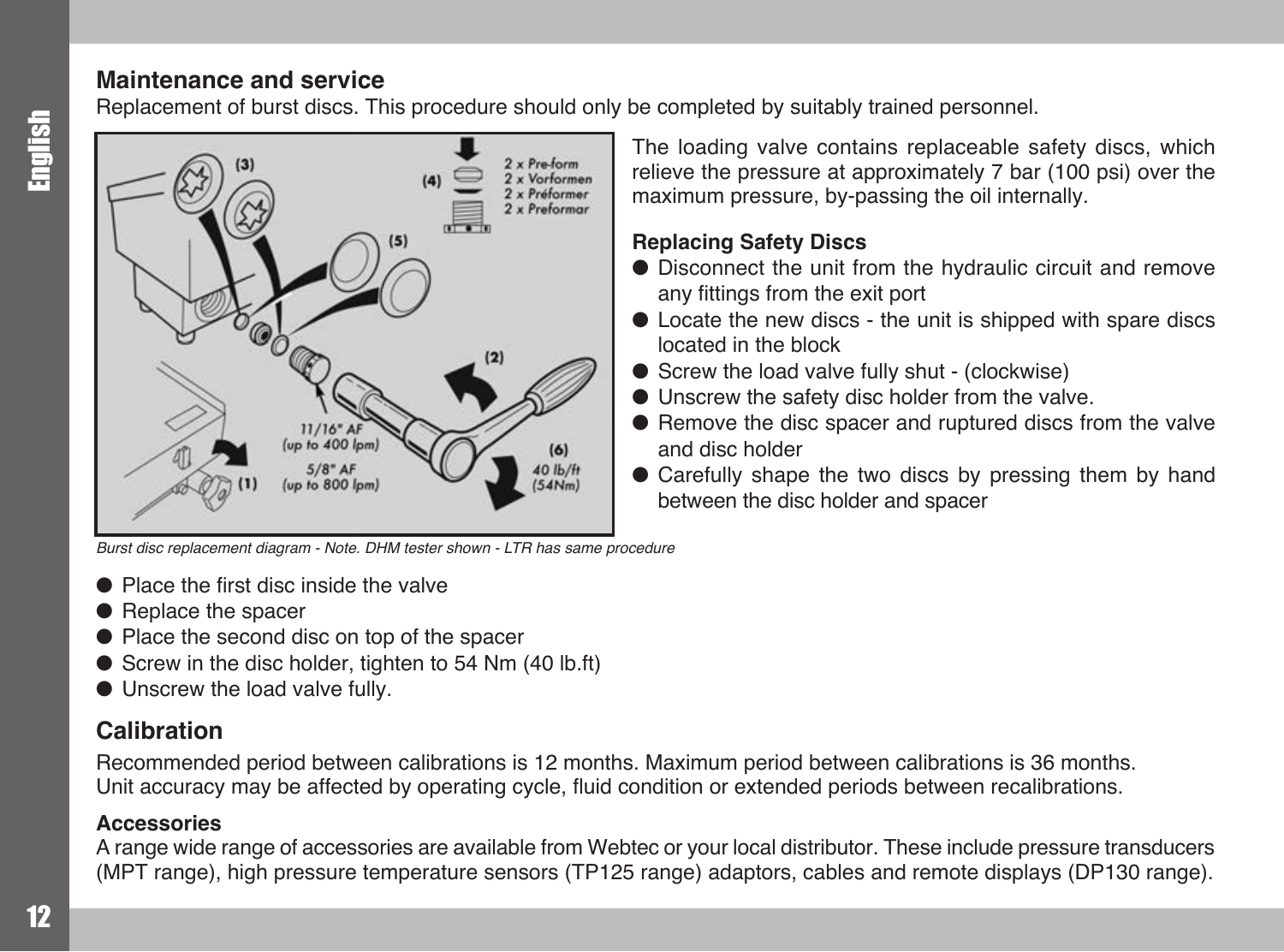# **Einführung**

Webtec-Durchflussturbinen bieten eine Präzisionslösung für die Durchflussmessung bei Hydrauliksystemen auf Testständen, an Maschinenwerkzeugen und anderen festen oder beweglichen Anwendungen. Die Durchflussmesser können zur Produktionsüberprüfung, für Inbetriebnahmen oder Entwicklungsprüfungen des Durchflussmessers und für die Analyse von Überwachungssystemen an einem beliebigen Punkt im Hydraulikkreis installiert werden. Die kompakte Bauweise ermöglicht die Montage der Durchflussmesser an Orten mit begrenzten Platzverhältnissen. Die LTR-Durchflussturbine mit Frequenzausgang bietet eine Präzisionslösung für die Durchflussmessung. Die CTR-Durchflussturbine verfügt über einen eingebauten Mikrocontroller, der das Signal vom Durchflussmesser so verarbeitet, dass ein genaues, lineares, analoges Ausgangssignal geliefert wird. Dies ermöglicht einen direkten Anschluss an Ihr Datenerfassungssystem, PLC oder digitale Anzeige, ohne dass Sie sich um komplexe Formeln oder Tabellen kümmern müssen. Im Angebot sind vier Versionen entweder mit 4–20 mA Stromschleife, 0–5 V oder 0–3 V Ausgang (mit Sensorerkennung, SR) enthalten. Der CTR-Durchflussmesser ist das ideale Werkzeug zur Überwachung der Leistung von Pumpen, Motoren, Ventilen und hydrostatischen Getrieben.

Dazu stehen unterschiedlichste Ableser und Signalwandler zur Verfügung, die das nötige Instrumentarium zur Analyse der Leistung von Pumpen, Motoren, Ventilen und hydrostatischen Getrieben bieten.

#### **Die Produktreihe kann in zwei Familien aufgeteilt werden:**

- 1. Standard-CT/LT
- 2. CTR/LTR, eine Durchflussturbine mit integriertem Belastungsventil

#### **Diese Anleitung betrifft die CTR/LTR-Produktreihe.**

Bitte lesen Sie diese Instruktionen ganz durch, bevor Sie das Gerät in Betrieb nehmen. Die Sicherheit könnte beeinträchtigt werden, falls diese Anleitungen nicht befolgt werden.

Webtec entwickelt und fertigt Durchflussmesser und hydraulische Komponenten seit über 40 Jahren. Wir arbeiten mit einem Qualitätssystem, welches nach ISO 9001 zertifiziert ist und jährlich extern geprüft und zertifiziert wird. Über den Standard hinaus ist Webtec bestrebt, konstante Verbesserungen in allen Bereichen einzubringen, insbesondere um die Bedürfnisse unserer Kunden und Lieferanten zu verstehen und unsere Systeme entsprechend zu entwickeln, um diesen gerecht zu werden. Wir sind immer daran interessiert, von Kunden zu hören, die vielleicht Bedürfnisse haben, die nicht durch unsere Standardprodukte abgedeckt werden.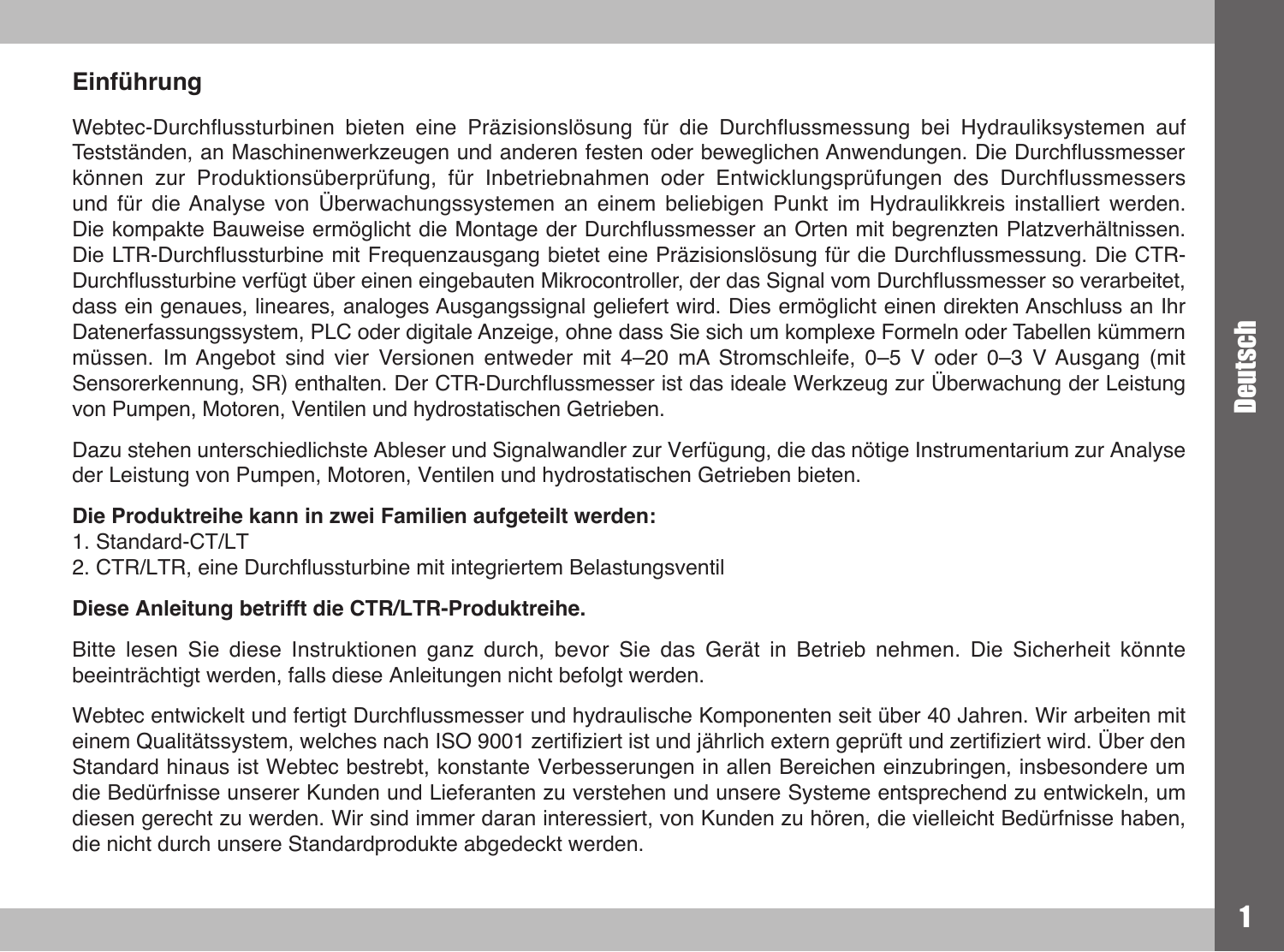# **Arbeitsweise**



Die CTR/LTR verfügt über die zwei Funktionsbereiche Durchflussmesser und Belastungsventil, die beide in einem Aluminiumblock untergebracht sind.

#### **Durchflussmesser**

Alle Turbinen-Durchflussmesser funktionieren nach dem gleichen Prinzip: Das Turbinenrad wird von dem Fluidstrom angetrieben, seine Drehzahl ist proportional zur Strömungsgeschwindigkeit. Die Turbinendrehzahl wird mithilfe eines Magnetkopfes gemessen, der die Turbinenblätter anhand ihrer axialen Bewegung zählt. Die Turbinenblätter sind auf eine Minimierung der Auswirkungen von Temperatur- und Viskositätsschwankungen ausgelegt; die eingebauten Strömungsberuhiger beseitigen Strömungswirbel und ermöglichen eine Durchflussmessung in beiden Richtungen.

#### **Belastungsventil**

Alle Belastungsventile arbeiten nach dem gleichen Prinzip – ein Tellerventil wird über einen Gewindeschaft in eine Durchflussbohrung geschoben und heraus gezogen. Unabhängig von der Strömungsrichtung sorgt das einzigartige Design des druckausgeglichenen Tellerventils neben einer ausgezeichneten taktilen Rückführung dafür, dass in allen Durchflussvolumen- und Druckbereichen nur geringe Stellkräfte erforderlich sind. Bei Überdruck brechen die austauschbaren (im Tellerventil angeordneten) Berstscheiben, sodass das Öl bei niedrigem Druck zurückgeführt werden kann. Das Angebot umfasst Berstscheiben für verschiedene Druckbereiche von bis zu 480 bar.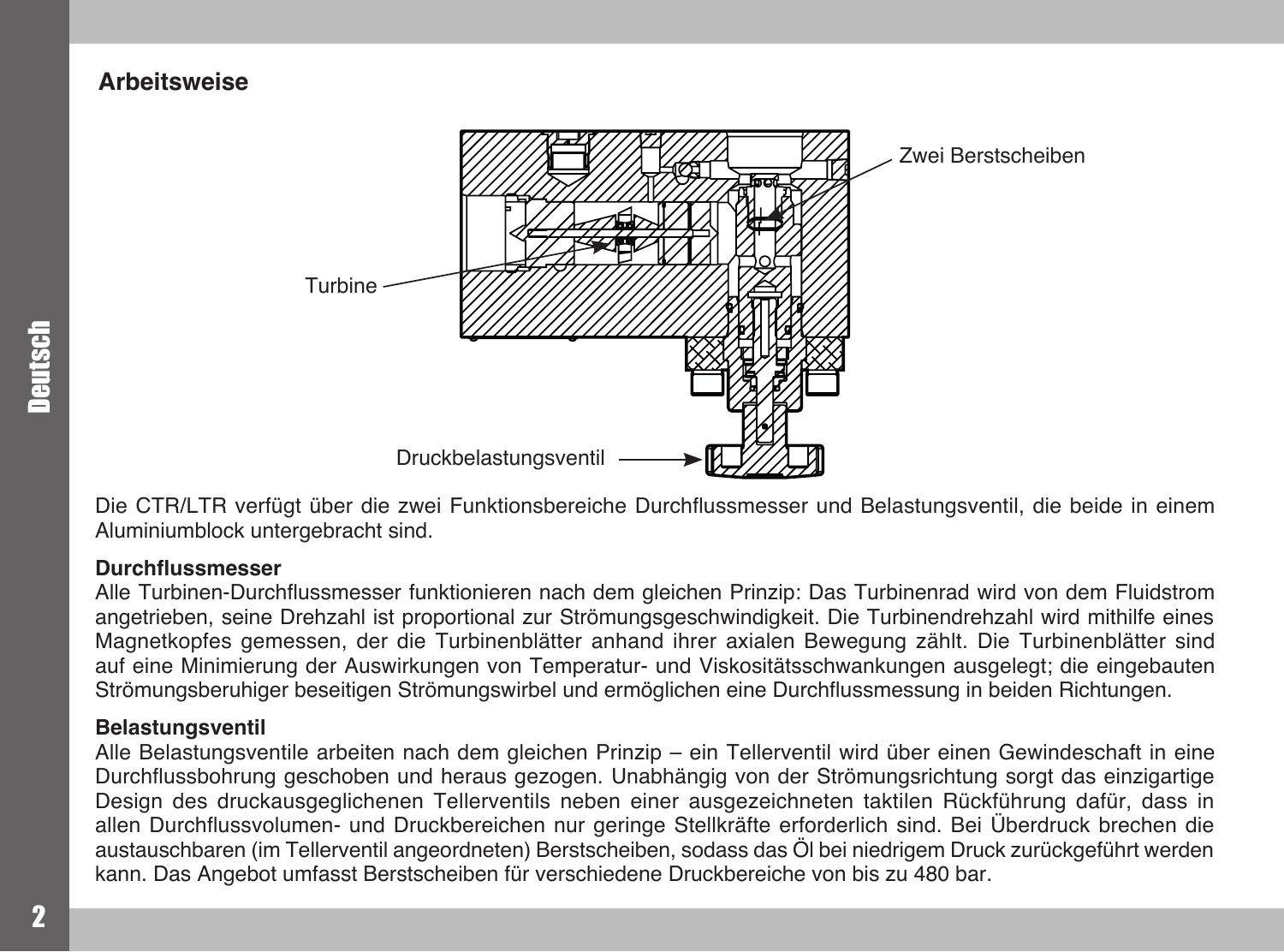# **Technische Daten**

| 5 bis 40 $\degree$ C                                                   |
|------------------------------------------------------------------------|
| Öle, Kraftstoffe, Wasser-Glykol-Gemische, Wasser-Öl-Emulsionen         |
| 5 bis 90°C bei Dauerbetrieb                                            |
| 1% des abgelesenen Werts über 15 - 100 % des Messbereichs              |
| Unterhalb von 15%: feste Abweichung um 1 % von 15 % des Gesamtbereichs |
| CTR-SR - IP54 (EN60529)                                                |
| CTR-mA, CTR-5V, LTR - IP66 (EN60529)                                   |
| *Mit angeschlossenem Kabel                                             |
|                                                                        |

### **Elektrische Daten Modell CTR**

| Speisespannung (VS): | mA & $5V = 12 - 32 \text{ VDC}$ . $SR = 7 - 15 \text{ VDC}$       |
|----------------------|-------------------------------------------------------------------|
| Stromausgang:        | 4 - 20 mA, dreiadrig, max. Schleifenwiderstand: (VS x 50)-200 Ohm |
| Spannungsausgang:    | $0 - 5$ VDC. Stromverbrauch = 10 mA, min. Last: 20 kOhm           |
| <b>SR-Ausgang:</b>   | 0 - 3 VDC                                                         |

#### **Elektrische Daten Modell LTR Ausgang:** Frequenz: 20 - 2000 Hz

| Ausyany.      | FIEUUEIIZ. ZU - ZUUU I |
|---------------|------------------------|
| Impedanz:     | 3700 Ohm,              |
| Induktivität: | 1 kHz: 1,55 H          |

# **Konstruktionsmaterial**

|                   | 15/60/150/300/400 Hochzugfestes Aluminium 2011 T6                                      |
|-------------------|----------------------------------------------------------------------------------------|
| Innenkomponenten: | Aluminium, Stahl, Edelstahl                                                            |
| Wandler:          | Gehäuse aus Stahl 212A42 chemisch vernickelt. Deckel aus Aluminium 2011 T3             |
| Dichtungen:       | Viton-Dichtungen standardmäßig, EPDM auf Anfrage erhältlich. Bitte setzen Sie sich mit |
|                   | dem Vertriebsbüro in Verbindung.                                                       |

**Durchflussgehäuse:** 600/750/800/1500 Hochzugfestes Aluminium 2014A T6

**Durchfluss- und Drucknennwerte: siehe Modelltabelle**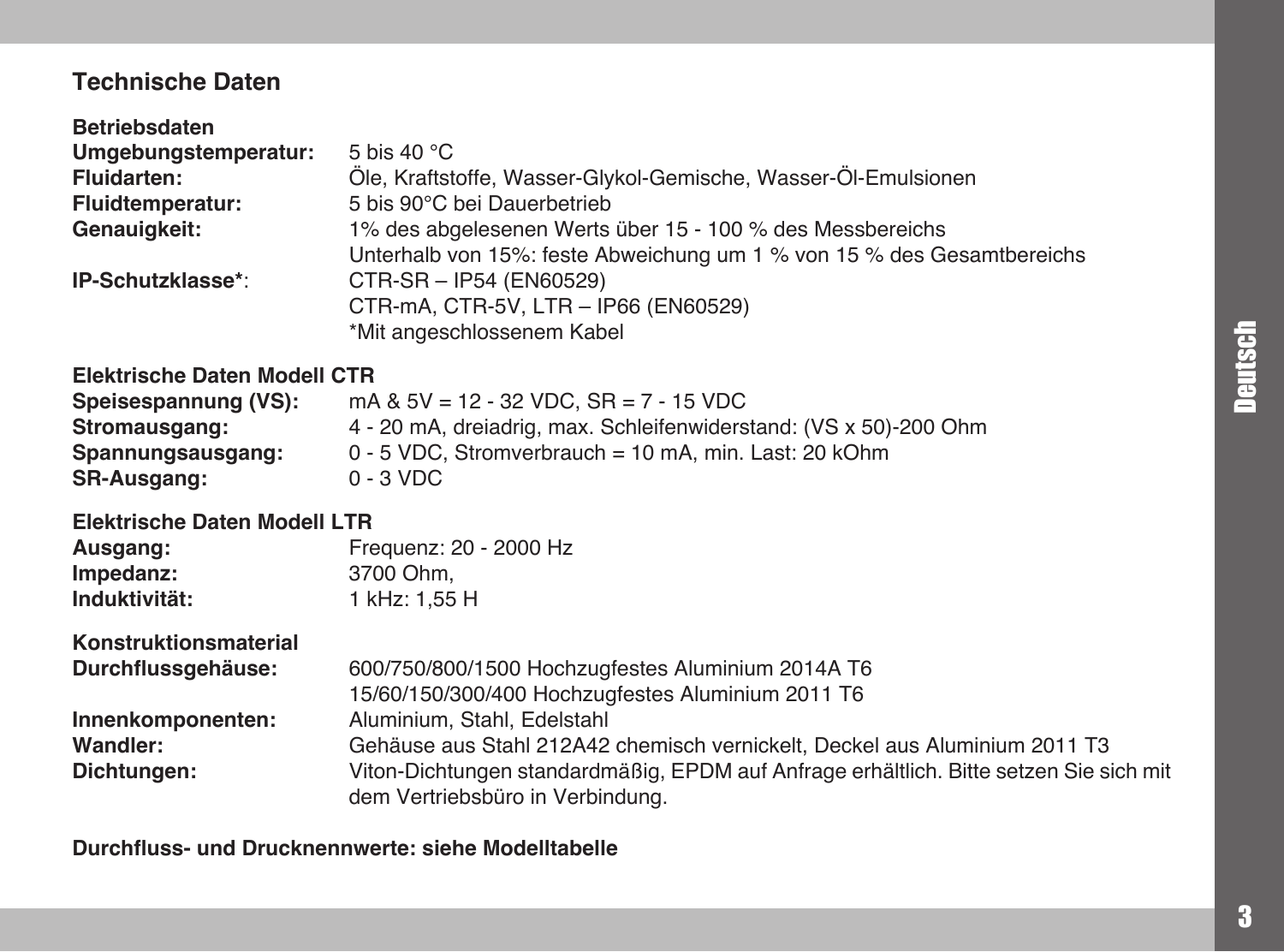# **Installationsanleitung**

Alle Hydraulikverbindungen sollten durch geschultes Fachpersonal hergestellt werden. Der Durchmesser der Bohrungen an Ein- und Auslassverbindungen sollte zur Vermeidung von Venturi- oder Verengungseffekten dem Durchmesser des Durchflussmessers ähneln.



CTR-Durchflußmesser dargestellt in einem typischen Einbau.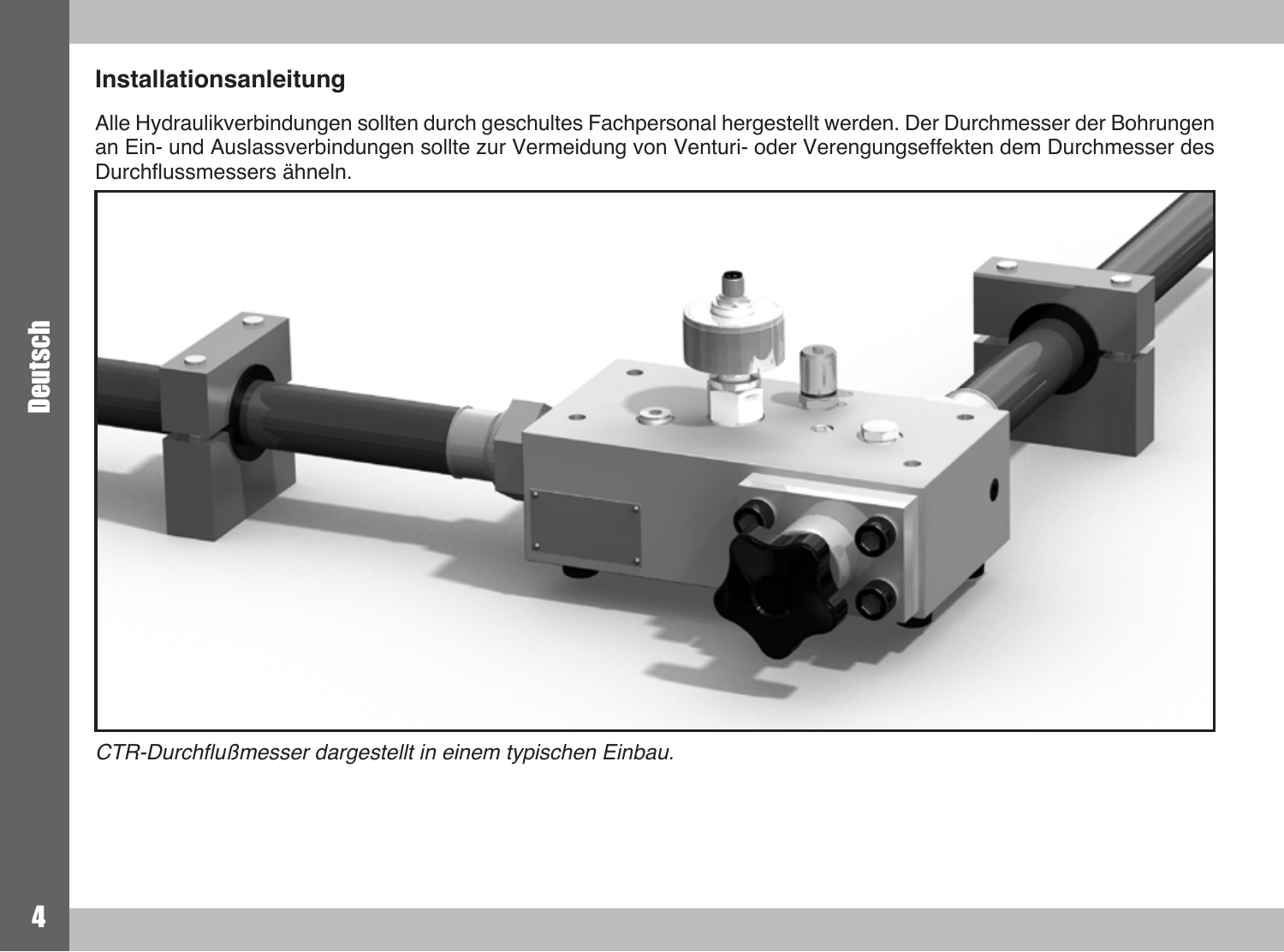- l Der Durchflussmesser sollte mit flexiblen Schläuchen angeschlossen werden. Die flexiblen Schläuche sollten zugentlastet (d. h. eingespannt) werden. Die Klemmen müssen mindestens dem Schlauchdurchmesser entsprechen und nahe den Anschlüssen platziert werden.
- l Wir empfehlen die Installation eines 25-Mikron-Filters in dem dem Durchflussmesser vorgeschalteten Hydraulikkreis.
- l Bedenken Sie die Effekte von Kavitationserosion, da dies die Einheit beschädigen könnte.
- l Obwohl die Einheit bidirektional ist, wird eine höhere Genauigkeit erzielt, indem Sie den Durchfluss erst durch die Turbine und dann zum Belastungsventil leiten.
- l Wenn diese Art von Durchflussblock dazu verwendet wird, um Niederdrucksysteme zu messen (z. B. Leckage am Gehäuse), wird empfohlen, ein Ablass- oder Sperrventil zu montieren, um gegen durch Durchflussschübe verursachten Überdruck, zu schützen.
- l Tragen Sie Sorge, dass der Durchflussblock nicht an einer Stelle eingebaut wird, wo er übermäßigen Impulsen ausgesetzt ist, da dies zu inkorrekten Ablesungen führen könnte.
- l Überprüfen Sie die IP-Schutzklasse bevor Sie in Nassbereichen installieren. Falls in einem Nassbereich installiert wird, verwenden Sie eine M12 Schutzkappe, solange kein Kabel angeschlossen ist. Die IP-Schutzklasse ist nur in komplett angeschlossenem Zustand gültig.
- l Vor einem Test oder Durchfluss muss das Belastungsventil vollständig geöffnet (gegen den Uhrzeigersinn) und der Druck langsam erhöht werden.
- $\bullet$  Der Durchflussblock kann in beliebiger Ausrichtung montiert werden.
- l Alle Turbinen sind mit eingebauten Strömungsberuhigern ausgestattet, sodass bei begrenzten Platzverhältnissen die normale empfohlene Länge des geraden Schlauchabschnitts vom Zehnfachen des Schlauchdurchmessers auf das Achtfache reduziert werden kann.
- l Alle Durchflussmesser sind auf der Oberseite für den optionalen Anschluss eines Temperatur- und eines Drucksensors mit drei zusätzlichen Anschlüssen versehen. Es gibt zwei 1/4" BSP- oder #4 SAE-O-Ring-Anschlüsse und einen M10x1-Anschluss. Als Standard ist ein 1/4" BSP oder #4 SAE mit einem Prüfanschluss versehen (M16x2) und beide anderen Anschlüsse sind abgedichtet. Weitere Einzelheiten und Angaben zur Anschlusskonfiguration finden Sie in der Modelltabelle.
- l Für Anwendungen mit Hochleistungsarbeitsbedingungen, wie Installation nahe Kolbenpumpen, kontaktieren Sie bitte unseren Vertrieb, um Ihre Anforderungen genauer zu besprechen.
- l Die internen Berstscheiben dienen zum Schutz des Prüfgeräts, nicht der Hydraulikanlage. Vergewissern Sie sich stets, dass geeignete Entlastungsvorrichtungen zum Schutz der Installation vorhanden sind.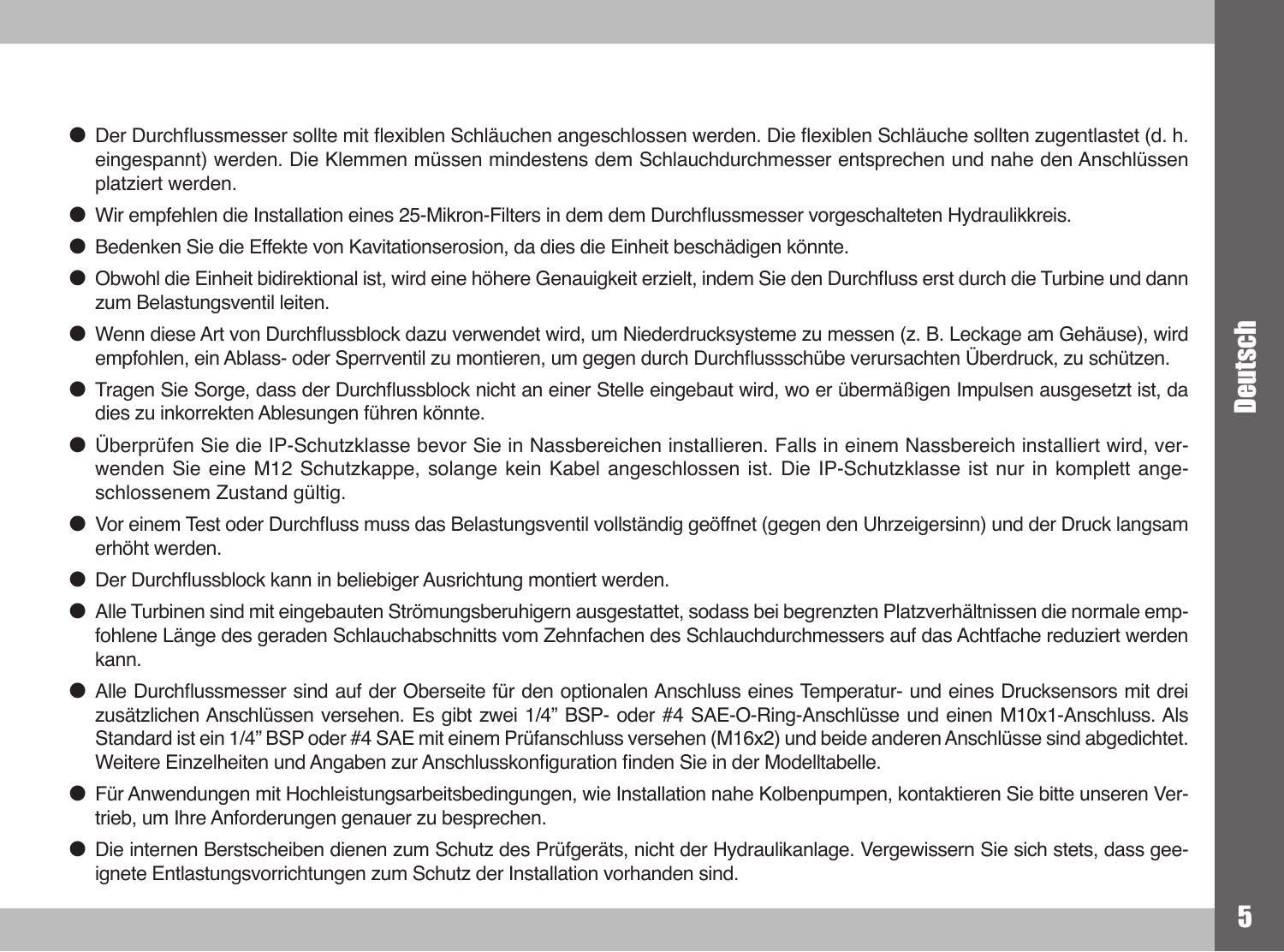**Maße**: Millimeter (Zoll)

| Modell-Nr.    | А         | в        | С             |              |             |               |               | Weight kg (lbs) |
|---------------|-----------|----------|---------------|--------------|-------------|---------------|---------------|-----------------|
| CT300R        | 49 $(2")$ | 100(4")  | 182 (7-1/8")  | 222 (8-3/4") | 102.5(4")   | 47.6 (1-7/8") | $138(5-1/2")$ | 3.7(8.1)        |
| CT400R        | 49 (2")   | 100 (4") | 182 (7-1/8")  | 222 (8-3/4") | 102.5(4")   | 47.6 (1-7/8") | 138 (5-1/2")  | 3.7(8.1)        |
| CT600R        | 75(3")    | 125(5")  | $211(8-3/8")$ | 235 (9-3/4") | 99 (3-7/8") | $63(2-1/2")$  | 157 (6-1/8")  | 7.5(16.5)       |
| <b>CT750R</b> | 75(3")    | 125 (5") | $211(8-3/8")$ | 235 (9-3/4") | 99 (3-7/8") | $63(2-1/2")$  | 157 (6-1/8")  | 7.5(16.5)       |
| CT800R        | 75(3")    | 125 (5") | $211(8-3/8")$ | 235 (9-3/4") | 99 (3-7/8") | $63(2-1/2")$  | 157 (6-1/8")  | 7.5(16.5)       |

Rechnen Sie 20 mm (3/4") zu G für die Gesamthöhe mit Füßen hinzu. Die Maße "G" der SR-Version sind 9 mm (3/8") kürzer.



\*Anschluss über Wechselventil verbunden, um Messung des Maximaldrucks ungeachtet der Strömungsrichtung zu gewährleisten.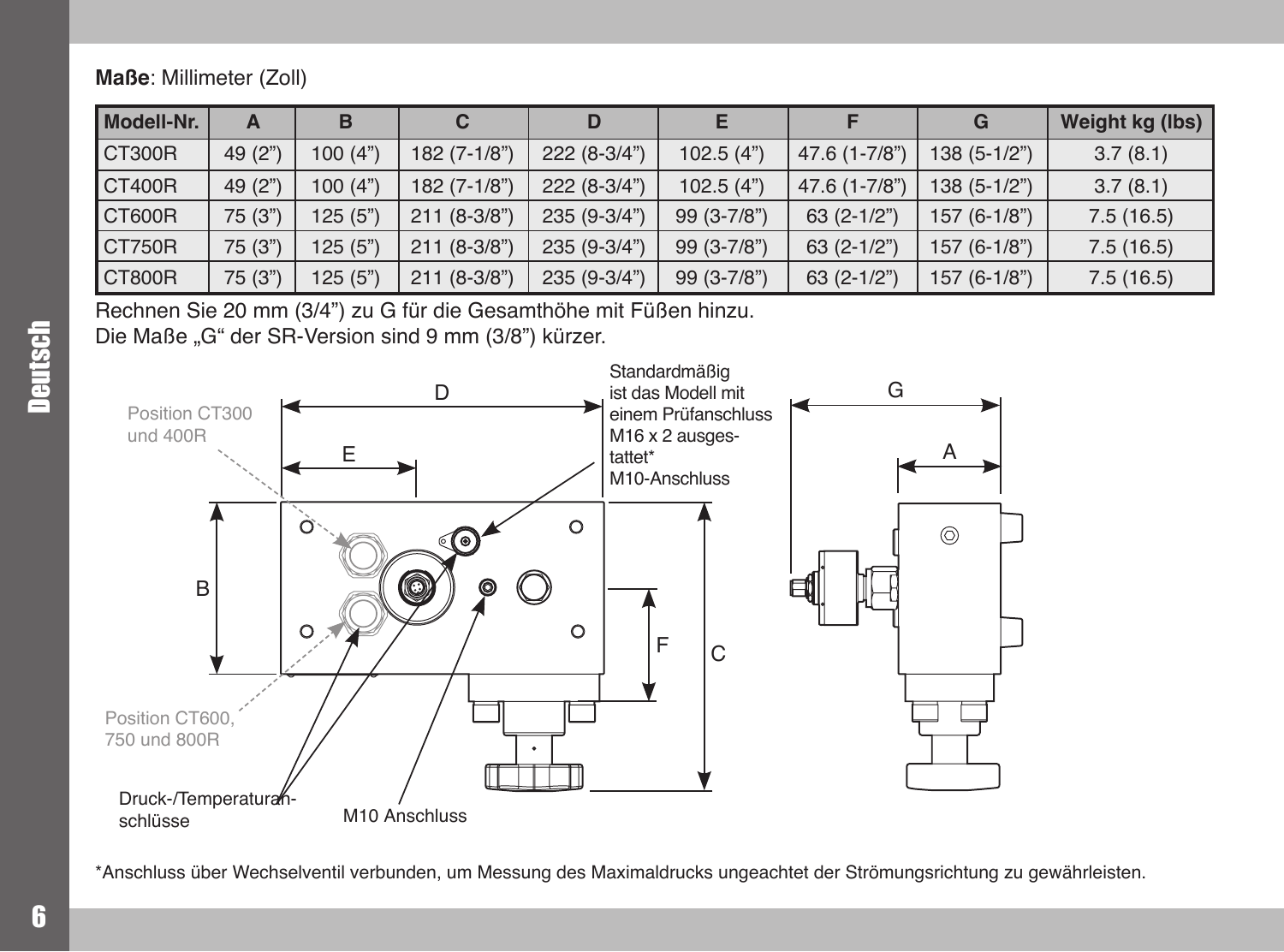**Maße:** Millimeter (Zoll)

| <b>Model No</b> |         |          |              |              |             |               |              | Gewicht kg (lbs) |
|-----------------|---------|----------|--------------|--------------|-------------|---------------|--------------|------------------|
| <b>LT300R</b>   | 49 (2"  | 100(4")  | 182 (7-1/8") | 222 (8-3/4") | 102.5(4")   | 47.6 (1-7/8") | 150(6")      | 3.7(8.1)         |
| <b>LT400R</b>   | 49 (2") | 100(4")  | 182 (7-1/8") | 222 (8-3/4") | 102.5(4")   | 47.6 (1-7/8") | 150(6")      | 3.7(8.1)         |
| <b>LT600R</b>   | 75 (3") | 125 (5") | 211 (8-3/8") | 235 (9-3/4") | 99 (3-7/8") | $63(2-1/2")$  | 169 (6-5/8") | 7.5(16.5)        |
| <b>LT800R</b>   | 75 (3") | 125(5")  | 211 (8-3/8") | 235 (9-3/4") | 99 (3-7/8") | $63(2-1/2")$  | 169 (6-5/8") | 7.5(16.5)        |

Rechnen Sie 20 mm (3/4") zu G für die Gesamthöhe mit Füßen hinzu.



\*Anschluss über Wechselventil verbunden, um Messung des Maximaldrucks ungeachtet der Strömungsrichtung zu gewährleisten.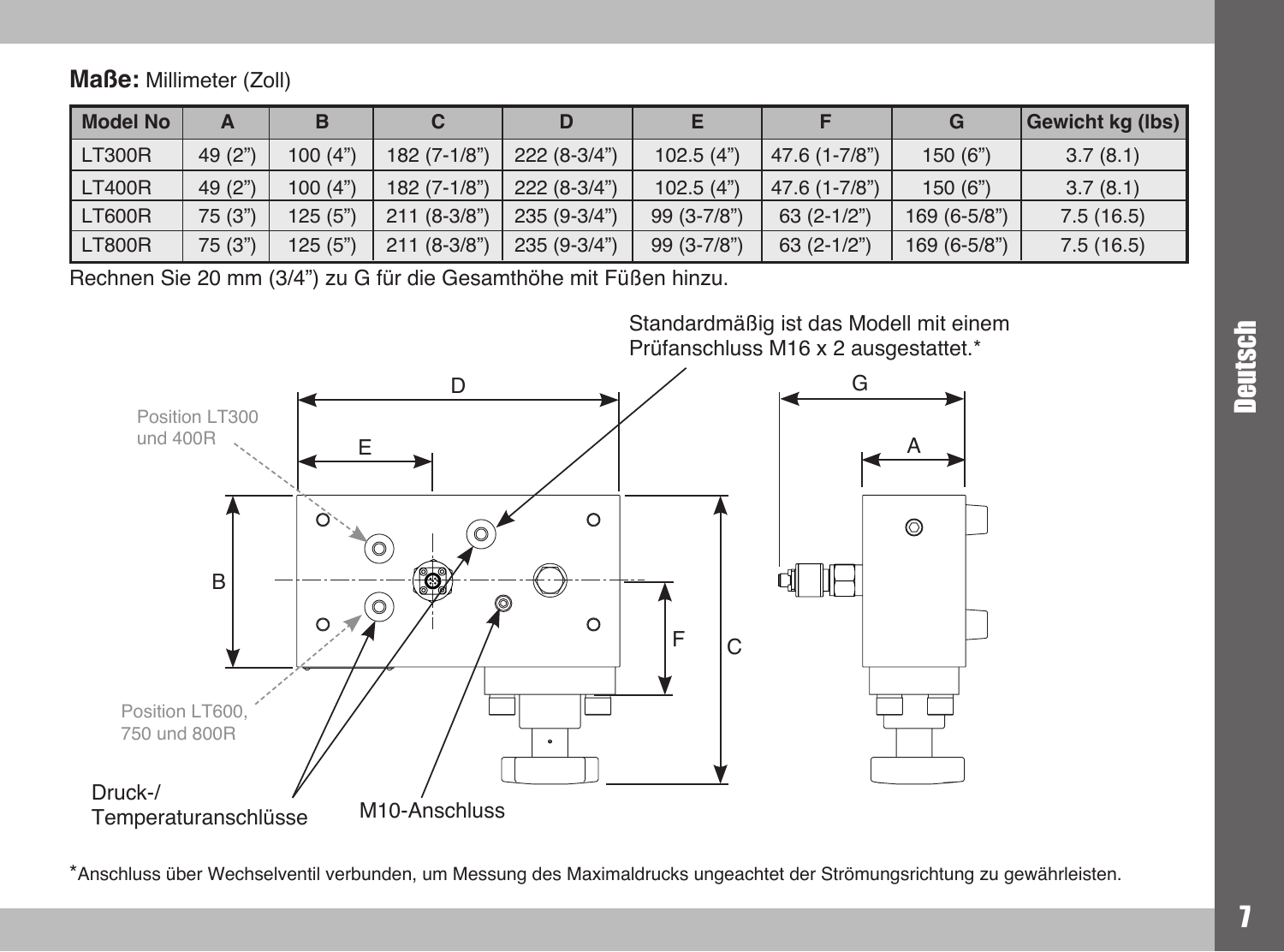# **Anschlüsse Modell CTR/LTR**



**Hinweis:** Für CTR (5V) und CTR (4-20mA) verwenden Sie bitte ein abgeschirmtes Dreileiter-Kabel. Verbinden Sie die Abschirmung mit dem Gehäuse des Wandlers.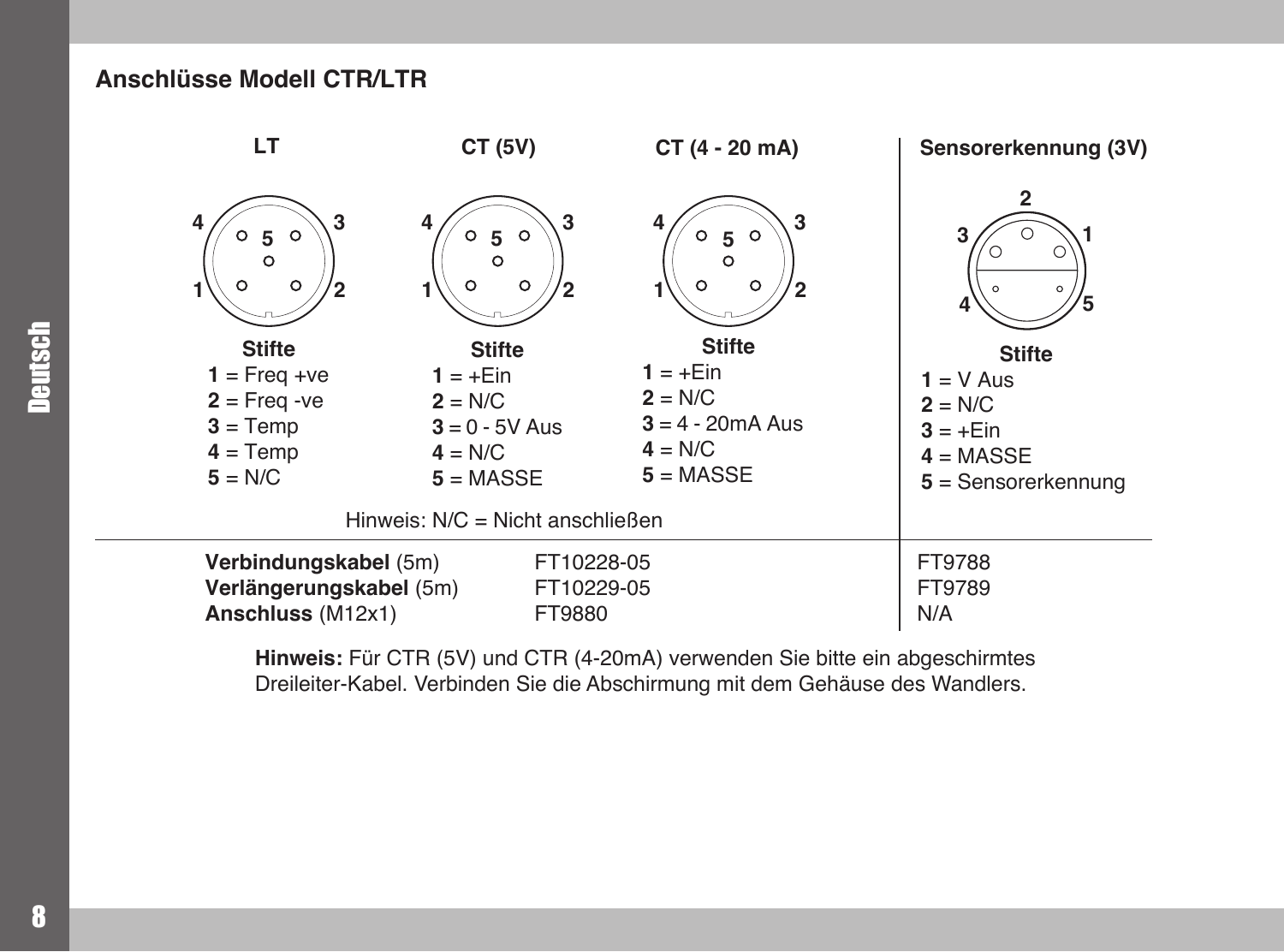# **Modelltabelle**

| <b>ModelInummer</b> | Hauptanschlüsse                                                         | Obere Anschlüsse*        | <b>Durchflussbereich</b> | <b>Maximaldruck</b> |
|---------------------|-------------------------------------------------------------------------|--------------------------|--------------------------|---------------------|
| CT300R-**-B-B-6     | 1" BSPP                                                                 | 1/4" BSPP                | 8 - 300 lpm              | 420 bar             |
| CT300B-**-S-S-6     | 1-5/16" -12UN #16 SAE ORB                                               | 7/16" - 20 UN #4 SAE ORB | 2 - 80 US qpm            | 6000 psi            |
| CT400R-**-B-B-6     | 1" BSPP                                                                 | $1/4$ " BSPP             | $10 - 400$ lpm           | 420 bar             |
| CT400R-**-S-S-6     | 1-5/16" -12UN #16 SAE ORB                                               | 7/16" - 20 UN #4 SAE ORB | 2.5 - 100 US apm         | 6000 psi            |
| CT600R-**-F-B-3     | 1-1/2" #24 SAE-Code 61 Flansch mit 4 Bolzen                             | 1/4" BSPP                | 20 - 600 lpm             | 210 bar             |
| CT600R-**-F-S-3     | 1-1/2" #24 SAE-Code 61 Flansch mit 4 Bolzen                             | 7/16" - 20 UN #4 SAE ORB | 5 - 160 US qpm           | 3000 psi            |
| CT600R-**-S-B-7     | 1-7/8" -12UN #24 SAE ORB<br>$1/4$ " BSPP                                |                          | 15 - 600 lpm             | 480 bar             |
| CT600R-**-S-S-7     | 1-7/8" -12UN #24 SAE ORB                                                | 7/16" - 20 UN #4 SAE ORB | 4 - 160 US qpm           | 7000 psi            |
| CT750R-SR-F-B-3     | 1-1/2" #24 SAE-Code 61 Flansch mit 4 Bolzen<br>1/4" BSPP                |                          | 20 - 750 lpm             | 210 <sub>bar</sub>  |
| CT750R-SR-F-S-3     | 1-1/2" #24 SAE-Code 61 Flansch mit 4 Bolzen<br>7/16" - 20 UN #4 SAE ORB |                          | 5 - 200 US qpm           | 3000 psi            |
| CT750R-SR-S-B-7     | 1-7/8" -12UN #24 SAE ORB<br>$1/4$ " BSPP                                |                          | 20 - 750 lpm             | 480 bar             |
| CT750R-SR-S-S-7     | 7/16" - 20 UN #4 SAE ORB<br>1-7/8" -12UN #24 SAE ORB                    |                          | 5 - 200 US qpm           | 7000 psi            |
| CT800R-**-F-B-3     | 1-1/2" #24 SAE-Code 61 Flansch mit 4 Bolzen                             | $1/4$ " BSPP             | 20 - 600 lpm             | 210 <sub>bar</sub>  |
| CT800R-**-S-B-7     | 1-7/8" -12UN #24 SAE ORB                                                | 1/4" BSPP                | 20 - 800 lpm             | 480 bar             |
| CT800R-**-F-S-3     | 1-1/2" #24 SAE-Code 61 Flansch mit 4 Bolzen                             | 7/16" - 20 UN #4 SAE ORB | 5 - 210 US qpm           | 3000 psi            |
| CT800R-**-S-S-7     | 1-7/8" -12UN #24 SAE ORB                                                | 7/16" - 20 UN #4 SAE ORB | 5 - 210 US qpm           | 7000 psi            |

Die Modelle CT600, 750 und 800 können unterhalb von 86 l/min. den Druck nur begrenzt regulieren. Der maximale regelbare Druck in diesem Bereich wird wie folgt berechnet: max. Druck (in bar) = 5 x Durchfluss (l/min) +30

| <b>ModelInummer</b> | Hauptanschlüsse                             | <b>Obere Anschlüsse</b>  | <b>Durchflussbereich</b> | <b>Maximaldruck</b> |
|---------------------|---------------------------------------------|--------------------------|--------------------------|---------------------|
| LT300R-FM-B-B-6     | 1" BSPP                                     | <b>1/4" BSPP</b>         | 8 - 300 l/min            | 420 bar             |
| LT300R-FM-S-S-6     | 1-5/16" -12UN #16 SAE ORB                   | 7/16" - 20 UN #4 SAE ORB | 2 - 80 US qpm            | 6000 psi            |
| LT400R-FM-B-B-6     | 1" BSPP                                     | <b>1/4" BSPP</b>         | 10 - 400 l/min           | 420 bar             |
| LT400R-FM-S-S-6     | 1-5/16" -12UN #16 SAE ORB                   | 7/16" - 20 UN #4 SAE ORB | 2.5 - 100 US qpm         | 6000 psi            |
| LT600R-FM-S-B-7     | 1-7/8" -12UN #24 SAE ORB                    | <b>1/4" BSPP</b>         | $20 - 600$ l/min*        | 480 bar             |
| LT600R-FM-S-S-7     | 1-7/8" -12UN #24 SAE ORB                    | 7/16" - 20 UN #4 SAE ORB | 5 - 160 US qpm*          | 7000 psi            |
| LT600R-FM-F-B-3     | 1-1/2" #24 SAE Code 61 Flansch mit 4 Bolzen | $1/4"$ BSPP              | 20 - 600 l/min*          | 210 <sub>bar</sub>  |
| LT600R-FM-F-S-3     | 1-1/2" #24 SAE Code 61 Flansch mit 4 Bolzen | 7/16" - 20 UN #4 SAE ORB | 5 - 160 US qpm*          | 3000 psi            |
| LT800R-FM-S-B-7     | 1-7/8" -12UN #24 SAE ORB                    | <b>1/4" BSPP</b>         | 20 - 800 l/min*          | 480 bar             |
| LT800R-FM-S-S-7     | 1-7/8" -12UN #24 SAE ORB                    | 7/16" - 20 UN #4 SAE ORB | 5 - 210 US qpm*          | 7000 psi            |

\*Die Modelle LT600R und 800R können unterhalb von 86 l/min. den Druck nur begrenzt regulieren. Der maximale regelbare Druck in diesem Bereich wird wie folgt berechnet: max. Druck (in bar) =  $5 \times$  Durchfluss (l/min) +30.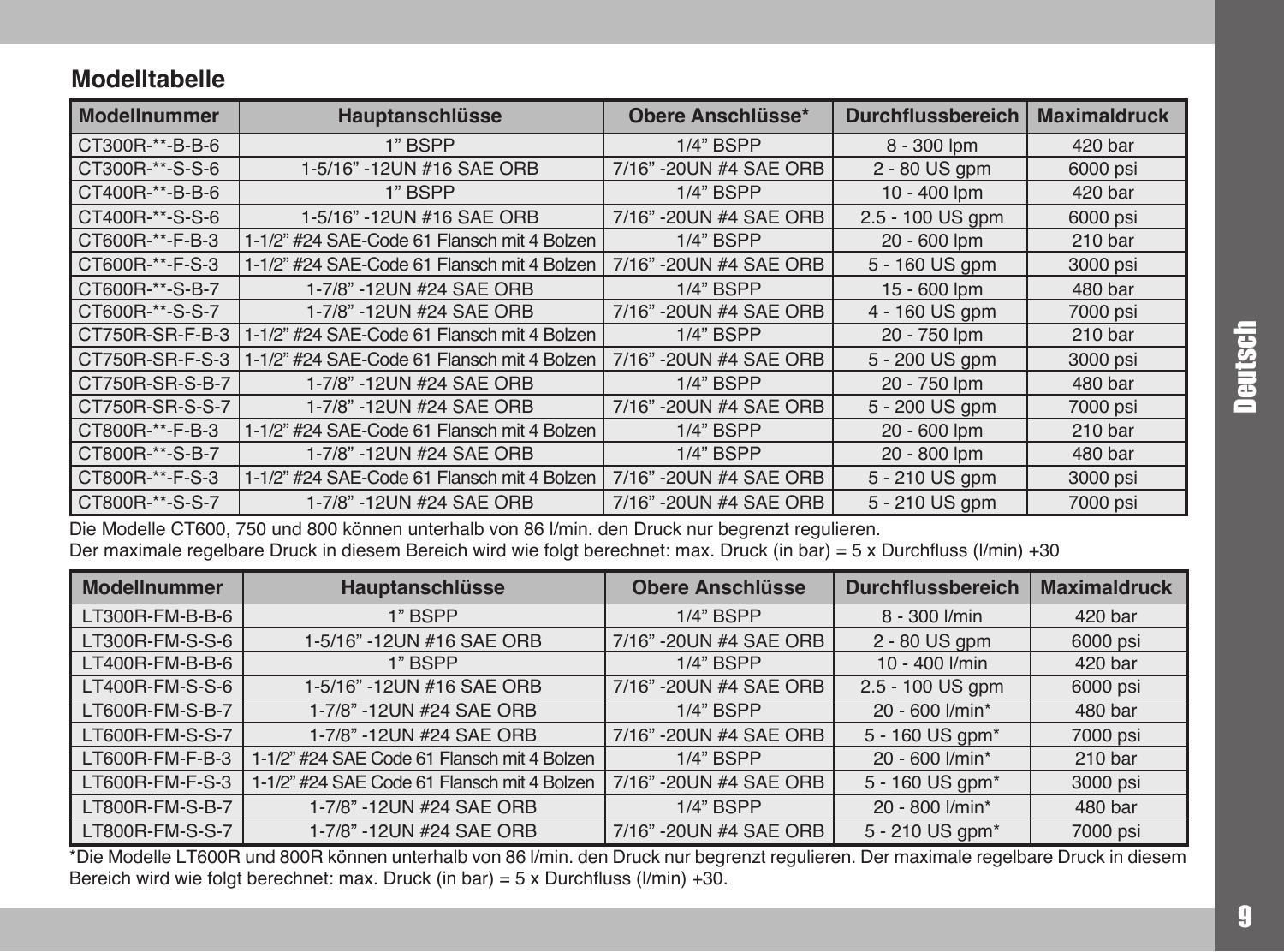# **Technische Hinweise**

Alle Durchflussmesser werden bei 21 cSt als Standard kalibriert. Spezielle Kalibrationen für einen gewünschten Durchflussbereich oder eine andere Viskosität sind erhältlich. Auf Wunsch erteilen wir Ihnen dazu gerne nähere Auskünfte.

# **Druckabfall-Kennlinien**

Hydrauliköl, Viskosität 21 Centistokes (Belastungsventil vollständig geöffnet)



#### **Fluidviskosität**

Die Leistung einer Durchflussturbine kann durch die Viskosität der gemessenen Flüssigkeit beeinflusst werden. Unsere Durchflussturbinen sind standardmäßig zwischen 18 und 26 cSt (durchschnittlich 21 cSt) kalibriert. Das entspricht der normalen kinematischen Viskosität von Hydraulikflüssigkeiten bei einer Betriebstemperatur von 50°C. Die kinematische Viskosität aller Hydraulikflüssigkeiten hängt von der Fluidtemperatur ab. Die unten abgebildete Tabelle zeigt die Auswirkung der Temperatur auf die kinematische Viskosität einer Reihe von typischen Hydraulikölen an.

Der schattierte Bereich der Tabelle gibt die Viskositäten an, die mit Durchflussmessern mit Standardkalibration mit minimaler Auswirkung auf die Genauigkeit (unterhalb von ± 1% FS) gemessen werden können.

Durchflussmesser können auf Anfrage auch auf andere Viskositätswerte als auf den Standardwert kalibriert werden. Andernfalls können wir die zu erwartenden Messabweichungen angeben, wenn der Durchflussmesser bei anderen Viskositäten eingesetzt werden soll. Setzen Sie sich für weitere Informationen bitte mit dem Vertriebsbüro in Verbindung.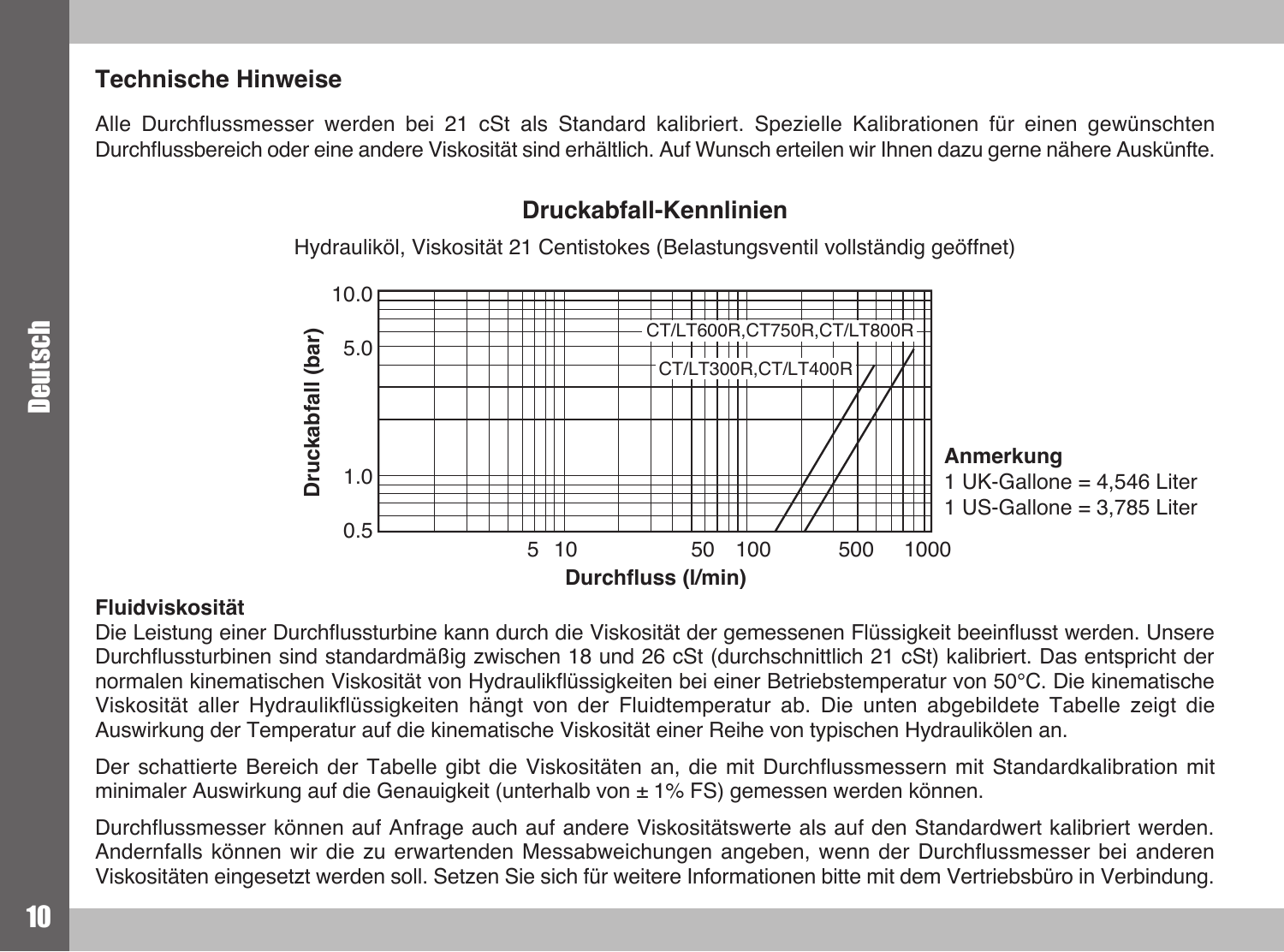|         | <b>Fluid-Typ</b> |              |              |              |              |              |  |  |
|---------|------------------|--------------|--------------|--------------|--------------|--------------|--|--|
| Temp °C | <b>ISO15</b>     | <b>ISO22</b> | <b>ISO32</b> | <b>ISO37</b> | <b>ISO46</b> | <b>ISO68</b> |  |  |
| 0       | 85.9             | 165.6        | 309.3        | 449.9        | 527.6        | 894.3        |  |  |
| 10      | 49.0             | 87.0         | 150.8        | 204.7        | 244.9        | 393.3        |  |  |
| 20      | 30.4             | 50.5         | 82.2         | 105.5        | 127.9        | 196.1        |  |  |
| 30      | 20.1             | 31.6         | 48.8         | 59.8         | 73.1         | 107.7        |  |  |
| 40      | 14.0             | 21.0         | 31.0         | 36.6         | 44.9         | 63.9         |  |  |
| 50      | 10.2             | 14.7         | 20.8         | 23.9         | 29.4         | 40.5         |  |  |
| 60      | 7.7              | 10.7         | 14.7         | 16.5         | 20.2         | 27.2         |  |  |
| 70      | 6.0              | 8.1          | 10.9         | 12.0         | 14.6         | 19.2         |  |  |
| 80      | 4.8              | 6.4          | 8.4          | 9.1          | 11.1         | 14.3         |  |  |
| 90      | 4.0              | 5.2          | 6.6          | 7.2          | 8.7          | 11.1         |  |  |
| 100     | 3.3              | 4.3          | 5.5          | 6.0          | 7.1          | 8.9          |  |  |

# **Tabelle der kinematischen Viskosität (cSt) von verschiedenen Mineralölen bei bestimmten Temperaturen**

ISO 15, 22, 32, 46 und 68 basierend auf typischen Werten für die Esso-Nuto-Reihe von HM-Ölen. ISO 37 basierend auf Shell-Tellus-HM-Öl.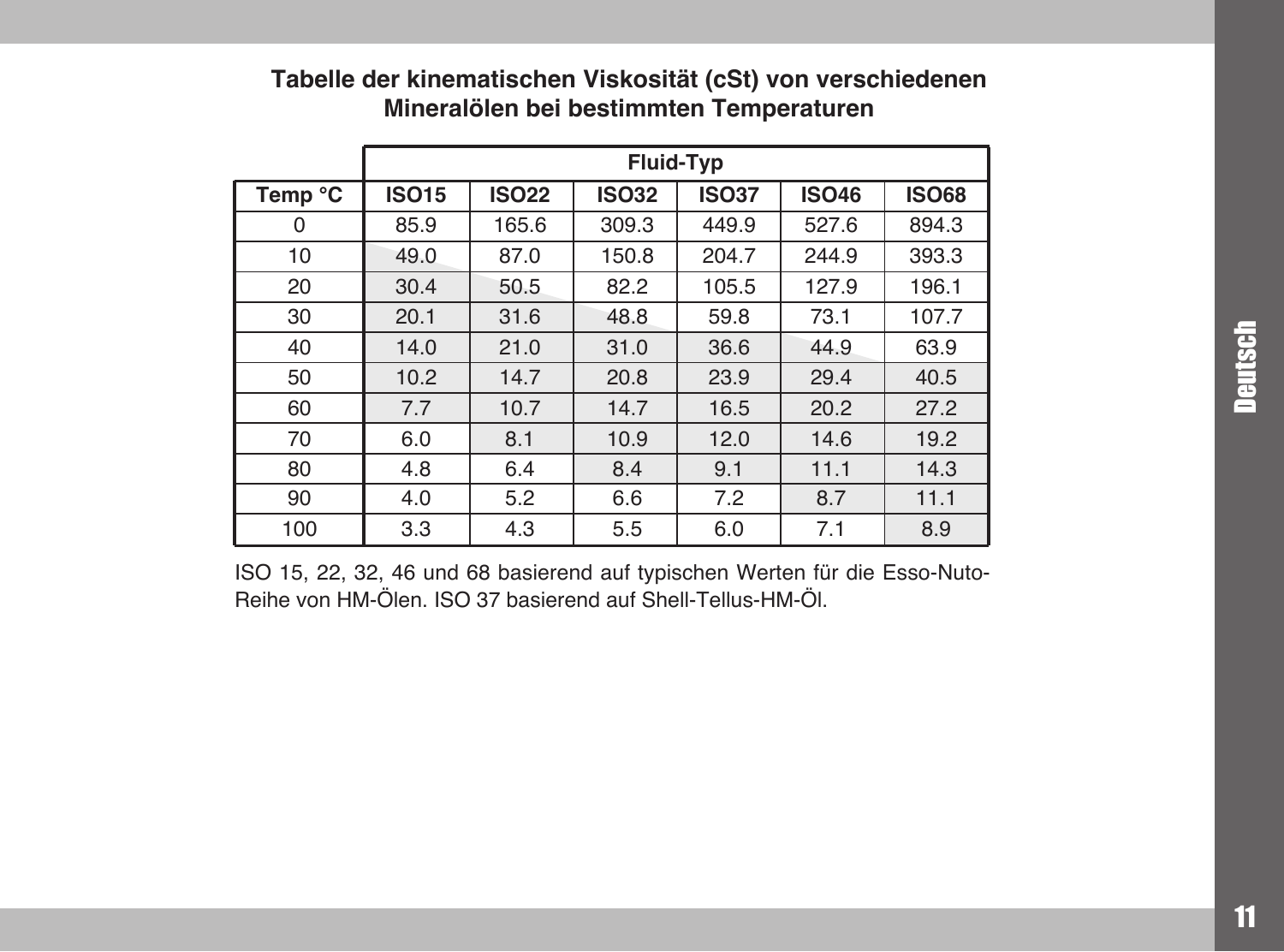# **Wartung und Instandsetzung**

Austausch von Berstscheiben. Diese Arbeit darf nur von geschultem Fachpersonal ausgeführt werden.



Das Belastungsventil enthält austauschbare Berstscheiben, die den Druck ungefähr ab 7 bar (100 psi) über Maximaldruck durch interne Überbrückung des Ölstroms entlasten.

#### **Austauschen der Berstscheiben**

- Trennen Sie die Einheit vom Hydraulikkreis und entfernen Sie alle Armaturen von der Ausgangsöffnung.
- l Die mit der Einheit gelieferten Ersatzscheiben befinden sich normalerweise im Block.
- Drehen Sie das Belastungsventil vollständig zu (im Uhrzeigersinn).
- **Schrauben Sie den Berstscheibenhalter vom Ventil ab.**
- l Entfernen Sie das Distanzstück und die geborstenen Scheiben vom Ventil und Scheibenhalter.
- l Passen Sie die zwei Scheiben vorsichtig an, indem Sie diese von Hand zwischen Scheibenhalter und Distanzstück eindrücken.

Diagramm zum Austausch von Berstscheiben – Hinweis Abb. DHM-Prüfgerät – LTR hat gleiche Merkmale

- l Setzen Sie die erste Scheibe in das Ventil ein.
- **Ersetzen Sie das Distanzstück.**
- Setzen Sie die zweite Scheibe von oben auf das Distanzstück
- l Drehen Sie den Scheibenhalter ein und ziehen Sie ihn fest (54 Nm).
- l Öffnen Sie das Belastungsventil vollständig.

# **Kalibration**

Der empfohlene Zeitraum zwischen Kalibrationen beträgt 12 Monate. Zwischen Kalibrationen sollten nicht mehr als 36 Monate liegen. Die Genauigkeit der Einheit könnte durch den Arbeitszyklus, Zustand des Fluids oder längere Zeiträume zwischen Neukalibrationen beeinträchtigt werden.

# **Zubehör**

Bei Webtec oder Ihrem Vertriebspartner finden Sie ein breites Angebot an Zubehörteilen. Hierzu gehören Drucksensoren (Reihe MPT), Adapter für Hochdrucktemperatursensoren (Reihe TP125), Kabel und externe Anzeigen (Reihe DP130).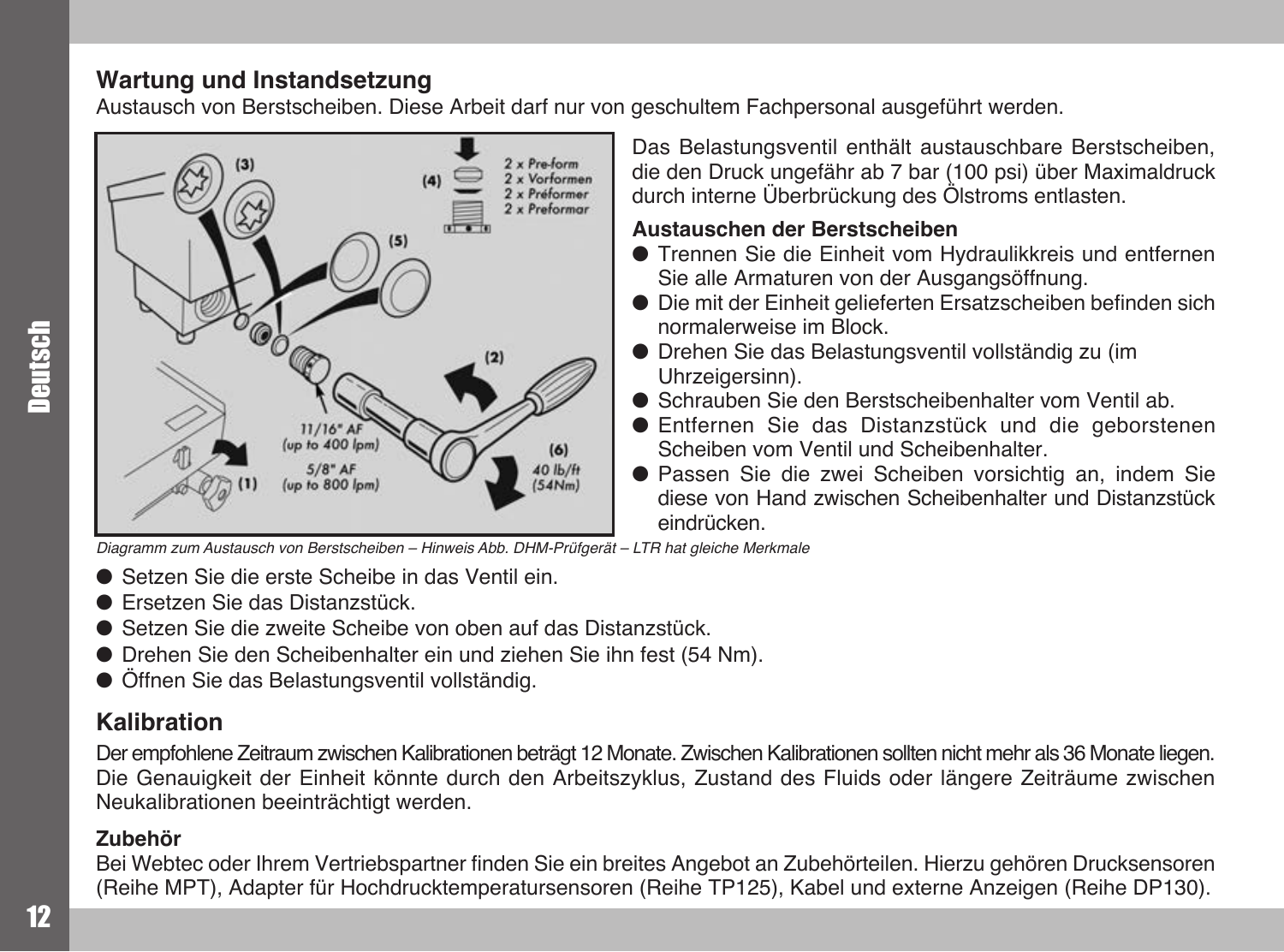# **Introduction**

Les débitmètres à turbine Webtec offre une solution précise de mesure du débit des systèmes hydrauliques sur bancs d'essais, machines-outils et autres applications fixes ou mobiles. Le débitmètre peut être installé partout dans le circuit hydraulique pour les tests de production, la mise en service, les tests de développement et l'analyse des systèmes de contrôle. La conception compacte permet d'installer les débitmètres dans des endroits où l'espace est restreint. Le débitmètre à turbine LTR à sortie de fréquence offre une solution précise de mesure du débit. Le débitmètre à turbine CTR est doté d'un microcontrôleur intégré conditionnant le signal provenant du débitmètre afin d'assurer une sortie analogique précise. Cela vous permet de raccorder le débitmètre directement à votre affichage numérique, à un automate programmable ou à un système d'acquisition de données personnalisé sans avoir à vous inquiéter des facteurs complexes d'étalonnage ou des tables de correspondance. Quatre versions sont disponibles, offrant une sortie en boucle de courant de 4 – 20 mA, en tension de 0 – 5 V ou de 0 – 3 V (reconnaissance de capteur). Le débitmètre CTR est l'outil idéal pour la surveillance des performances des pompes, des moteurs, des soupapes et des transmissions hydrostatiques.

Une vaste gamme de dispositifs de lecture et de convertisseurs de signal est disponible. Ils fournissent l'instrumentation requise pour analyser les performances des pompes, des moteurs, des soupapes et des transmissions hydrostatiques.

#### **La gamme de produits peut être divisée en deux familles :**

- 1. Les CT/LT standard
- 2. Les CTR/LTR, débitmètres à turbine avec vanne de charge intégrée

# **Ce manuel couvre les gammes de produits CTR/LTR.**

Lire complètement ces instructions avant la première mise en œuvre de l'équipement. La sécurité peut être compromise si elles ne sont pas suivies.

Webtec concoit et fabrique des débitmètres et des composants hydrauliques depuis plus de 40 ans. Nous fonctionnons dans un système de gestion de qualité qui est conforme aux conditions du 9001:2000 BS EN ISO, qui est contrôlé chaque année par un organisme extérieur qui nous délivre un certificat. Au-delà de la conformité à la norme, Webtec vise constamment à l'amélioration de tout ce qu'il entreprend ; et plus particulièrement à répondre aux attentes de ses clients et fournisseurs, dans la conception de ses systèmes et dans ses méthodes de travail, pour satisfaire leurs besoins. Nous sommes toujours attentifs aux clients porteurs de demandes spéciales que notre gamme standard ne peut satisfaire.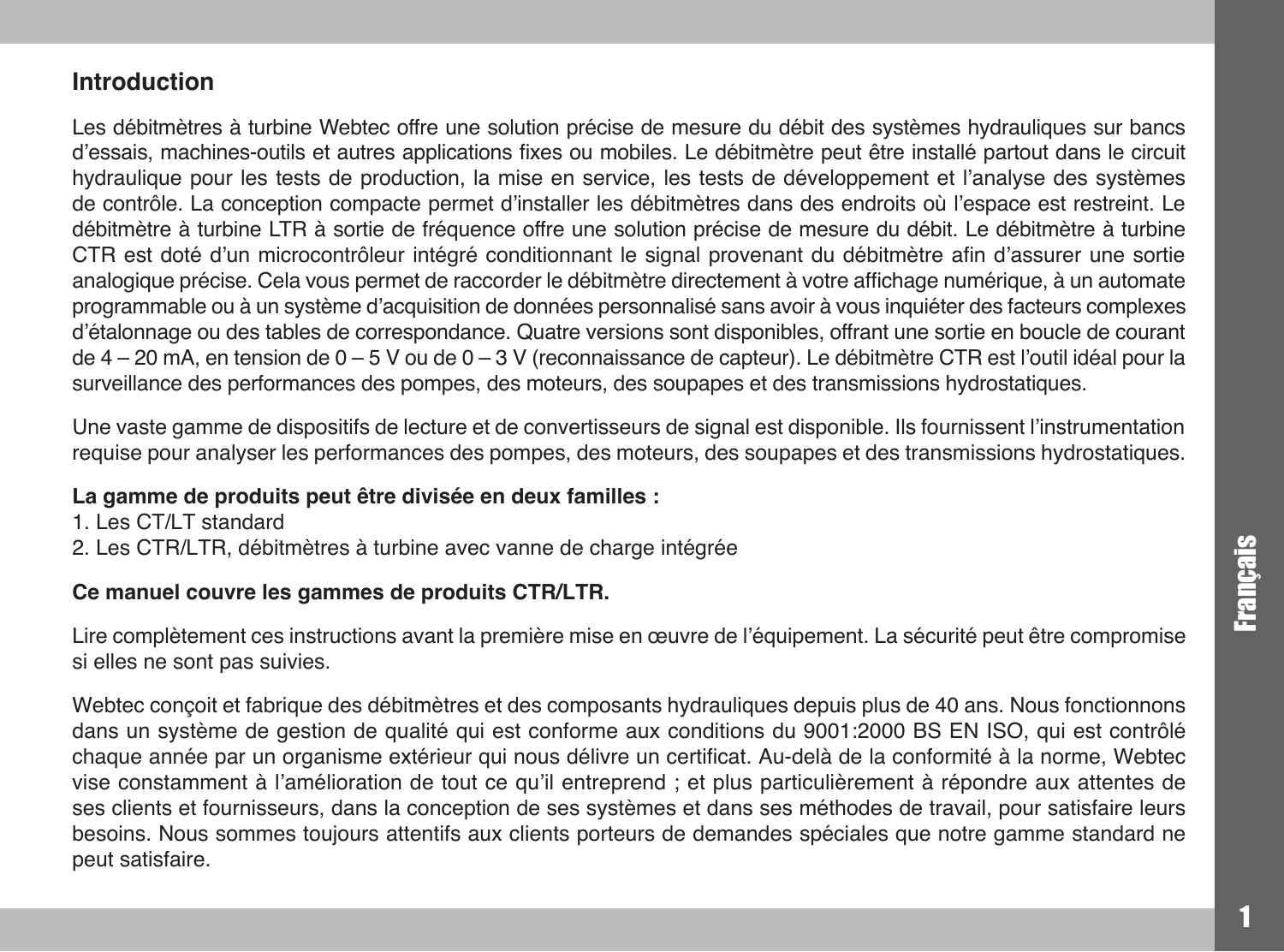# **Principe de fonctionnement**



Le CTR/LTR présente deux zones fonctionnelles : un débitmètre et une soupape de charge. Tous deux sont situés dans un bloc d'aluminium.

#### **Débitmètre**

Tous les débitmètres CTR/ LTR fonctionnent sur le même principe de base : le débit de fluide est utilisé pour faire tourner une turbine et la vitesse de rotation de la turbine est proportionnelle à la valeur du débit. Cette vitesse de rotation est mesurée par un capteur magnétique qui effectue le comptage du passage des aubes de la turbine axiale. Les aubes de la turbine sont conçues pour minimiser les effets des variations de température et de viscosité, et des stabilisateurs de débit intégrés permettent d'éliminer les effets des débits turbulents ainsi qu'une mesure du débit dans les deux sens de circulation.

#### **Soupape de charge**

Toutes les soupapes de charge fonctionnent sur le même principe : un clapet vient s'appliquer contre ou s'écarter d'un orifice d'écoulement par l'intermédiaire d'une tige filetée. La conception unique du clapet équilibré en pression garantit de faibles efforts d'appui sur l'ensemble des plages de pression et de débit, en plus d'une excellente réponse tactile quelle que soit la direction de l'écoulement. En cas de surpression, des disques de sûreté remplaçables (situés au niveau de la vanne à clapet) se rompent pour créer ainsi une dérivation interne de l'huile à basse pression. Des disques de sûreté affichant différentes plages de pression allant jusqu'à 480 bars (7000 psi) sont disponibles.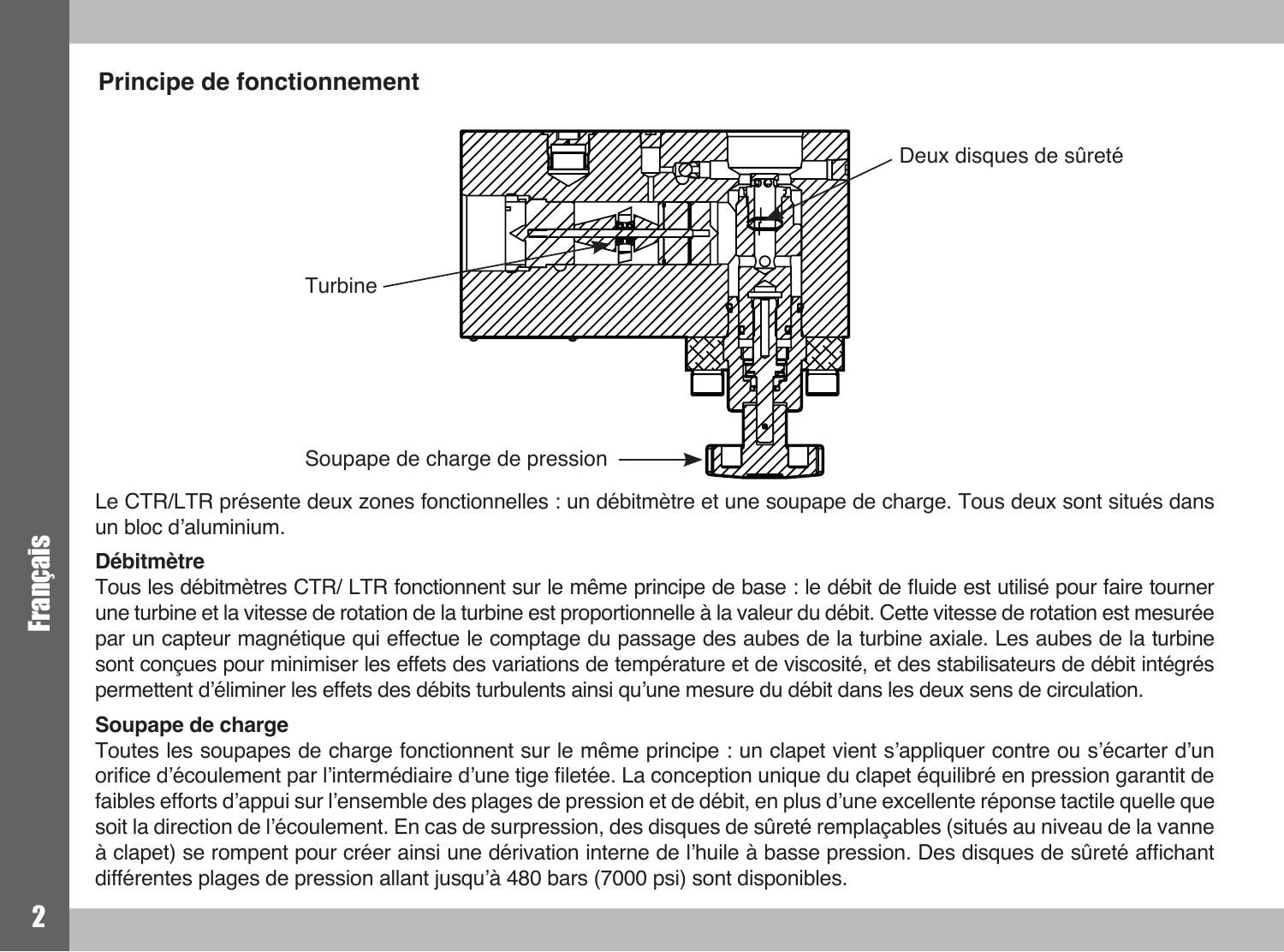# **Caractéristiques**

#### **Caractéristiques de fonctionnement**

| Température ambiante :  | De 5 à 40 °C (de 41 à 104 °F)                                            |
|-------------------------|--------------------------------------------------------------------------|
| Type de fluide :        | Huiles, carburants, glycol d'eau, émulsions huile-eau                    |
| Température du fluide : | De 5 à 90 °C (de 41 à 194 °F) en usage continu                           |
| Précision :             | De 15 à 100 % de la plage - 1 % de la valeur indiquée                    |
|                         | En dessous de 15 %, précision fixe de 1 % sur 15 % de l'échelle complète |
| Degré de protection*:   | CTR-SR - IP54 (EN60529)                                                  |
|                         | CTR-mA, CTR-5V, LTR - IP66 (EN60529)                                     |
|                         | *Avec le câble connecté                                                  |

#### **Caractéristiques électriques CTR**

|                     | <b>Tension d'alimentation (VA) :</b> mA & $5V = 12 - 32$ Vcc, $SR = 7 - 15$ Vcc |
|---------------------|---------------------------------------------------------------------------------|
| Sortie de courant : | 4 - 20 mA, 3 fils, résistance de boucle max = (VA x 50) - 200 ohms              |
| Sortie de tension : | $0 - 5$ VCC, consommation de courant = 10 mA, charge minimale de 20K ohms       |
| Sortie SR :         | 0 - 3 VCC                                                                       |

## **Caractéristiques électriques LTR**

| Sortie :    | Fréquence - 20 à 2 000 Hz |
|-------------|---------------------------|
| Impédance : | 3700 ohms.                |
| Inductance: | 1kHz: 1.55 H              |

# **Matériau de fabrication**

| Corps du débitmètre : | 600/750/800/1500 Aluminium à haute résistance 2014A T6                              |
|-----------------------|-------------------------------------------------------------------------------------|
|                       | 15/60/150/300/400 Aluminium à haute résistance 2011 T6                              |
| Pièces internes :     | Aluminium, acier, acier inoxydable                                                  |
| Capteur:              | Corps - acier 212A42 dépôt autocatalytique au nickel, couvercle - aluminium 2011 T3 |
| Joints :              | Joints Viton en standard, joints EPDM disponibles sur demande - consulter le        |
|                       | service commercial                                                                  |

# **Consulter le tableau avec les différents modèles pour les plages de débit et de pression**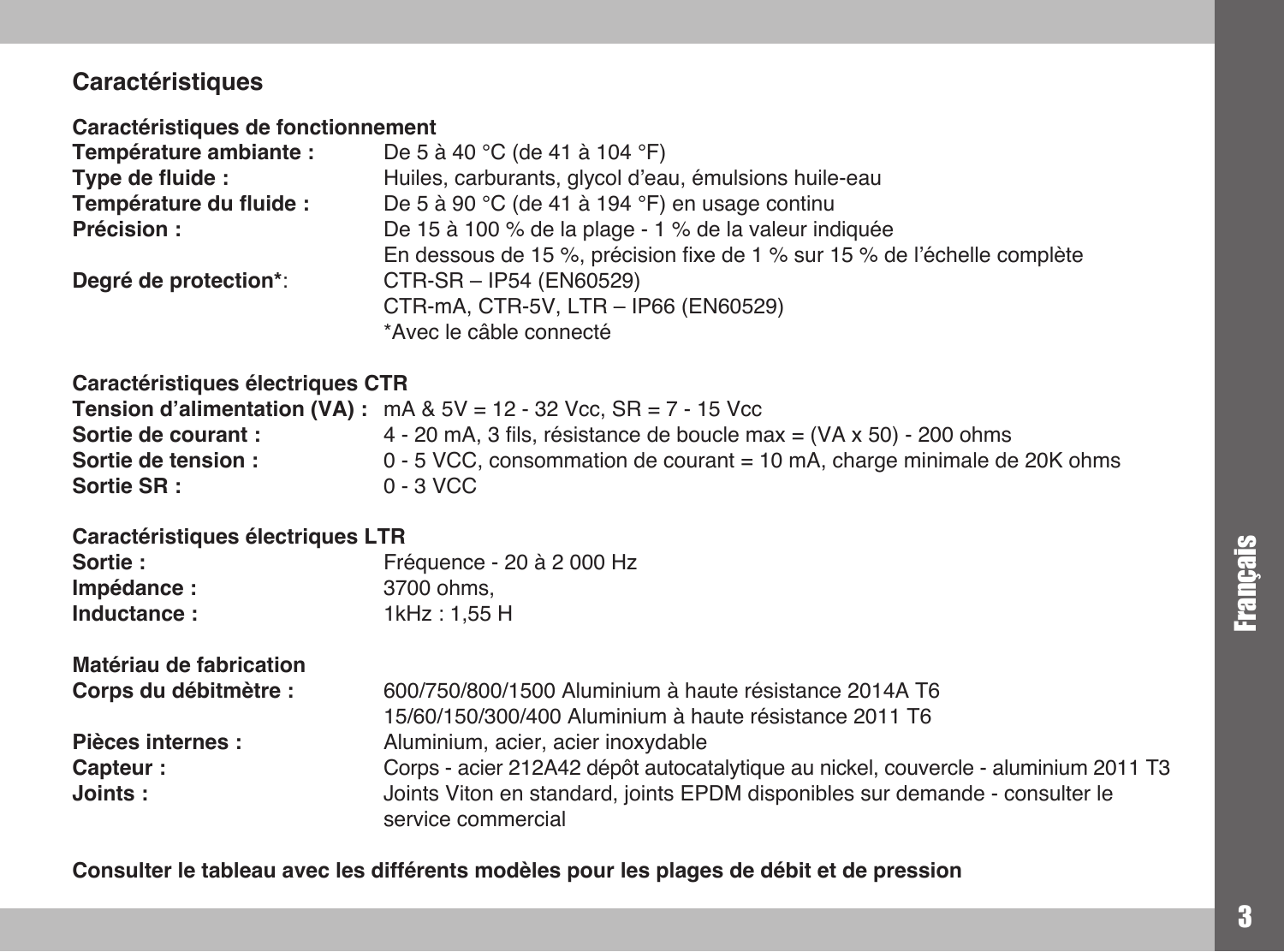# **Guide d'installation**

Tous les branchements hydrauliques doivent être effectués par un personnel suffisamment qualifié. Pour éviter les effets venturi ou de restriction, les raccordements à l'entrée et à la sortie doivent toujours avoir un diamètre intérieur similaire.



Débitmètre CTR montré dans un montage courant.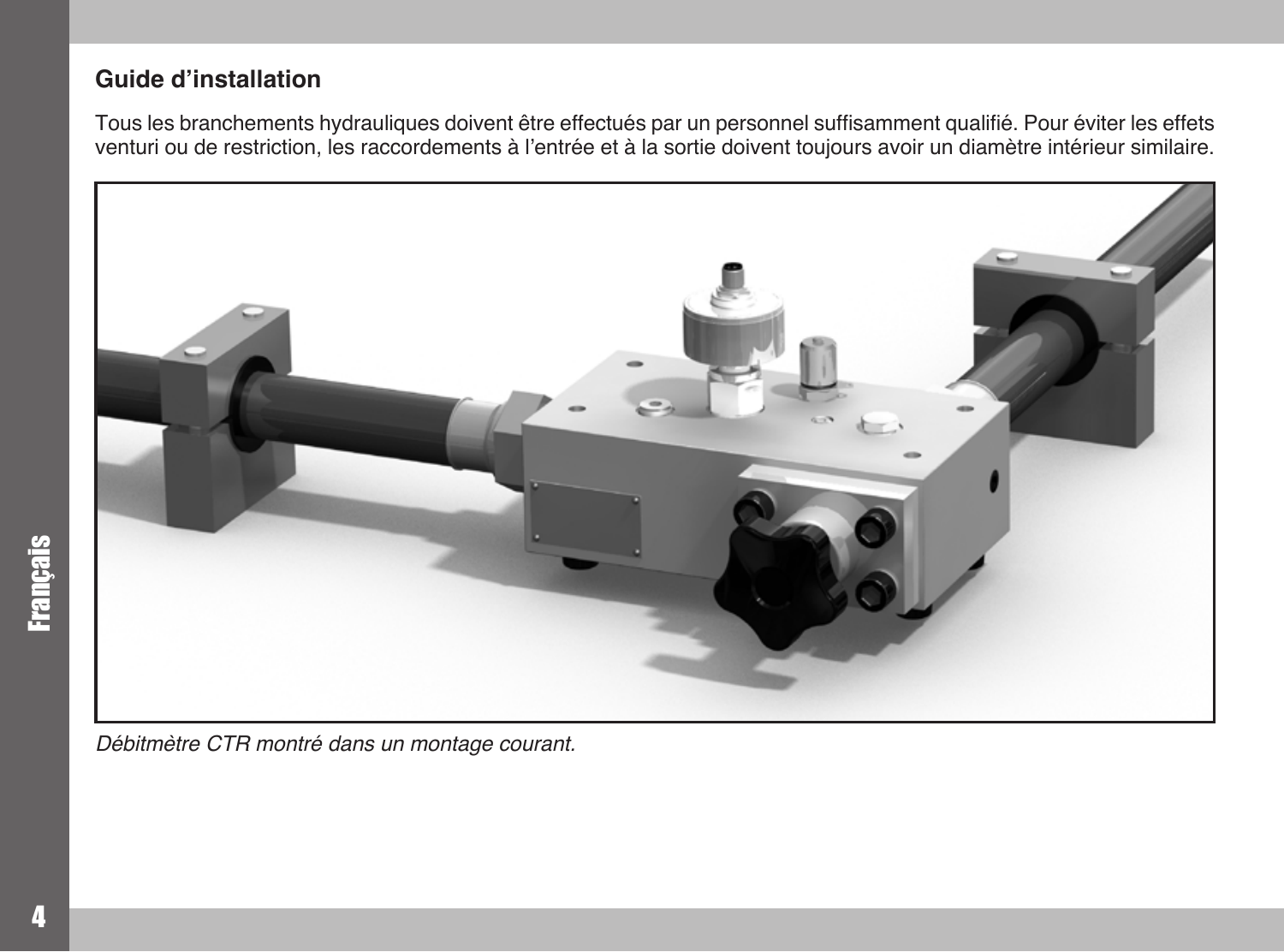- l Le débitmètre doit être raccordé par flexibles. Les flexibles doivent être maintenus droits (fixés). S'assurer que les fixations soient larges d'au moins un diamètre de flexible et qu'elles soient le plus proche possible des raccords.
- l Il est recommandé d'installer un filtre de 25 microns dans le circuit hydraulique en amont du débitmètre.
- l Une attention particulière doit être apportée aux effets de l'érosion par cavitation car elle peut endommager l'unité.
- l Même si l'unité est bidirectionnelle, une meilleure précision est obtenue lorsque le débit s'écoule tout d'abord à travers la turbine, puis à travers la soupape de charge.
- l Lorsque l'on utilise ce type de bloc débitmètre pour la mesure dans des systèmes basse pression, comme les débits de fuite, il est recommandé qu'un limiteur de pression ou un clapet anti-retour soit monté pour la protection contre les pressions excessives que peuvent causer les à-coups de débits.
- l Il est également recommandé de ne pas monter le bloc débitmètre à un endroit où il pourrait être soumis à des pulsations excessives car cela peut engendrer des lectures incorrectes.
- l Vérifier la valeur IP avant de d'installer dans un endroit humide. Si installation dans un endroit humide, utiliser un bouchon M12 pour protéger le connecteur quand le câble n'est pas branché. La valeur IP ne s'applique que quand le câble est connecté.
- l Avant de commencer un essai ou un écoulement, s'assurer que la soupape de charge est complètement ouverte (tourner dans le sens antihoraire) et augmenter la pression doucement.
- l Le bloc débitmètre peut être monté dans n'importe quelle orientation.
- l Les débitmètres à turbine LTR\*\* possèdent des stabilisateurs de débit intégrés permettant de réduire la longueur de partie rectiligne du tube de la valeur normale recommandée de 10  $\varnothing$  à 8  $\varnothing$ , là où la place est limitée.
- l Tous les débitmètres présentent trois orifices supplémentaires sur leur partie supérieure afin de permettre à l'utilisateur de raccorder à la fois un capteur de température et un capteur de pression. L'appareil est muni de deux orifices à joints toriques 1/4" BSP ou #4 SAE et d'un orifice M10x1. Un point de test M16x2 est monté en standard sur l'un des orifices 1/4" BSP ou #4 SAE, et les 2 autres sont bouchés. Voir le tableau des modèles pour plus de détails et la configuration des orifices.
- l Pour des applications difficiles, telles que par exemple le montage du débitmètre près d'une pompe à pistons, ou tout conseil d'installation, contacter le service commercial.
- l Les disques de rupture internes sont destinés à protéger le testeur, et non l'installation hydraulique. Toujours s'assurer que les dispositifs de sécurité appropriés sont pourvus pour assurer la protection de l'installation.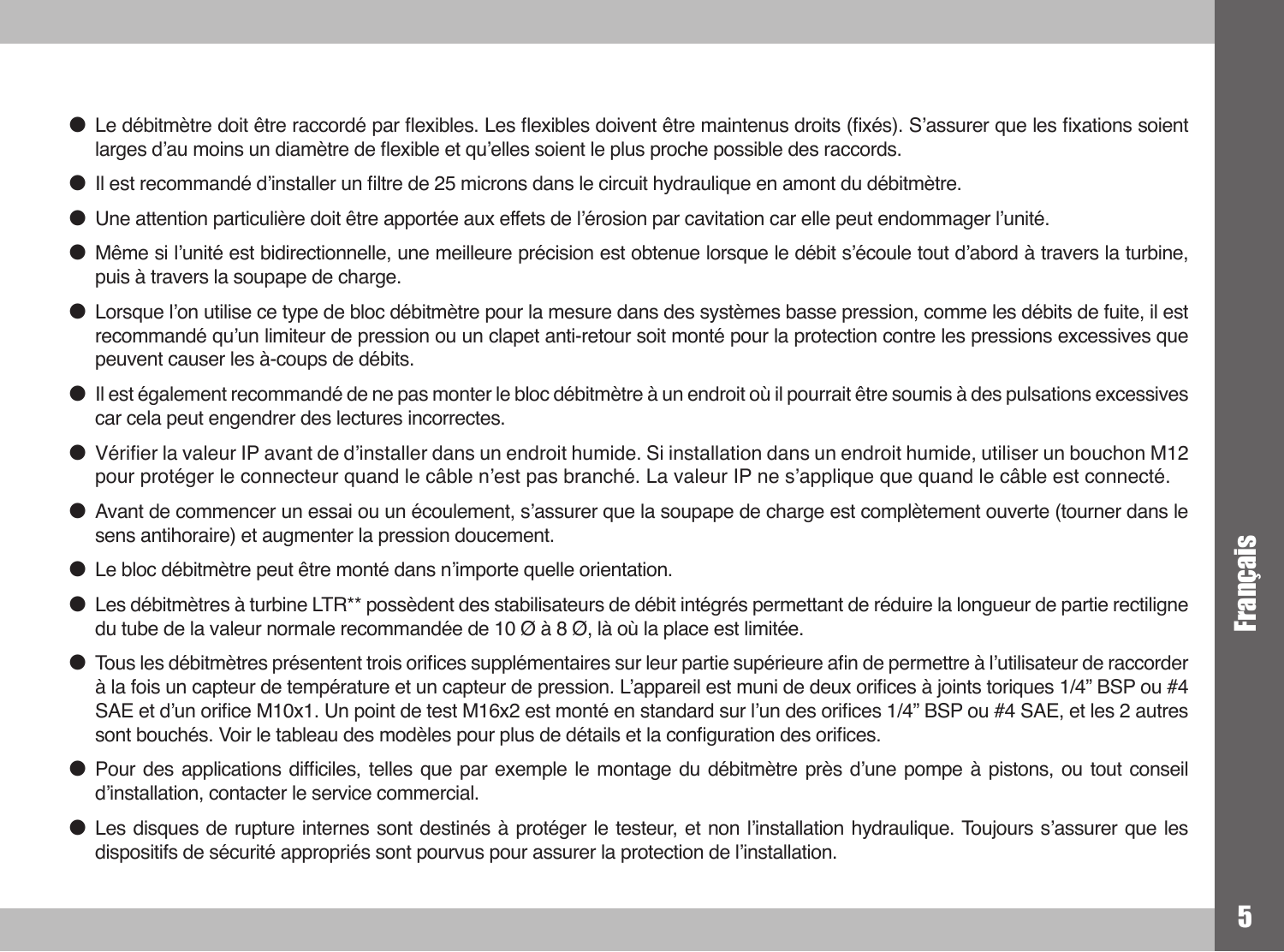**Dimensions** : millimètres (pouces)

| Modèle n° | Α       | в       | C              |              |             |               |               | Weight kg (lbs) |
|-----------|---------|---------|----------------|--------------|-------------|---------------|---------------|-----------------|
| CT300R    | 49 (2") | 100(4") | 182 (7-1/8")   | 222 (8-3/4") | 102.5(4")   | 47.6 (1-7/8") | $138(5-1/2")$ | 3.7(8.1)        |
| CT400R    | 49 (2") | 100(4") | 182 (7-1/8")   | 222 (8-3/4") | 102.5(4")   | 47.6 (1-7/8") | $138(5-1/2")$ | 3.7(8.1)        |
| CT600R    | 75(3")  | 125(5") | $211 (8-3/8")$ | 235 (9-3/4") | 99 (3-7/8") | $63(2-1/2")$  | 157 (6-1/8")  | 7.5(16.5)       |
| CT750R    | 75 (3") | 125(5") | $211 (8-3/8")$ | 235 (9-3/4") | 99 (3-7/8") | $63(2-1/2")$  | $157(6-1/8")$ | 7.5(16.5)       |
| CT800R    | 75 (3") | 125(5") | $211 (8-3/8")$ | 235 (9-3/4") | 99 (3-7/8") | $63(2-1/2")$  | 157 (6-1/8")  | 7.5(16.5)       |

Ajouter 20 mm (3/4") à G pour obtenir la hauteur totale, pieds inclus. La version SR est plus courte de 9 mm (3/8") par rapport aux dimensions de G.



\* Orifice raccordé par l'intermédiaire d'un sélecteur de circuit afin de garantir que la pression maximale est mesurée quelle que soit la direction de l'écoulement.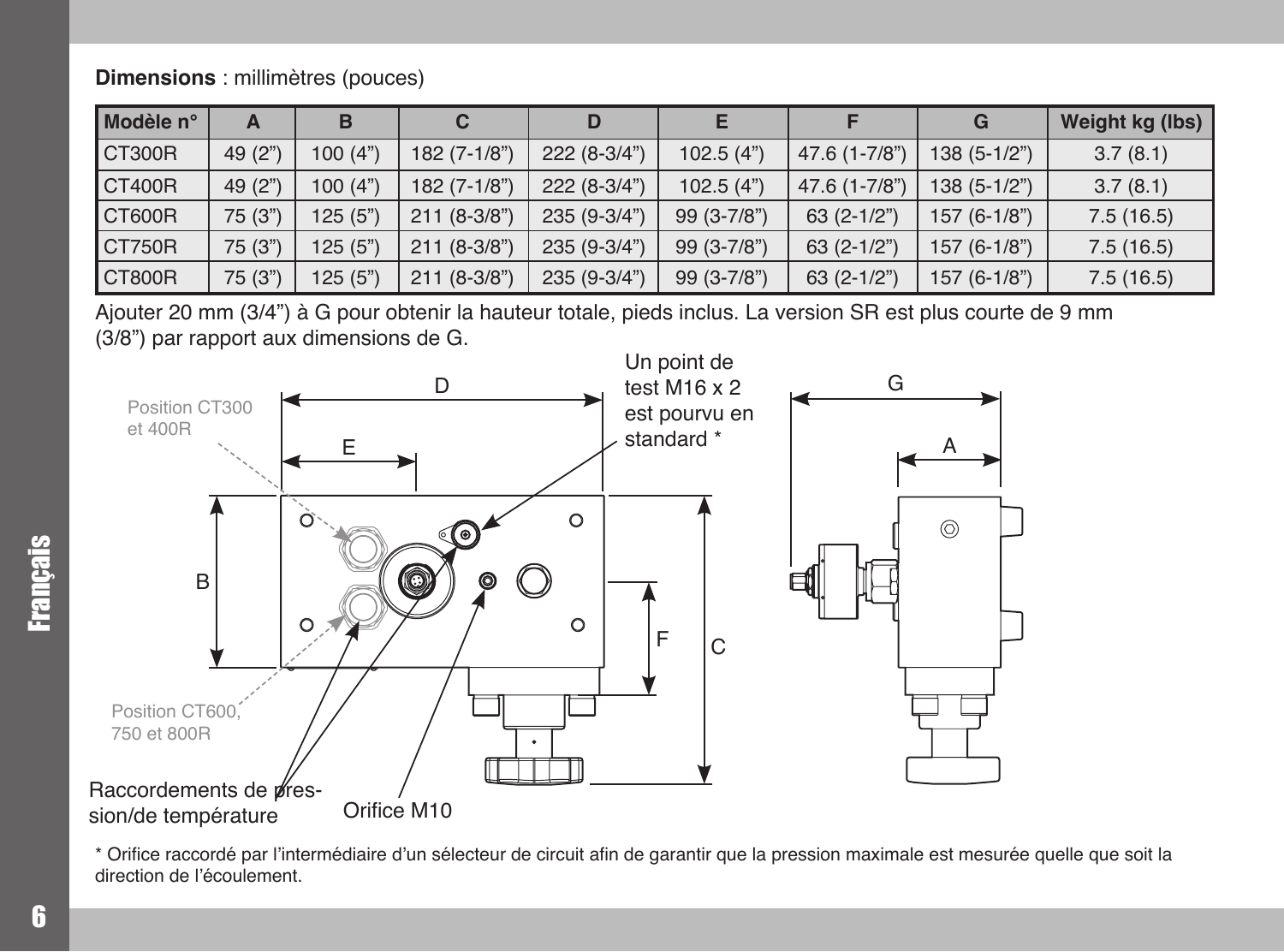# **Dimensions :** millimètres (pouces)

| Modèle n°    |         |          |              |              |             |                  |              | Masse kg (lbs) |
|--------------|---------|----------|--------------|--------------|-------------|------------------|--------------|----------------|
| LT300R       | 49 (2") | 100(4")  | 182 (7-1/8") | 222 (8-3/4") | 102.5(4")   | $47.6(1 - 7/8")$ | 150 (6")     | 3.7(8.1)       |
| <b>T400R</b> | 49 (2") | 100(4")  | 182 (7-1/8") | 222 (8-3/4") | 102.5(4")   | 47.6 (1-7/8")    | 150 (6")     | 3.7(8.1)       |
| <b>T600R</b> | 75 (3") | 125(5")  | 211 (8-3/8") | 235 (9-3/4") | 99 (3-7/8") | $63(2-1/2")$     | 169 (6-5/8") | 7.5(16.5)      |
| LT800R       | 75 (3") | 125 (5") | 211 (8-3/8") | 235 (9-3/4") | 99 (3-7/8") | $63(2-1/2")$     | 169 (6-5/8") | 7.5(16.5)      |

Ajouter 20 mm (3/4") à G pour obtenir la hauteur totale avec les pieds.



\* Orifice raccordé par l'intermédiaire d'un sélecteur de circuit afin de garantir que la pression maximale est mesurée quelle que soit la direction de l'écoulement.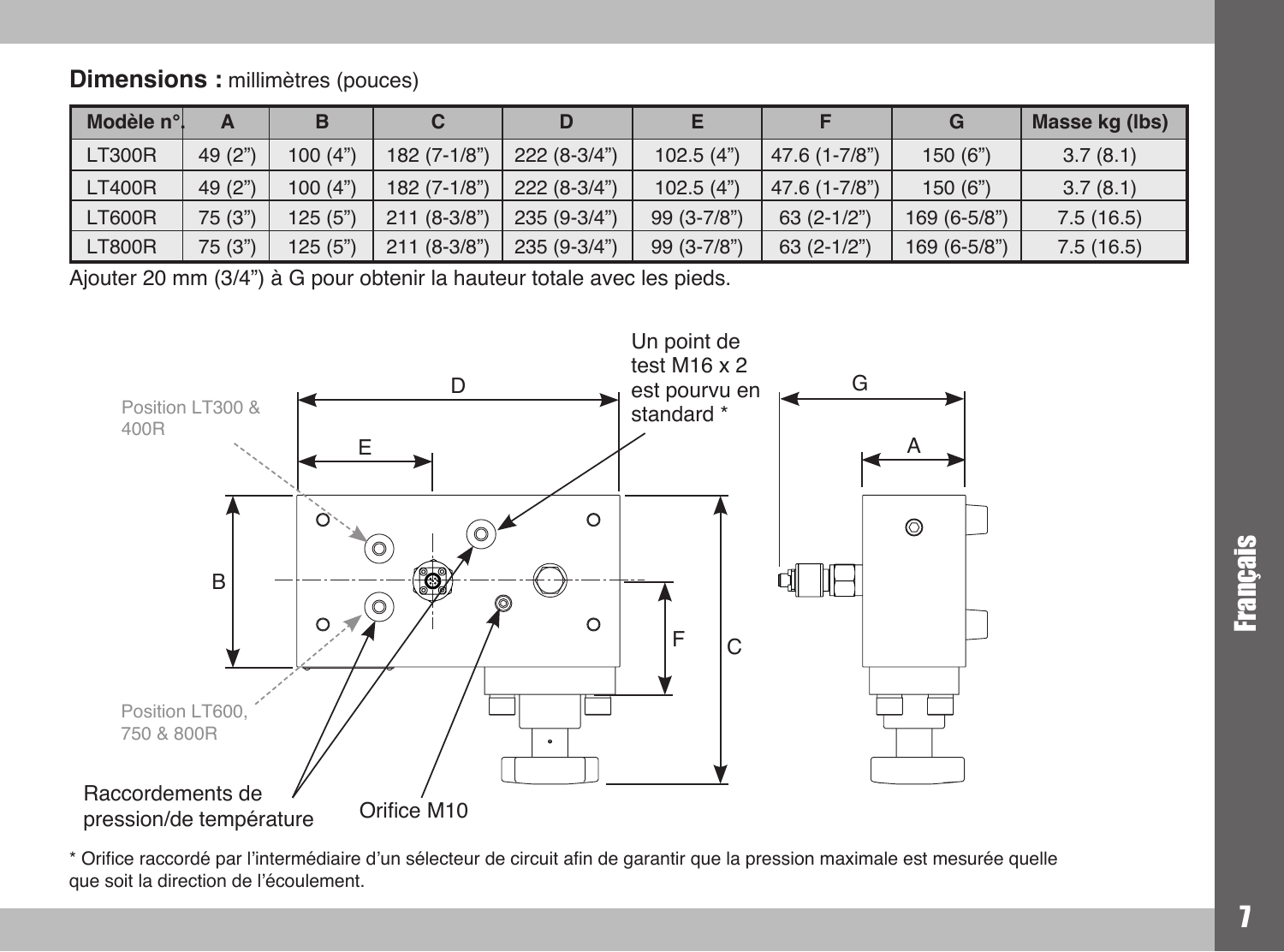# **Détails du branchement des CTR/LTR**



**N.B:** Pour un CTR (5V) et CTR (4-20mA) utilisez un câble à trois conducteurs. Raccordez le blindage au boitier du transducteur.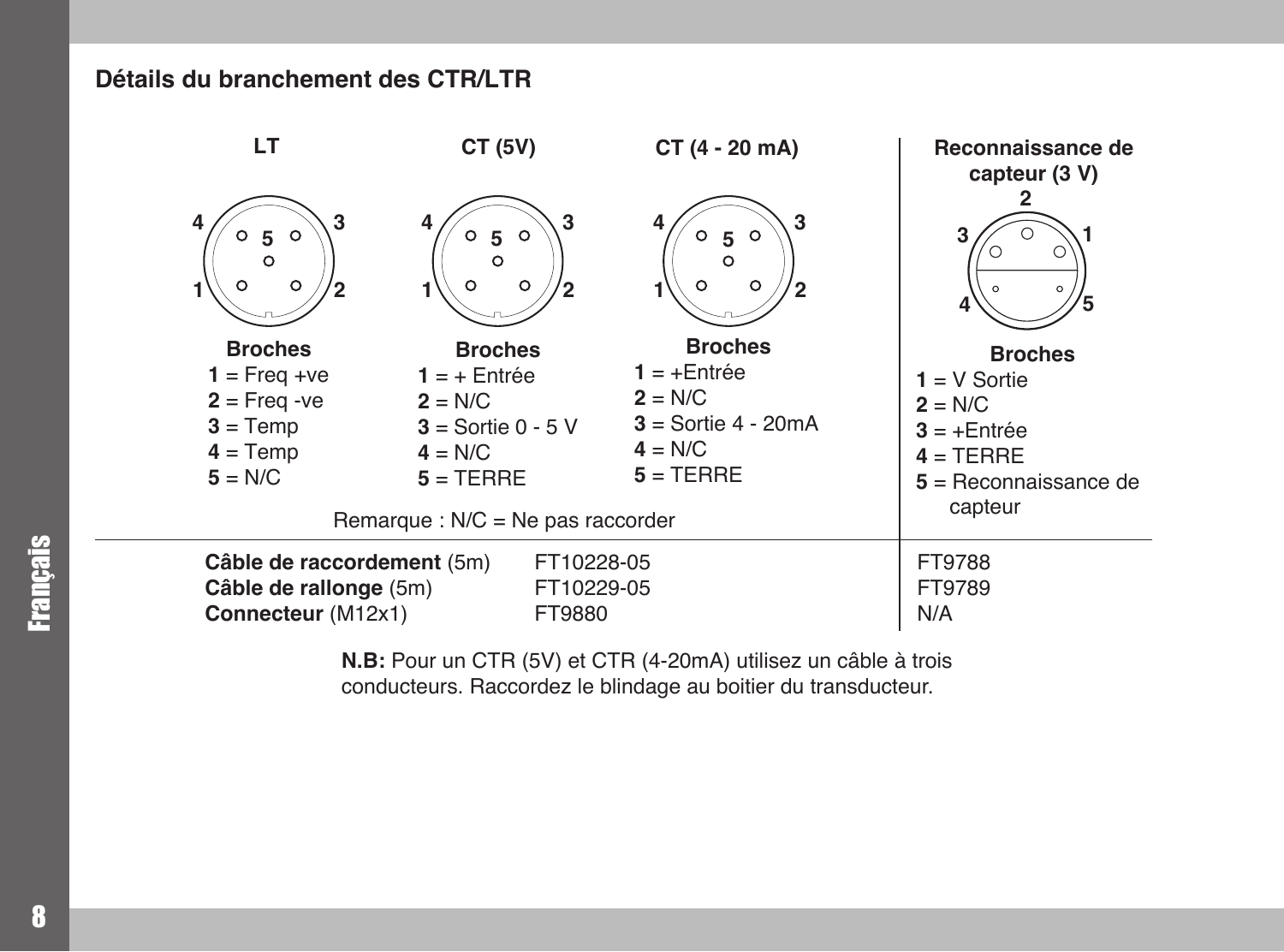# **Tableau des modèles**

| Modèle n°           | <b>Orifices principaux</b>              | Ports du haut*           | Plage de débit   | Pression max.      |
|---------------------|-----------------------------------------|--------------------------|------------------|--------------------|
| CT300R-**-B-B-6     | 1" BSPP                                 | <b>1/4" BSPP</b>         | 8 - 300 lpm      | 420 bar            |
| CT300R-**-S-S-6     | 1-5/16" -12UN #16 SAE ORB               | 7/16" - 20 UN #4 SAE ORB | 2 - 80 US qpm    | 6000 psi           |
| CT400R-**-B-B-6     | 1" BSPP                                 | 1/4" BSPP                | 10 - 400 lpm     | 420 bar            |
| CT400R-**-S-S-6     | 1-5/16" -12UN #16 SAE ORB               | 7/16" - 20 UN #4 SAE ORB | 2.5 - 100 US qpm | 6000 psi           |
| CT600R-**-F-B-3     | 1-1/2" #24 SAE Code 61, bride 4 boulons | $1/4$ " BSPP             | 20 - 600 lpm     | 210 <sub>bar</sub> |
| $C_{T600R-*-F-S-3}$ | 1-1/2" #24 SAE Code 61, bride 4 boulons | 7/16" - 20 UN #4 SAE ORB | 5 - 160 US apm   | 3000 psi           |
| CT600R-**-S-B-7     | 1-7/8" -12UN #24 SAE ORB                | 1/4" BSPP                | 15 - 600 lpm     | 480 bar            |
| CT600R-**-S-S-7     | 1-7/8" -12UN #24 SAE ORB                | 7/16" - 20 UN #4 SAE ORB | 4 - 160 US apm   | 7000 psi           |
| CT750R-SR-F-B-3     | 1-1/2" #24 SAE Code 61, bride 4 boulons | $1/4$ " BSPP             | 20 - 750 lpm     | 210 <sub>bar</sub> |
| CT750R-SR-F-S-3     | 1-1/2" #24 SAE Code 61, bride 4 boulons | 7/16" - 20 UN #4 SAE ORB | 5 - 200 US qpm   | 3000 psi           |
| CT750R-SR-S-B-7     | 1-7/8" -12UN #24 SAE ORB                | 1/4" BSPP                | 20 - 750 lpm     | 480 bar            |
| CT750B-SB-S-S-7     | 1-7/8" -12UN #24 SAE ORB                | 7/16" - 20 UN #4 SAE ORB | 5 - 200 US apm   | 7000 psi           |
| CT800R-**-F-B-3     | 1-1/2" #24 SAE Code 61, bride 4 boulons | $1/4$ " BSPP             | 20 - 600 lpm     | 210 <sub>bar</sub> |
| CT800R-**-S-B-7     | 1-7/8" -12UN #24 SAE ORB                | 1/4" BSPP                | 20 - 800 lpm     | 480 bar            |
| CT800R-**-F-S-3     | 1-1/2" #24 SAE Code 61, bride 4 boulons | 7/16" - 20 UN #4 SAE ORB | 5 - 210 US apm   | 3000 psi           |
| CT800R-**-S-S-7     | 1-7/8" -12UN #24 SAE ORB                | 7/16" - 20 UN #4 SAE ORB | 5 - 210 US apm   | 7000 psi           |

Les CT600, 750, 800 ont un contrôle de pression limité au-dessous de 86 l/min (23 gallons US/min). La pression contrôlable maximale dans cette région est donnée par : Pression maxi. (en bars) = 5 x débit (l/min) + 30

| Modèle n°.      | <b>Orifices principaux</b>             | Orifices du dessus       | Plage de débit   | Pression max.      |
|-----------------|----------------------------------------|--------------------------|------------------|--------------------|
| LT300R-FM-B-B-6 | 1" BSPP                                | <b>1/4" BSPP</b>         | 8 - 300 l/min    | 420 bar            |
| LT300R-FM-S-S-6 | 1-5/16" -12UN #16 SAE ORB              | 7/16" - 20 UN #4 SAE ORB | 2 - 80 US qpm    | 6000 psi           |
| LT400R-FM-B-B-6 | 1" BSPP                                | <b>1/4" BSPP</b>         | $10 - 400$ I/min | 420 bar            |
| LT400R-FM-S-S-6 | 1-5/16" -12UN #16 SAE ORB              | 7/16" - 20 UN #4 SAE ORB | 2.5 - 100 US qpm | 6000 psi           |
| LT600R-FM-S-B-7 | 1-7/8" -12UN #24 SAE ORB               | 1/4" BSPP                | 20 - 600 l/min*  | 480 bar            |
| LT600R-FM-S-S-7 | 1-7/8" -12UN #24 SAE ORB               | 7/16" - 20 UN #4 SAE ORB | 5 - 160 US apm*  | 7000 psi           |
| LT600R-FM-F-B-3 | 1-1/2" #24 SAE Code 61 bride 4 boulons | $1/4$ " BSPP             | 20-600 l/min*    | 210 <sub>bar</sub> |
| LT600R-FM-F-S-3 | 1-1/2" #24 SAE Code 61 bride 4 boulons | 7/16" - 20 UN #4 SAE ORB | 5-160 US qpm*    | 3000 psi           |
| LT800R-FM-S-B-7 | 1-7/8" -12UN #24 SAE ORB               | <b>1/4" BSPP</b>         | 20 - 800 l/min*  | 480 bar            |
| LT800R-FM-S-S-7 | 1-7/8" -12UN #24 SAE ORB               | 7/16" - 20 UN #4 SAE ORB | 5 - 210 US apm*  | 7000 psi           |

\*Les LT600R & 800R ont un contrôle de pression limité au-dessous de 86 l/min (23 gallons US/min). La pression contrôlable maximale dans cette région est donnée par : Pression maxi. (en bars) = 5 x débit (l/min) + 30.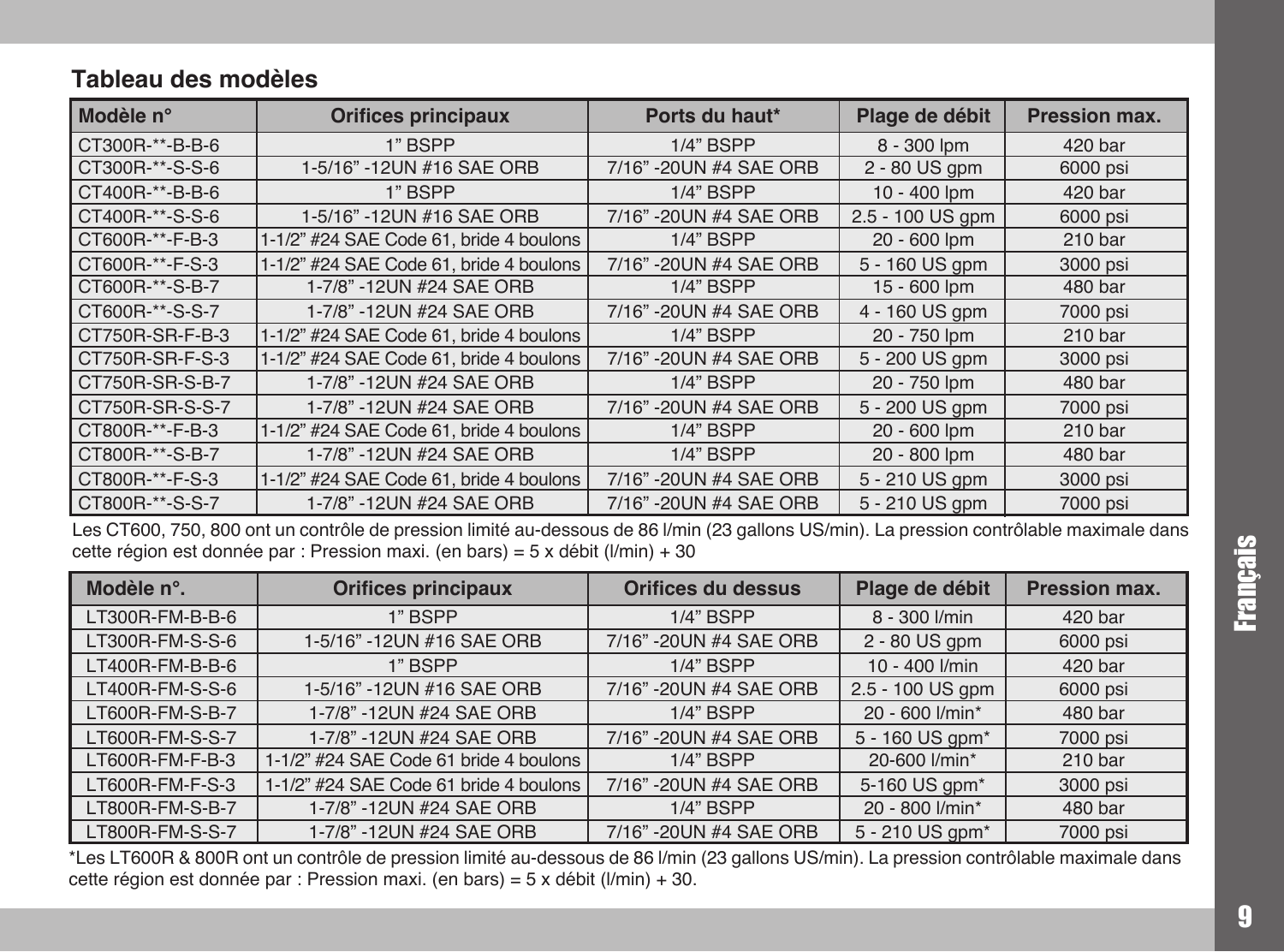# **Informations techniques**

Tous les débitmètres sont étalonnés avec une viscosité de 21 cSt en standard. Des étalonnages spéciaux sont possibles sur une plage de débits personnalisée ou à des viscosités différentes. Veuillez contacter le service commercial pour l'étude de votre application.

# **Graphique de chute de pression**

Viscosité de l'huile hydraulique : 21 cSt (vanne de charge totalement ouverte)



# **Francais** 10Français<br>10Français<br>10Français

#### **Viscosité du fluide**

Les performances d'un débitmètre à turbine peuvent être affectées par la viscosité du fluide mesuré. Nos débitmètres à turbine sont étalonnés en standard sur une plage de 18 à 26 cSt (viscosité moyenne de 21 cSt), ce qui représente la viscosité cinématique typique d'un fluide hydraulique utilisé à 50 °C. La viscosité cinématique de tous les fluides hydrauliques est liée à la température du fluide et le tableau ci-dessous montre l'effet de la température sur la viscosité cinématique pour différents types d'huiles hydrauliques typiques.

La zone ombrée du tableau représente la plage de viscosités pouvant être mesurées par un débitmètre avec un étalonnage standard, avec un effet minimal sur la précision (moins de ± 1 % de la pleine échelle).

Les débitmètres peuvent être spécialement étalonnés à une viscosité différente de la viscosité standard ; nous pouvons aussi spécifier l'erreur prévue lorsque le débitmètre est utilisé à d'autres viscosités. Contacter le service commercial pour de plus amples informations.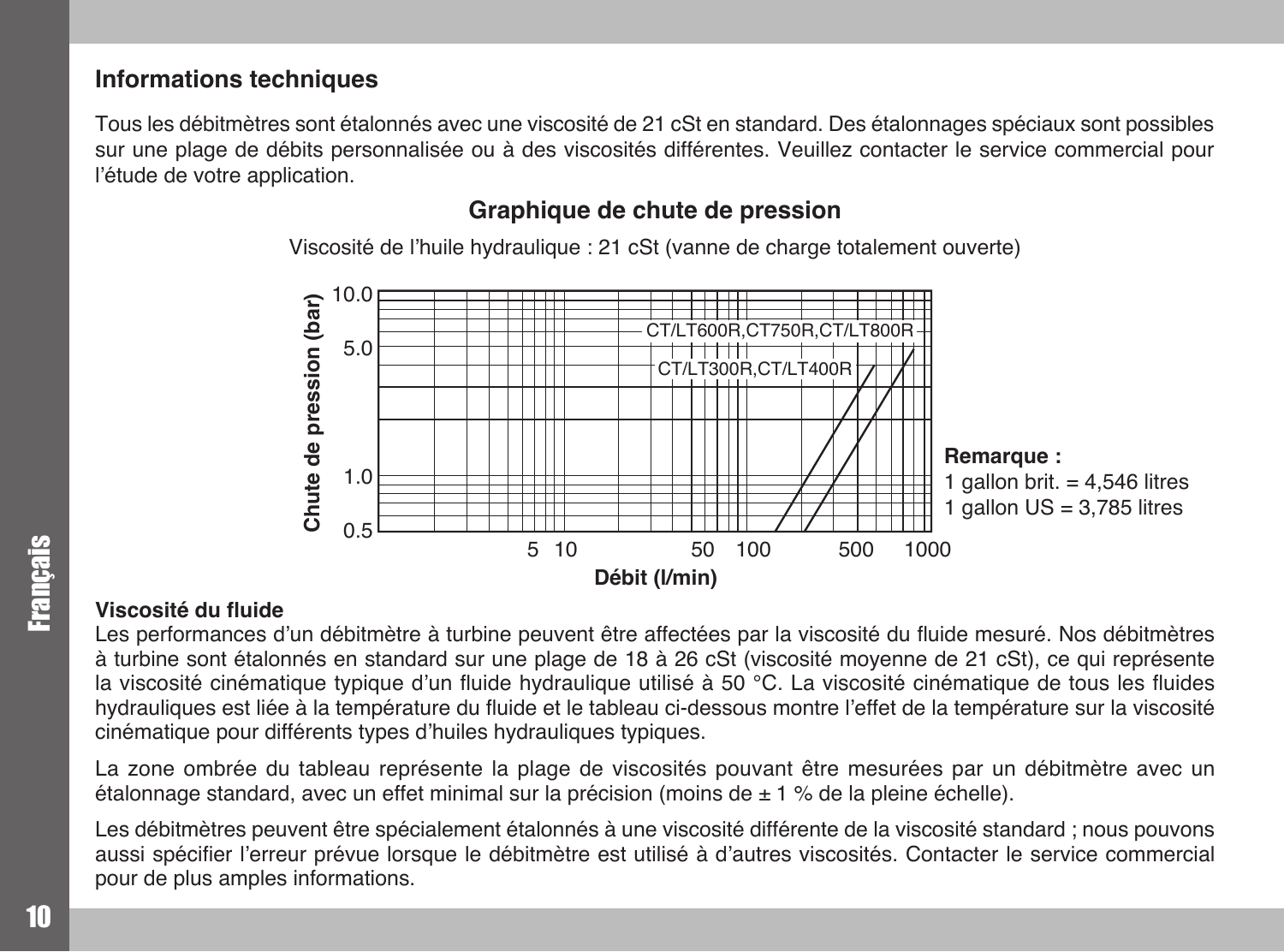# **Tableau montrant la viscosité cinématique (cSt) de différentes huiles minérales à des températures spécifiques.**

|         | Type de fluide |              |              |              |              |              |  |
|---------|----------------|--------------|--------------|--------------|--------------|--------------|--|
| Temp °C | <b>ISO15</b>   | <b>ISO22</b> | <b>ISO32</b> | <b>ISO37</b> | <b>ISO46</b> | <b>ISO68</b> |  |
| 0       | 85.9           | 165.6        | 309.3        | 449.9        | 527.6        | 894.3        |  |
| 10      | 49.0           | 87.0         | 150.8        | 204.7        | 244.9        | 393.3        |  |
| 20      | 30.4           | 50.5         | 82.2         | 105.5        | 127.9        | 196.1        |  |
| 30      | 20.1           | 31.6         | 48.8         | 59.8         | 73.1         | 107.7        |  |
| 40      | 14.0           | 21.0         | 31.0         | 36.6         | 44.9         | 63.9         |  |
| 50      | 10.2           | 14.7         | 20.8         | 23.9         | 29.4         | 40.5         |  |
| 60      | 7.7            | 10.7         | 14.7         | 16.5         | 20.2         | 27.2         |  |
| 70      | 6.0            | 8.1          | 10.9         | 12.0         | 14.6         | 19.2         |  |
| 80      | 4.8            | 6.4          | 8.4          | 9.1          | 11.1         | 14.3         |  |
| 90      | 4.0            | 5.2          | 6.6          | 7.2          | 8.7          | 11.1         |  |
| 100     | 3.3            | 4.3          | 5.5          | 6.0          | 7.1          | 8.9          |  |

ISO 15, 22, 32, 46 et 68, selon les valeurs normalement rencontrées pour la gamme Esso Nuto d'huiles HM. ISO 37, selon l'huile HM Shell Tellus.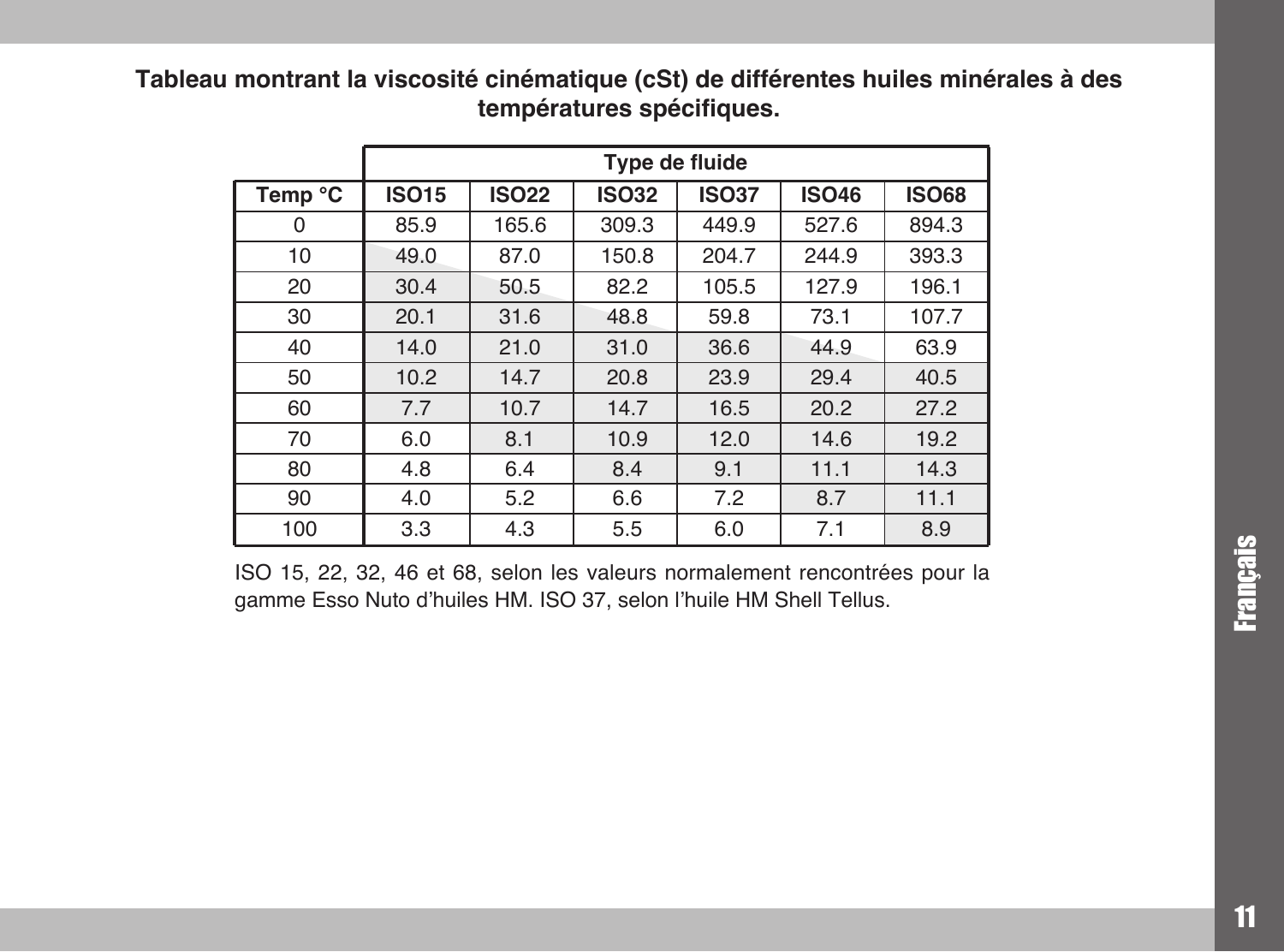# **Maintenance et entretien**

Remplacement des disques de rupture. Cette procédure ne devra être exécutée que par un personnel parfaitement qualifié.



Diagramme de remplacement du disque de rupture - Remarque : Testeur DHM représenté – La procédure est identique pour le LTR

- l Placer le premier disque à l'intérieur de la soupape
- Remettre en place l'entretoise
- Placer le second disque sur le haut de l'entretoise
- l Visser le support de disque. Serrer à un couple de 54 Nm (40 lb.ft)
- l Ouvrir complètement la soupape de charge.

# **Étalonnage**

La période recommandée entre deux étalonnages est de 12 mois. La période maximale entre deux étalonnages est 36 mois. La précision de l'appareil peut être affectée par les cycles d'utilisations, la propreté du fluide ou une période trop longue sans étalonnage.

#### **Accessoires**

Une large gamme d'accessoires est disponible chez Webtec ou auprès de votre distributeur local. Elle comprend notamment des capteurs de pression (gamme MPT), des capteurs de température haute pression (gamme TP125), des adaptateurs, des câbles et des afficheurs à distance (gamme DP130).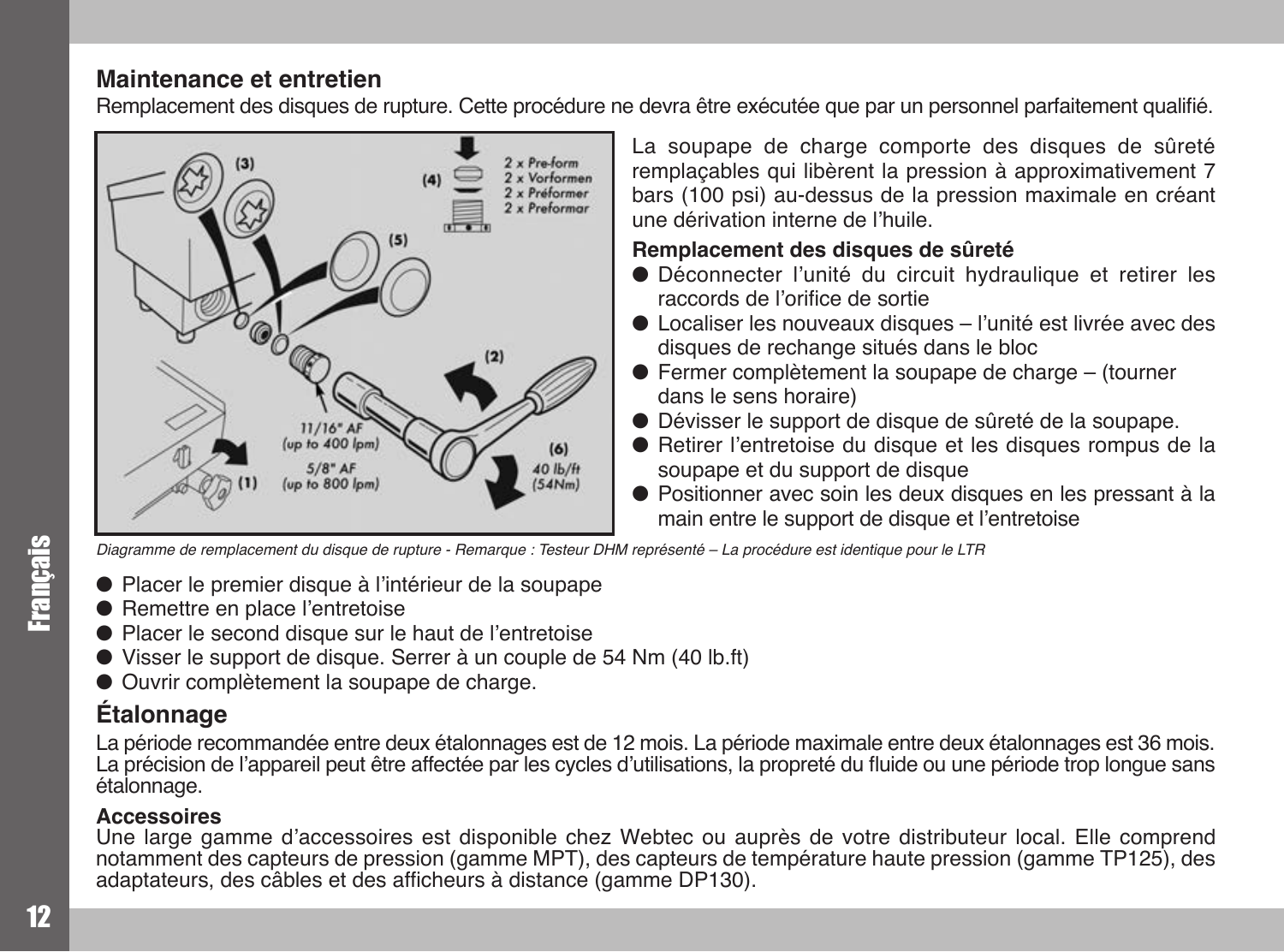# **Introducción**

Los caudalímetros de turbina Webtec ofrecen una solución de precisión para la medición del caudal en sistemas hidráulicos en bancos de prueba, máquinas herramienta y otras aplicaciones fijas o móviles. Los caudalímetros pueden instalarse en cualquier parte del circuito hidráulico para realizar pruebas de producción, puesta en servicio, pruebas de desarrollo y análisis de sistemas de regulación. El compacto diseño de los caudalímetros permite instalarlos en sitios donde el espacio es reducido. El caudalímetro de turbina LTR con salida de frecuencia ofrece una solución de precisión para la medición del caudal. El caudalímetro de turbina CTR incorpora un microcontrolador que acondiciona la señal que produce el caudalímetro para asegurar la exactitud de la señal de salida analógica. Esto permite conectar el caudalímetro directamente a una pantalla digital, un autómata programable o un sistema de adquisición de datos a la medida sin necesidad de lidiar con complejos factores de calibración o tablas de consulta. Existen cuatro versiones principales que ofrecen salida de bucle de corriente de 4-20 mA, 0-5 V o 0-3 V (reconocimiento de sensor). El caudalímetro de turbina serie CTR es la herramienta ideal para medir el rendimiento de bombas, motores, válvulas y transmisiones hidrostáticas.

Disponemos de una amplia variedad de indicadores y convertidores de señal para proporcionar la instrumentación necesaria para analizar el rendimiento de bombas, motores, válvulas y transmisiones hidrostáticas.

#### **La gama de productos puede dividirse en dos familias:**

- 1. CT/LT estándar
- 2. CTR/LTR, un caudalímetro de turbina con válvula de carga interna

#### **Este manual describe la gama de productos CTR/LTR estándar.**

Antes de operar el equipo por primera vez lea estas instrucciones de principio a fin. La seguridad podría verse comprometida si no se observan estas instrucciones.

Webtec lleva más de 40 años diseñando y fabricando caudalímetros y componentes hidráulicos. Trabajamos conforme a un sistema de gestión de calidad que cumple los requisitos de la norma BS EN ISO 9001 y que se somete a una audición externa y certificación todos los años. Además del cumplimiento de esta norma, en Webtec estamos comprometidos a mejorar continuamente todo lo que hacemos, sobre todo a la hora de entender qué es lo que más les importa a clientes y proveedores, así como de diseñar nuestros sistemas y trabajar para satisfacer sus necesidades. Siempre estamos a su disposición para atender las consultas de clientes con requisitos diferentes a los que ofrecen nuestras gamas estándar.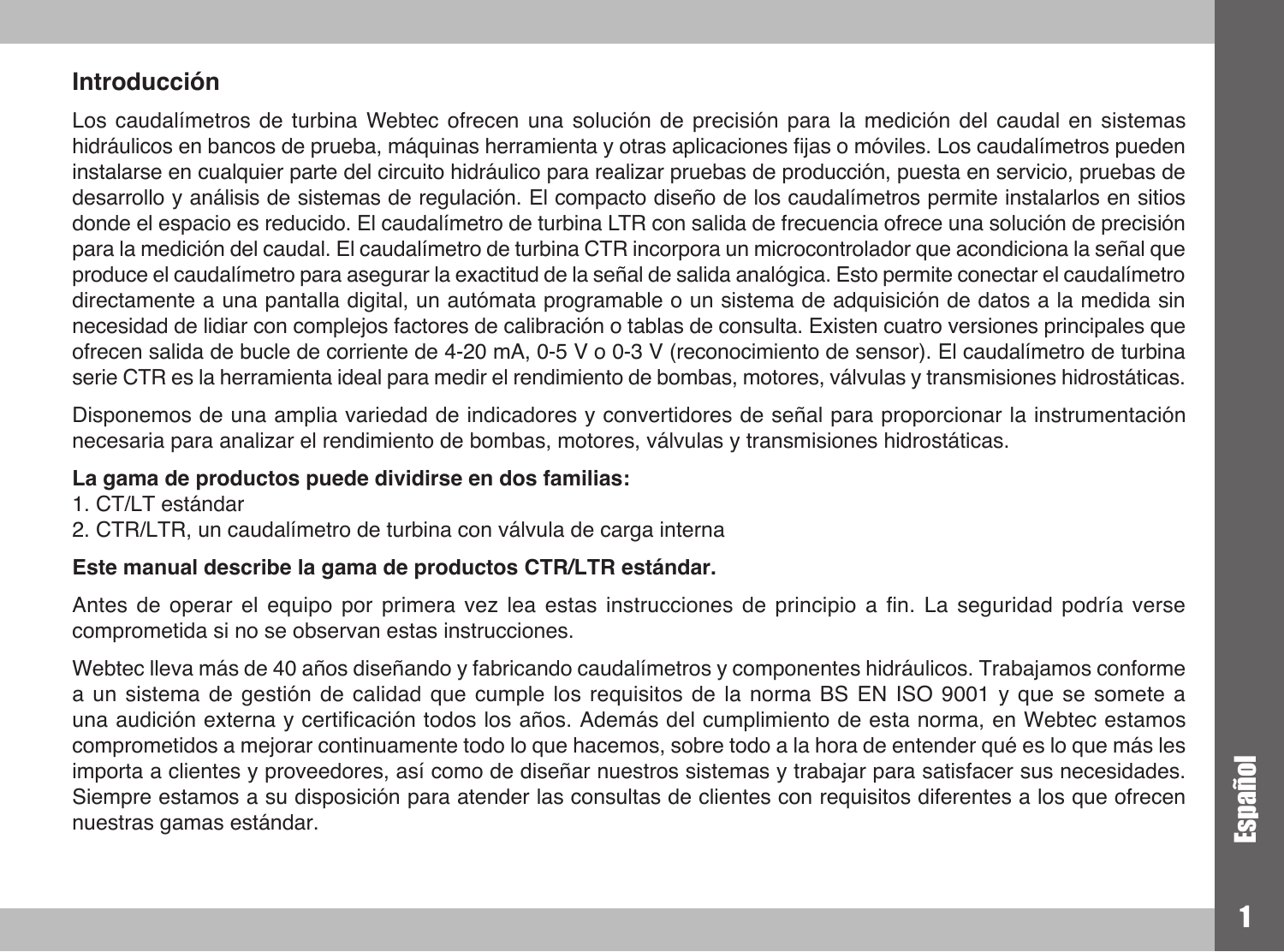# **Funcionamiento básico**



El CTR/LTR tiene dos componentes funcionales, el caudalímetro y la válvula de carga, ambos alojados en un bloque de aluminio.

#### **Caudalímetro**

El funcionamiento de todos los caudalímetros de la serie LT se fundamenta en la misma base teórica: el aprovechamiento del flujo del fluido para hacer girar la turbina a una velocidad proporcional al caudal. Esta velocidad de giro se mide con un transductor magnético que cuenta los álabes de la turbina axial a medida que pasan estas. Los álabes han sido diseñados para reducir al mínimo los efectos de las variaciones de temperatura y viscosidad, mientras que los enderezadores de flujo internos eliminan el remolino del fluido y permiten medir el caudal en ambas direcciones.

#### **Válvula de carga**

Todas las válvulas de carga tienen el mismo principio de funcionamiento: un vástago entra y sale de una lumbrera de flujo por acción de un eje roscado. El exclusivo diseño del vástago, que queda equilibrado por la presión, asegura el bajo esfuerzo de asa necesario en todos los intervalos de caudal y presión, además de una excelente respuesta táctil, en cualquiera de los dos sentidos de flujo. En caso de sobrepresión, se rompen los discos de seguridad reemplazables (situados dentro del vástago) para derivar el aceite a baja presión por un circuito interno. Disponemos de discos de seguridad de diversos intervalos de presión hasta 480 bar (7000 psi).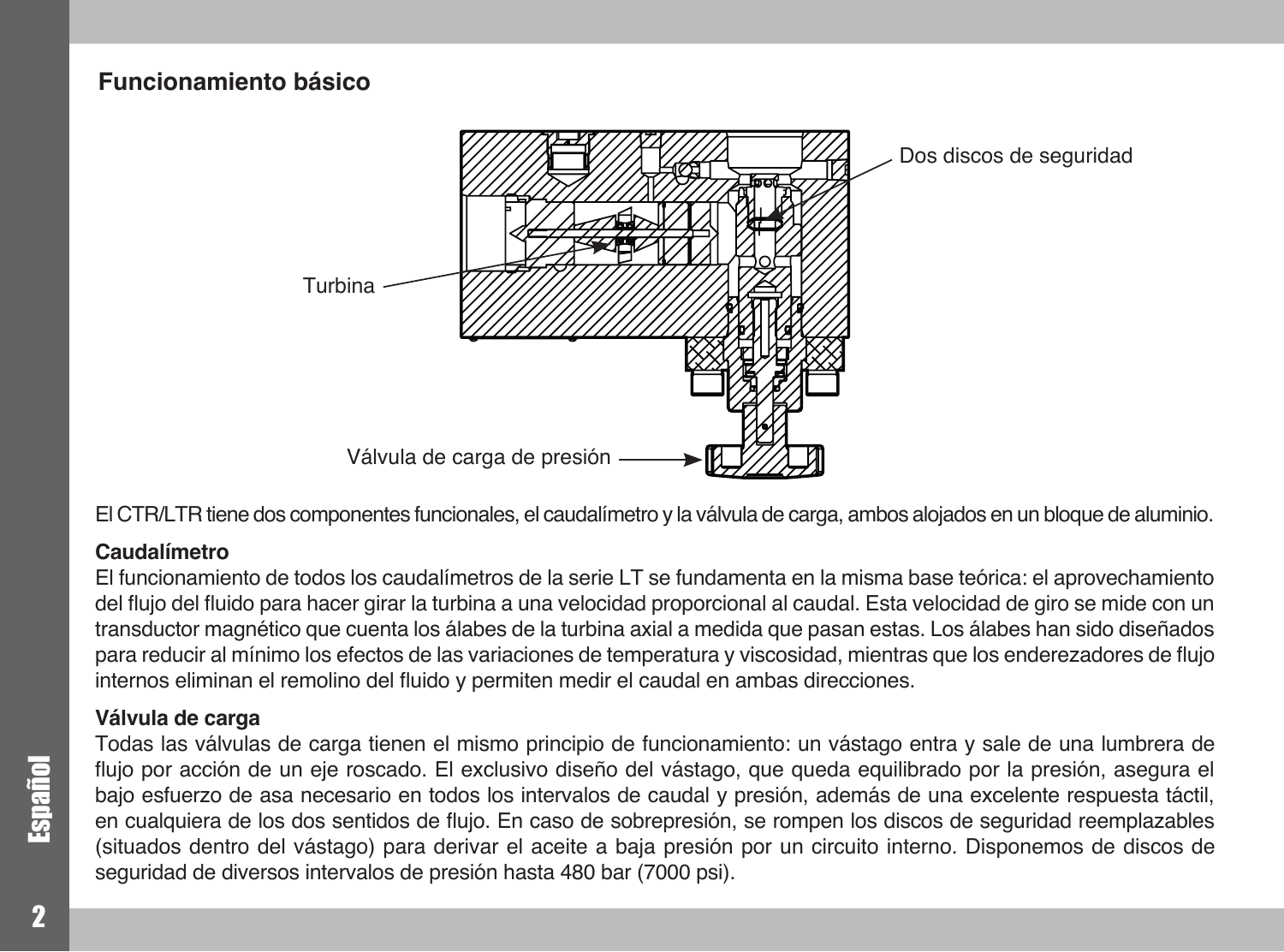# **Especificaciones**

| Especificación funcional |                                                               |
|--------------------------|---------------------------------------------------------------|
| Temperatura ambiente:    | 5 - 40 °C (41 - 104 °F)                                       |
| Tipo de fluido:          | Aceites, combustibles, agua/glicol, emulsiones de aceite/agua |
| Temperatura del fluido:  | 5 - 90 °C (41 - 194 °F) uso continuo                          |
| Exactitud:               | 15 - 100% del intervalo: 1% de la lectura indicada            |
|                          | Por debajo del 15%: 0,15% a fondo de escala                   |
| Grado de protección*:    | CTR-SR - IP54 (EN60529)                                       |
|                          | CTR-mA, CTR-5V, LTR - IP66 (EN60529)                          |
|                          | *Con cable conectado                                          |
|                          |                                                               |

# **Especificación eléctrica de la serie CTR**

| Tensión de alimentación (VA):                  | mA & $5V = 12 - 32$ VCC, $SR = 7 - 15$ VCC                                     |
|------------------------------------------------|--------------------------------------------------------------------------------|
| Salida de corriente:                           | 4 - 20 mA, 3 hilos, resistencia máx. del bucle = $(VA \times 50)$ - 200 ohmios |
| Salida de tensión:                             | $0 - 5$ V CC, consumo de corriente = 10 mA, carga mínima 20000 ohmios          |
| Salida de reconocimiento de sensor: 0 - 3 V CC |                                                                                |

#### **Especificación eléctrica de la serie LTR**

| Salida:      | Frecuencia de 20-2000 Hz |
|--------------|--------------------------|
| Impedancia:  | 3700 ohmios              |
| Inductancia: | 1 kHz: 1.55 H            |

| Material de construcción |                                                                                  |
|--------------------------|----------------------------------------------------------------------------------|
|                          | Cuerpo del caudalímetro: 600/750/800/1500: aluminio 2014A T6 de alta resistencia |
|                          | 15/60/150/300/400; aluminio 2011 T6 de alta resistencia                          |
| Piezas internas:         | Aluminio, acero, acero inoxidable                                                |
| Transductor:             | Cuerpo: acero 212A42 con niquelado químico, tapa: aluminio 2011 T3               |
| Juntas:                  | Juntas de Viton de serie, de EPDM en opción; consulte al departamento de ventas  |

**Los valores nominales de caudal y presión se indican en la tabla de modelos**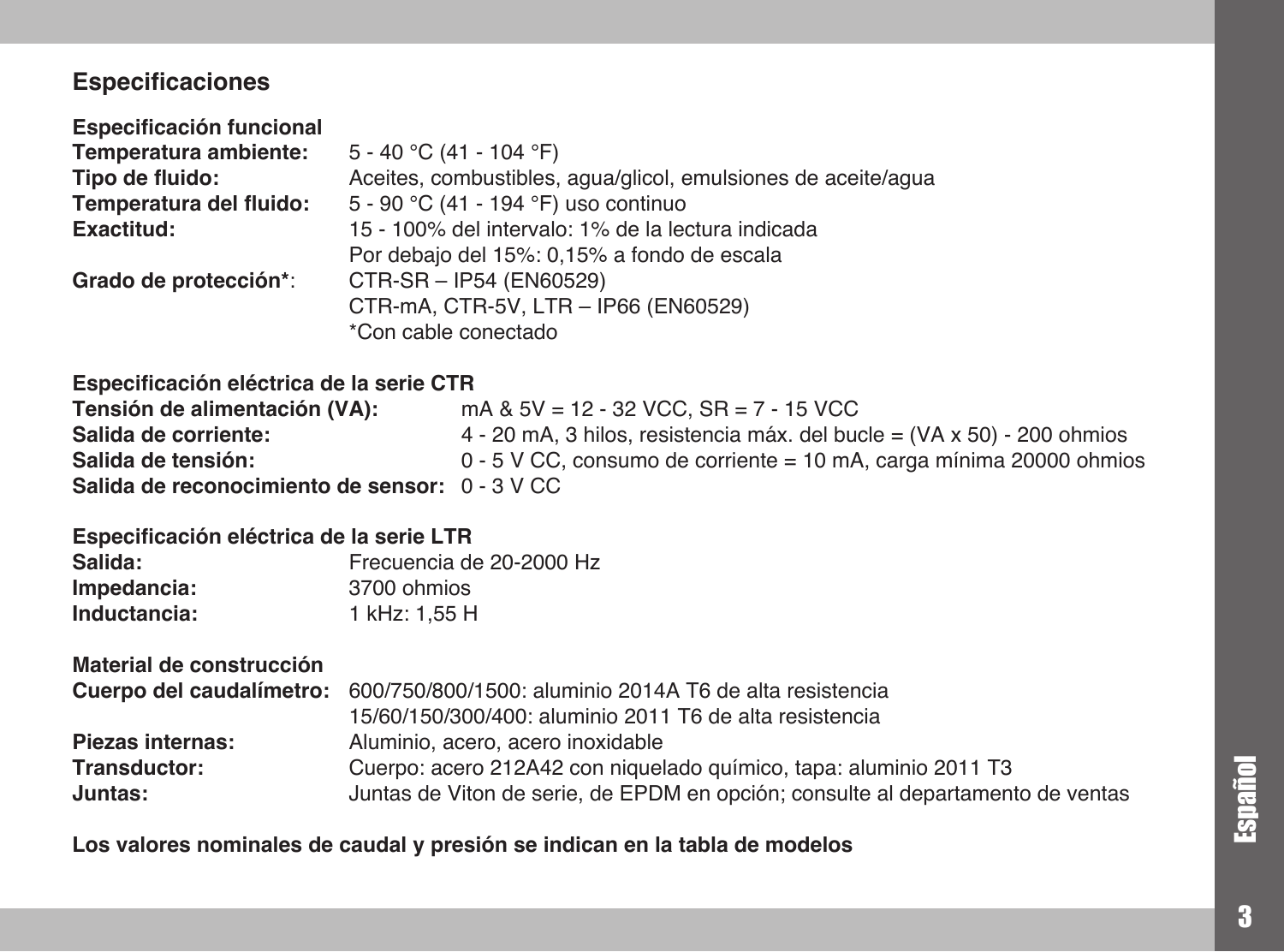# **Guía de instalación**

Todas las conexiones hidráulicas deben ser realizadas por personal debidamente capacitado. Las conexiones de entrada y salida deben siempre tener un diámetro interno similar al del caudalímetro para evitar los efectos de Venturi o estrechamiento.



Flujometro CTR Mostrado En Un Montaje Tipico.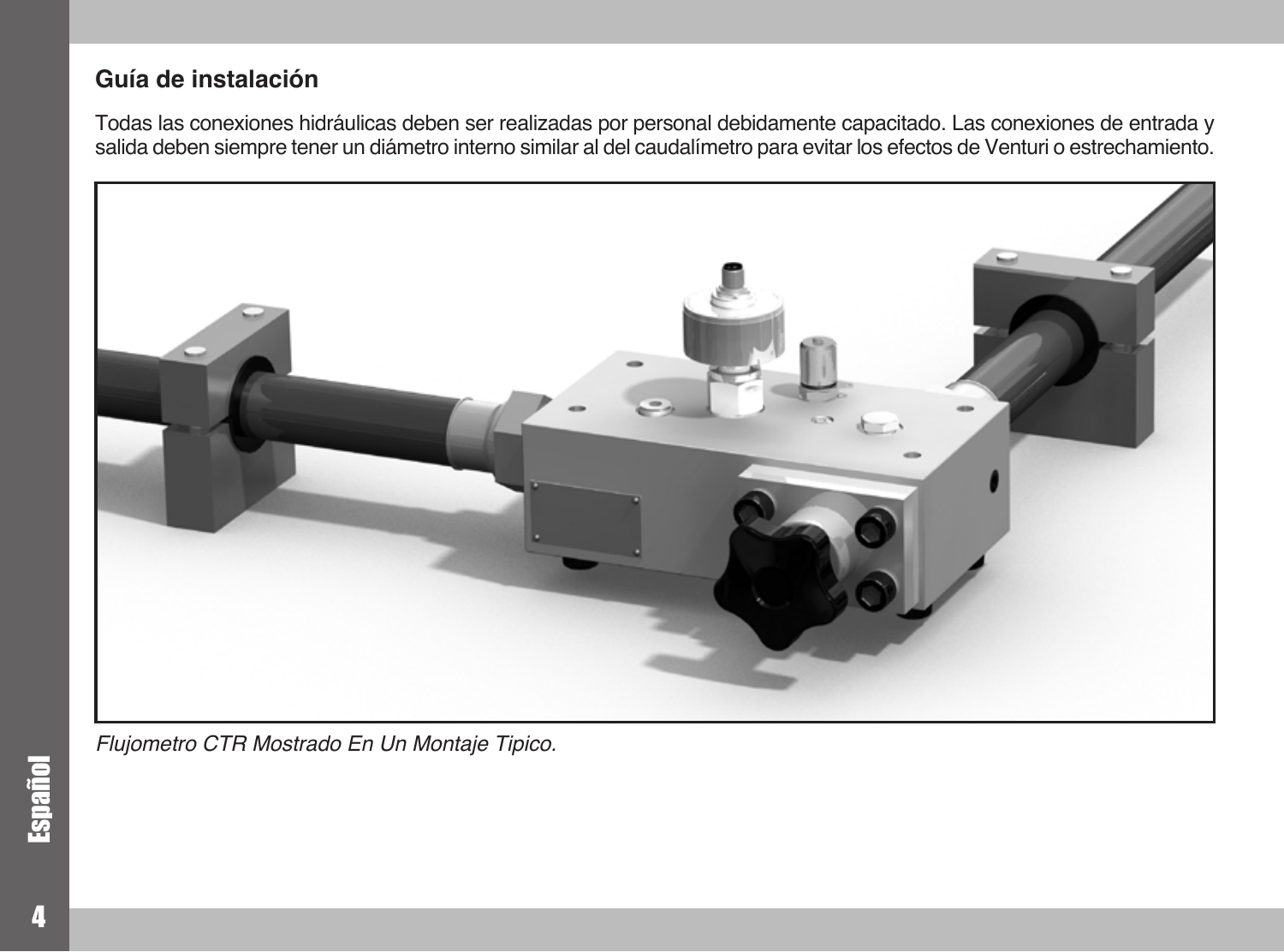- l El caudalímetro debe conectarse mediante un tubo flexible. Los tubos flexibles deben estar sin tensión (sujetos con abrazaderas). Asegúrese de que las abrazaderas tengan una anchura equivalente al diámetro de la tubería, como mínimo, y sitúelas cerca de las fijaciones.
- Se recomienda instalar un filtro de 25 micras en el circuito hidráulico antes del caudalímetro.
- l Los efectos de la erosión por cavitación deben tenerse en cuenta ya que esto podría dañar el aparato.
- l Si bien el aparato es bidireccional, se logrará una mayor exactitud si el flujo pasa siempre primero por la turbina y después por la válvula de carga.
- l Al utilizar este tipo de caudalímetro para medir sistemas de baja presión, por ejemplo para medir fugas internas en motores y bombas, se recomienda instalar una válvula de seguridad o válvula de retención para proteger contra la presión excesiva ocasionada por los picos de caudal.
- l Hay que asegurarse de que el caudalímetro se instale en una posición en la que no esté sometido a una pulsación excesiva ya que esto puede dar lugar a lecturas incorrectas.
- l Revisa calificaciones IP antes de instalar en zonas húmedas. Si decide instalar en zonas húmedas use una capa M12 para proteger conector cuando no hay cable presente. Clasificación IP solamente aplica si la unidad esta completamente conectado.
- l Antes de iniciar una prueba o el flujo, verifique que la válvula de carga esté completamente abierta (en sentido contrario a las agujas del reloj) y aumente lentamente la presión.
- El caudalímetro puede montarse en cualquier orientación.
- l Los caudalímetros de turbina cuentan con enderezadores de flujo internos, por lo que la longitud normal recomendada de 10 Ø de tubo recto puede reducirse a 8 Ø cuando el espacio es reducido.
- l Todos los caudalímetros serie incluyen tres porticos adicionales en la cara superior del caudalímetro para que el usuario pueda conectar tanto un sensor de temperatura como un sensor de presión. Hay dos porticos BSP de 1/4" o SAE N.º 4 y un Portico M10x1. Una de los Porticos BSP de 1/4" o SAE N.º 4 lleva instalado un punto de prueba (M16x2) y las otras dos están Bloqueadas. Para más información, así como la configuración de los porticos, véase la tabla de modelos.
- l Para aplicaciones de uso pesado −por ejemplo, una instalación cerca de una bomba de pistón− o para obtener asesoramiento sobre una instalación, póngase en contacto con el departamento de ventas.
- l Los discos de rotura internos sirven para proteger el comprobador y no la instalación hidráulica. Asegúrese siempre de que se hayan instalado los dispositivos de seguridad apropiados para proteger la instalación.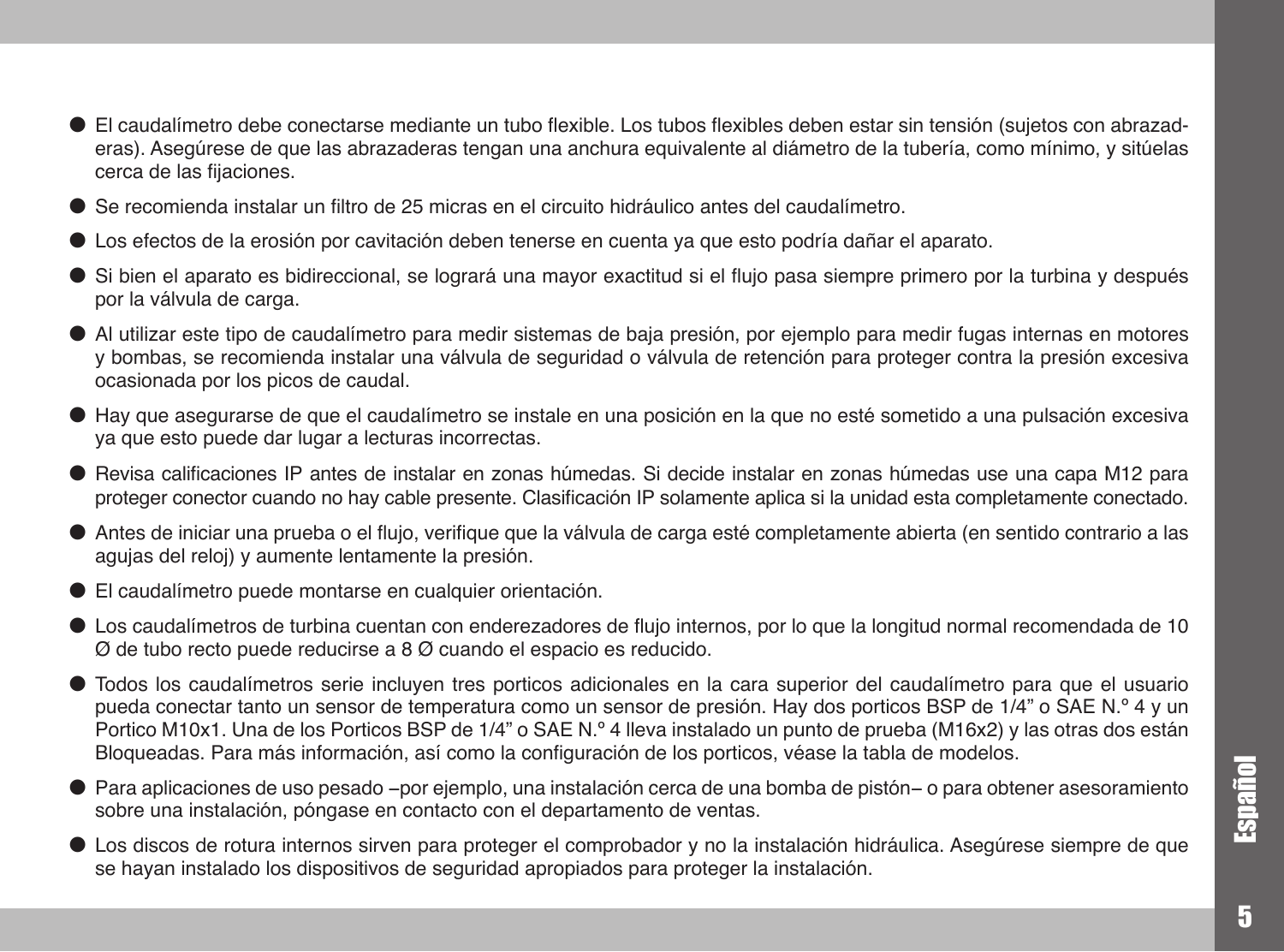# **Dimensiones**: milímetros (pulgadas)

| <b>Modelo</b> | A       | в       | C              |              |             |               |               | Weight kg (lbs) |
|---------------|---------|---------|----------------|--------------|-------------|---------------|---------------|-----------------|
| CT300R        | 49 (2") | 100(4") | 182 (7-1/8")   | 222 (8-3/4") | 102.5(4")   | 47.6 (1-7/8") | $138(5-1/2")$ | 3.7(8.1)        |
| CT400R        | 49 (2") | 100(4") | 182 (7-1/8")   | 222 (8-3/4") | 102.5(4")   | 47.6 (1-7/8") | $138(5-1/2")$ | 3.7(8.1)        |
| CT600R        | 75(3")  | 125(5") | $211 (8-3/8")$ | 235 (9-3/4") | 99 (3-7/8") | $63(2-1/2")$  | 157 (6-1/8")  | 7.5(16.5)       |
| CT750R        | 75 (3") | 125(5") | $211 (8-3/8")$ | 235 (9-3/4") | 99 (3-7/8") | $63(2-1/2")$  | $157(6-1/8")$ | 7.5(16.5)       |
| CT800R        | 75 (3") | 125(5") | $211 (8-3/8")$ | 235 (9-3/4") | 99 (3-7/8") | $63(2-1/2")$  | 157 (6-1/8")  | 7.5(16.5)       |

Añadir 20 mm (3/4 pulg.) a G para obtener la altura total, incluidas las patas. La versión SR es 9 mm (3/8 pulg.) más corta en las dimensiones G



\* Puerto conectado mediante válvula de vaivén para garantizar que se mida la presión máxima en cualquiera de los sentidos del flujo.

Esuañol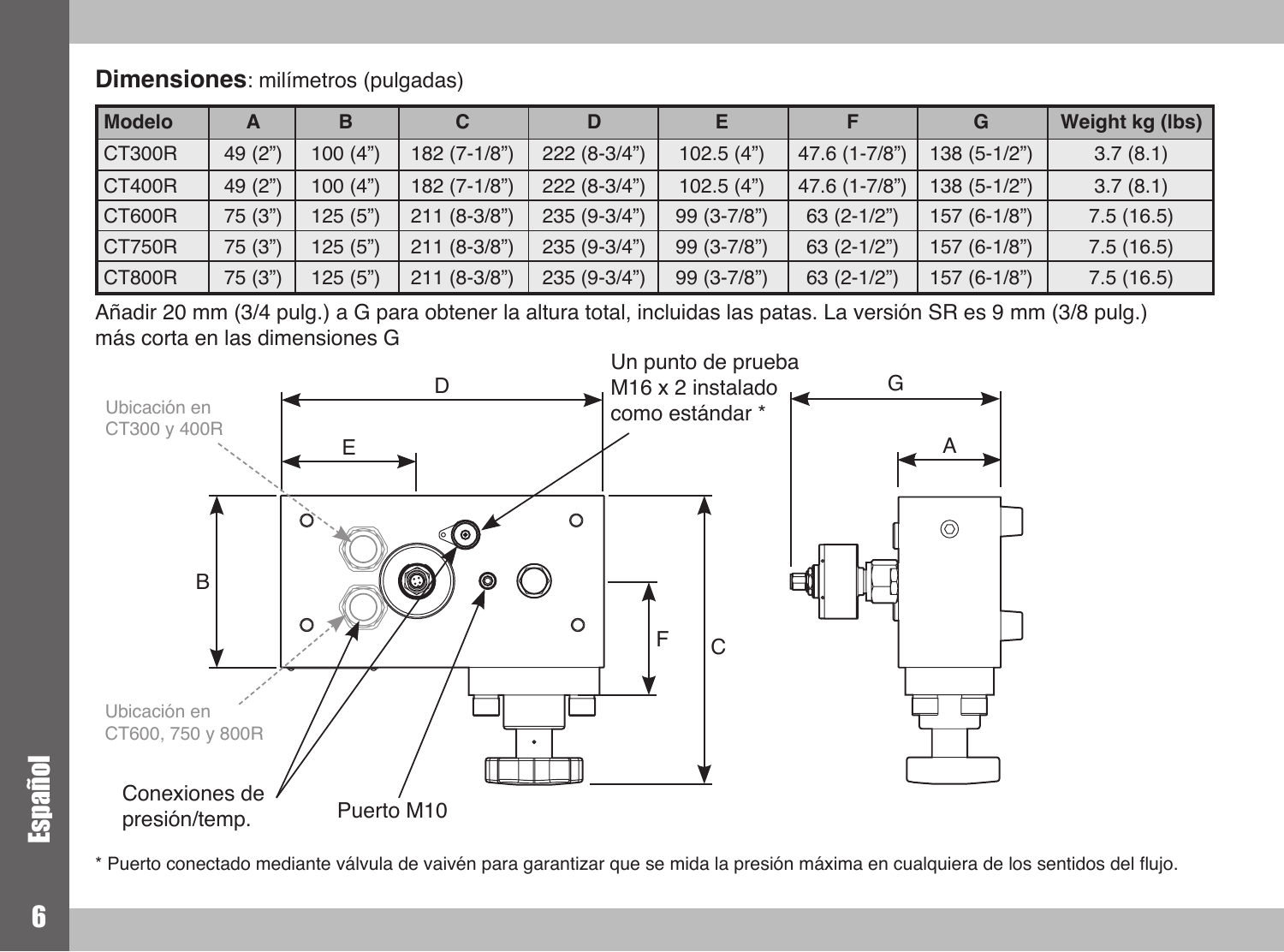# **Dimensiones:** milímetros (pulgadas)

| <b>Modelo</b> |         |          |              |               |             |                  |              | Peso kg (libras) |
|---------------|---------|----------|--------------|---------------|-------------|------------------|--------------|------------------|
| <b>LT300R</b> | 49 (2") | 100(4")  | 182 (7-1/8") | $222(8-3/4")$ | 102.5(4")   | $47.6(1 - 7/8")$ | 150(6")      | 3.7(8.1)         |
| <b>LT400R</b> | 49 (2"  | 100(4")  | 182 (7-1/8") | 222 (8-3/4")  | 102.5(4")   | 47.6 (1-7/8")    | 150(6")      | 3.7(8.1)         |
| LT600R        | 75 (3") | 125 (5") | 211 (8-3/8") | 235 (9-3/4")  | 99 (3-7/8") | $63(2-1/2")$     | 169 (6-5/8") | 7.5(16.5)        |
| <b>LT800R</b> | 75(3")  | 125(5")  | 211 (8-3/8") | 235 (9-3/4")  | 99 (3-7/8") | $63(2-1/2")$     | 169 (6-5/8") | 7.5(16.5)        |

Añadir 20mm (3/4") a G para obtener la altura total, patas incluidas.



\* Lumbrera conectada mediante válvula de vaivén para garantizar que se mida la presión máxima cualquiera que sea el sentido de flujo.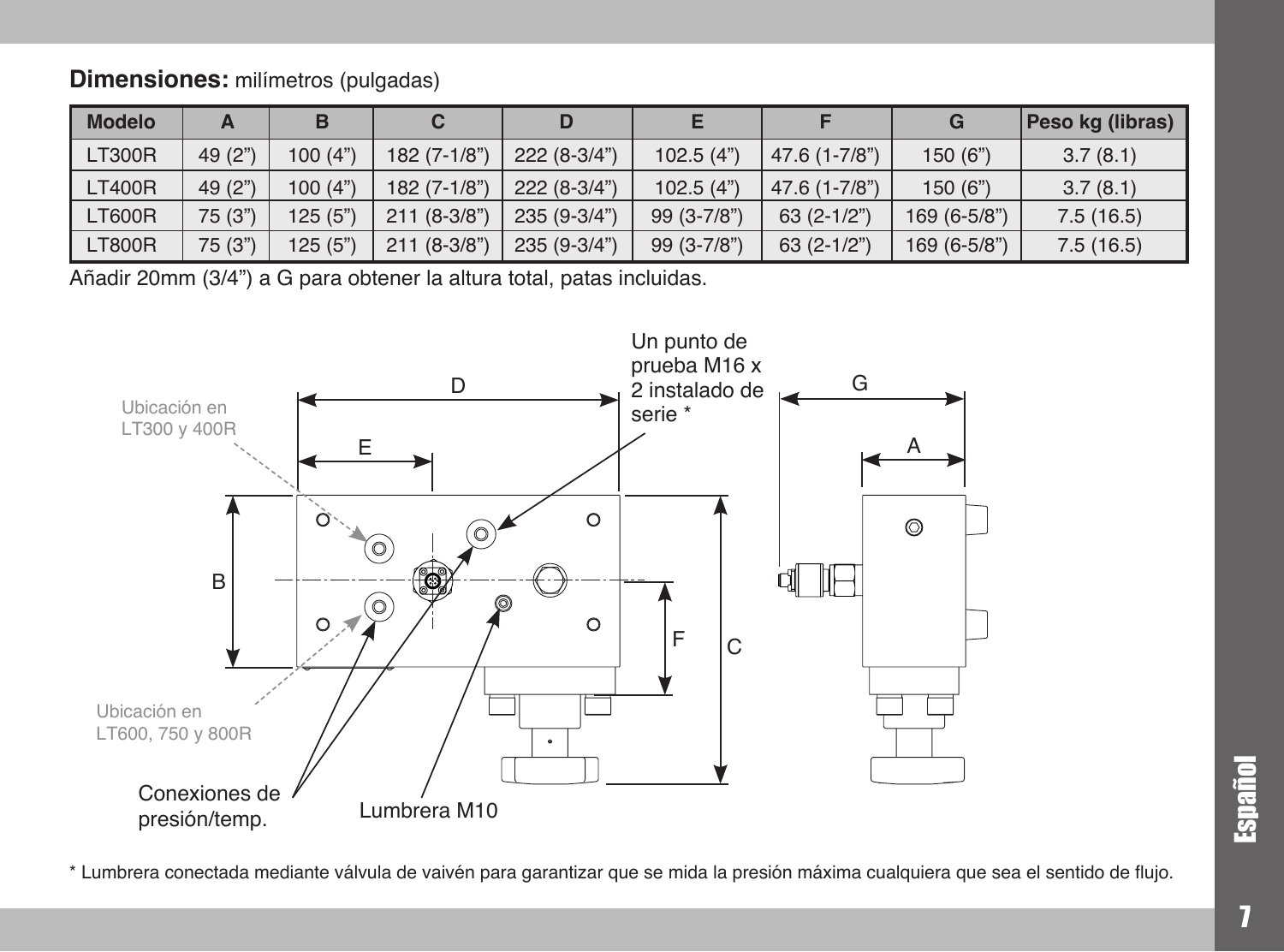# **Detalles de las conexiones de las series CTR/LTR**



**Nota:** Para los CTR (5V) y CTR (4-20mA) usar cable apantallado con tres conductores. Conectar la pantalla a la carcasa del transductor.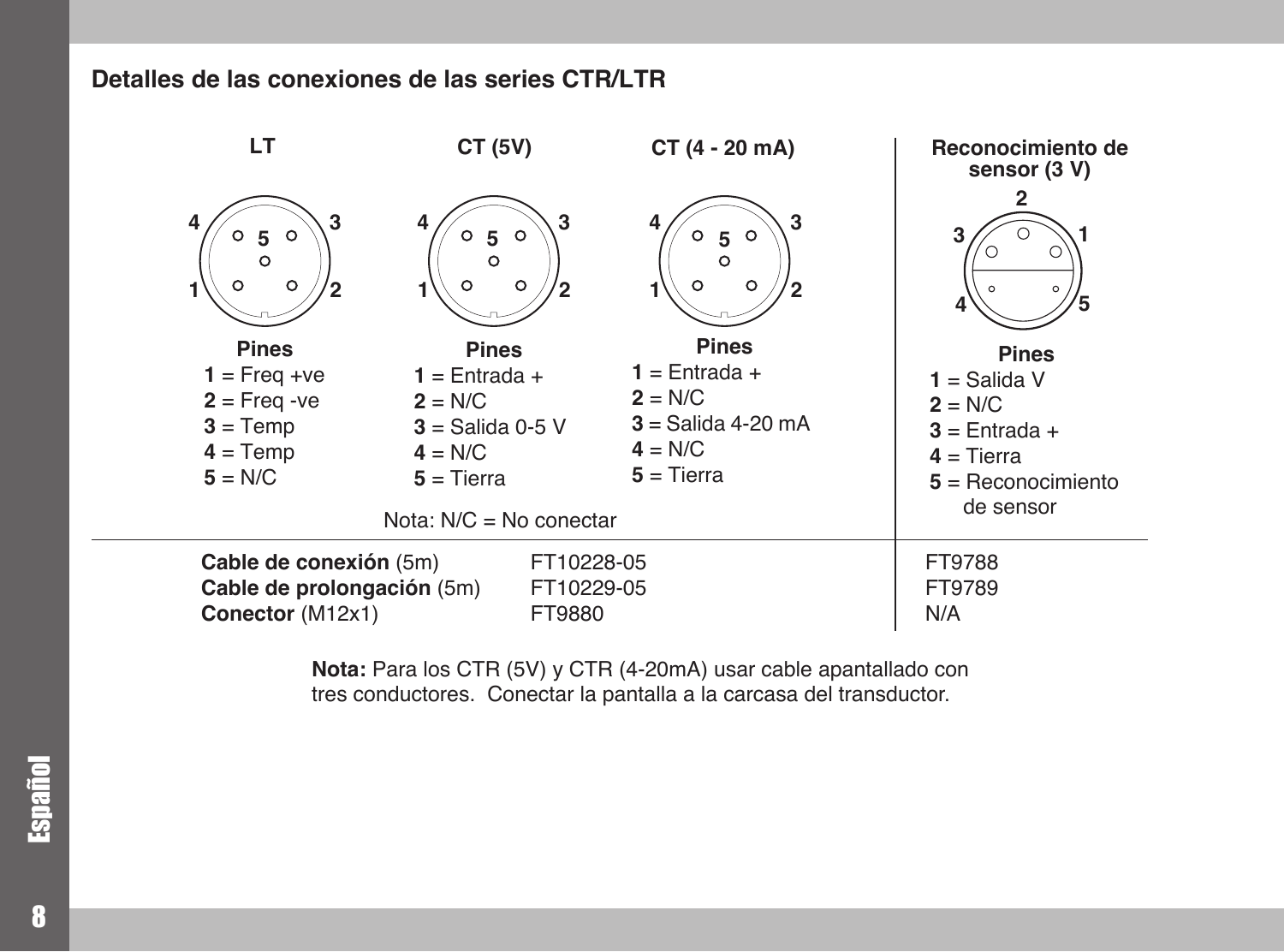# **Tabla de modelos**

| Modelo             | <b>Lumbreras principales</b>         | Lumbreras superiores*    | Caudal           | Presión máx.       |
|--------------------|--------------------------------------|--------------------------|------------------|--------------------|
| $C$ T300R-**-B-B-6 | 1" BSPP                              | 1/4" BSPP                | 8 - 300 lpm      | 420 bar            |
| CT300R-**-S-S-6    | 1-5/16" -12UN #16 SAE ORB            | 7/16" - 20 UN #4 SAE ORB | 2 - 80 US qpm    | 6000 psi           |
| CT400R-**-B-B-6    | 1" BSPP                              | $1/4$ " BSPP             | 10 - 400 lpm     | 420 bar            |
| CT400R-**-S-S-6    | 1-5/16" -12UN #16 SAE ORB            | 7/16" - 20 UN #4 SAE ORB | 2.5 - 100 US qpm | 6000 psi           |
| CT600R-**-F-B-3    | 1-1/2" #24 SAE Code 61 4-bolt flange | $1/4$ " BSPP             | 20 - 600 lpm     | 210 <sub>bar</sub> |
| CT600R-**-F-S-3    | 1-1/2" #24 SAE Code 61 4-bolt flange | 7/16" - 20 UN #4 SAE ORB | 5 - 160 US apm   | 3000 psi           |
| CT600R-**-S-B-7    | 1-7/8" -12UN #24 SAE ORB             | $1/4$ " BSPP             | 15 - 600 lpm     | 480 bar            |
| CT600R-**-S-S-7    | 1-7/8" -12UN #24 SAE ORB             | 7/16" - 20 UN #4 SAE ORB | 4 - 160 US apm   | 7000 psi           |
| CT750R-SR-F-B-3    | 1-1/2" #24 SAE Code 61 4-bolt flange | $1/4$ " BSPP             | 20 - 750 lpm     | 210 <sub>bar</sub> |
| CT750R-SR-F-S-3    | 1-1/2" #24 SAE Code 61 4-bolt flange | 7/16" - 20 UN #4 SAE ORB | 5 - 200 US apm   | 3000 psi           |
| CT750R-SR-S-B-7    | 1-7/8" -12UN #24 SAE ORB             | <b>1/4" BSPP</b>         | 20 - 750 lpm     | 480 bar            |
| CT750R-SR-S-S-7    | 1-7/8" -12UN #24 SAE ORB             | 7/16" - 20 UN #4 SAE ORB | 5 - 200 US qpm   | 7000 psi           |
| CT800R-**-F-B-3    | 1-1/2" #24 SAE Code 61 4-bolt flange | $1/4$ " BSPP             | 20 - 600 lpm     | 210 <sub>bar</sub> |
| CT800R-**-S-B-7    | 1-7/8" -12UN #24 SAE ORB             | 1/4" BSPP                | 20 - 800 lpm     | 480 bar            |
| CT800R-**-F-S-3    | 1-1/2" #24 SAE Code 61 4-bolt flange | 7/16" - 20 UN #4 SAE ORB | 5 - 210 US qpm   | 3000 psi           |
| CT800R-**-S-S-7    | 1-7/8" -12UN #24 SAE ORB             | 7/16" - 20 UN #4 SAE ORB | 5 - 210 US apm   | 7000 psi           |

En los modelos CT600, 750 y 800, con caudales inferiores a 86 l/min (23 gpm EE. UU.), la regulación de presión es limitada. La máxima presión regulable en esta región se calcula de la forma siguiente: presión máx. (bar) = 5 x caudal (l/min) +30.

| <b>Modelo</b>   | Lumbreras principales                       | Lumbreras superiores     | Caudal           | Presión máx. |
|-----------------|---------------------------------------------|--------------------------|------------------|--------------|
| LT300R-FM-B-B-6 | 1" BSPP                                     | 1/4" BSPP                | 8 - 300 lpm      | 420 bar      |
| LT300R-FM-S-S-6 | 1-5/16" -12UN #16 SAE ORB                   | 7/16" - 20 UN #4 SAE ORB | 2 - 80 US apm    | 6000 psi     |
| LT400R-FM-B-B-6 | 1" BSPP                                     | $1/4$ " BSPP             | $10 - 400$ lpm   | 420 bar      |
| LT400R-FM-S-S-6 | 1-5/16" -12UN #16 SAE ORB                   | 7/16" - 20 UN #4 SAE ORB | 2.5 - 100 US qpm | 6000 psi     |
| LT600R-FM-S-B-7 | 1-7/8" -12UN #24 SAE ORB                    | 1/4" BSPP                | $20 - 600$ lpm*  | 480 bar      |
| LT600R-FM-S-S-7 | 1-7/8" -12UN #24 SAE ORB                    | 7/16" - 20 UN #4 SAE ORB | 5 - 160 US qpm*  | 7000 psi     |
| LT600R-FM-F-B-3 | 1-1/2" #24 SAE Brida código 61, 4 tornillos | $1/4$ " BSPP             | 20 - 600 lpm*    | 210 bar      |
| LT600R-FM-F-S-3 | 1-1/2" #24 SAE Brida código 61, 4 tornillos | 7/16" - 20 UN #4 SAE ORB | 5 - 160 US qpm*  | 3000 psi     |
| LT800R-FM-S-B-7 | 1-7/8" -12UN #24 SAE ORB                    | 1/4" BSPP                | 20 - 800 lpm*    | 480 bar      |
| LT800R-FM-S-S-7 | 1-7/8" -12UN #24 SAE ORB                    | 7/16" - 20 UN #4 SAE ORB | 5 - 210 US apm*  | 7000 psi     |

\* En los modelos LT600R y LT800R, con caudales inferiores a 86 l/min (23 gpm EE. UU.) la regulación de presión es limitada. La máxima presión regulable en esta región se calcula de la forma siguiente: presión máx. (bar) = 5 x caudal (l/min) +30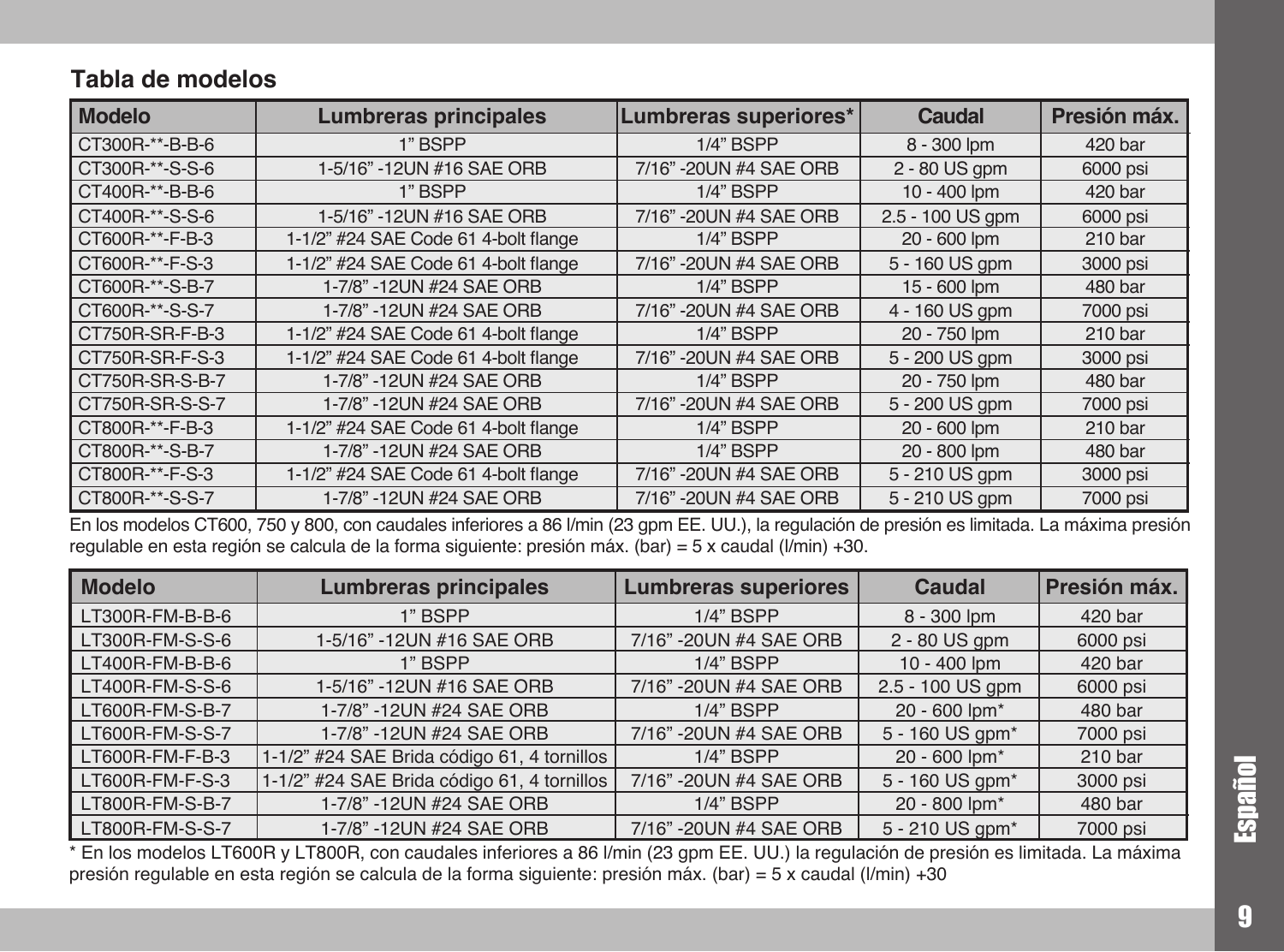# **Información técnica**

Todos los caudalímetros están calibrados de serie a 21 cSt. También ofrecemos calibraciones especiales para un intervalo de caudales a medida o para una viscosidad diferente. Para cualquier consulta sobre su aplicación concreta, póngase en contacto con nuestro departamento de ventas.

# **Gráfico de caída de presión**

Viscosidad del aceite hidráulico 21 centistokes (válvula de carga completamente abierta)



#### **Viscosidad del fluido**

El rendimiento de un caudalímetro de turbina puede verse afectado por la viscosidad del fluido medido. Nuestros caudalímetros de turbina están calibrados de serie entre 18 y 26 cSt (una viscosidad media de 21 cSt), que es la viscosidad cinemática típica para un fluido hidráulico que funciona a una temperatura de 50° C. La viscocidad cinemática de todo fluido hidráulico está relacionada con la temperatura del fluido. La tabla siguiente muestra el efecto de la temperatura sobre la viscosidad cinemática de diversos grados de aceite hidráulico.

El área sombreada de la tabla muestra el intervalo de viscosidades que pueden medirse con un caudalímetro de calibración estándar con mínimo efecto sobre la exactitud (menos de  $\pm$  1% a fondo de escala).

Los caudalímetros pueden calibrarse especialmente para una viscosidad diferente a la estándar o podemos asesorar sobre el error esperado cuando el caudalímetro se utiliza con otras viscosidades. Para más información póngase en contacto con el departamento de ventas.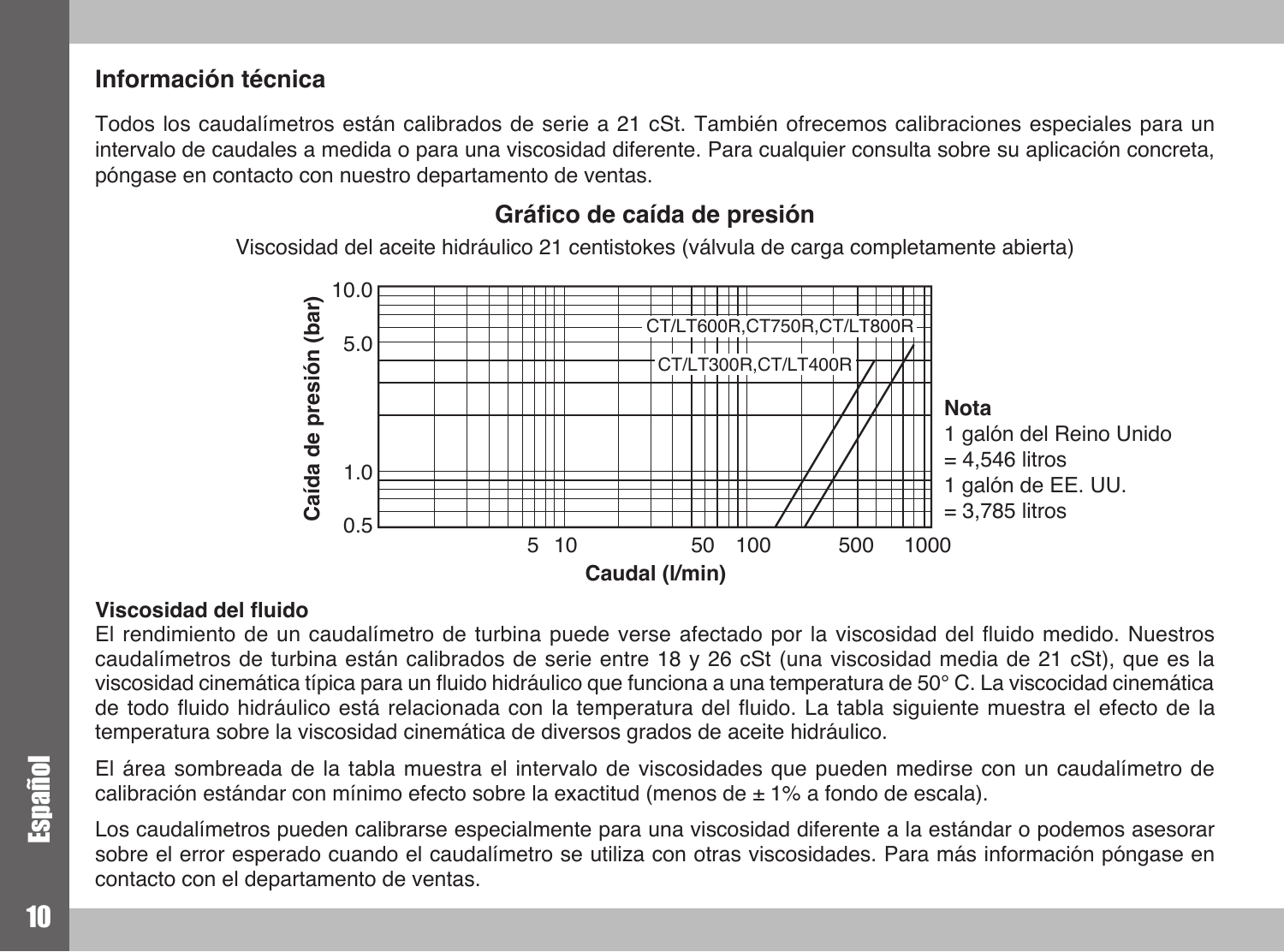**Tabla de viscosidades cinemáticas (cSt) de distintos aceites minerales a temperaturas específicas**

|         | Tipo de fluido |              |              |              |              |              |
|---------|----------------|--------------|--------------|--------------|--------------|--------------|
| Temp °C | <b>ISO15</b>   | <b>ISO22</b> | <b>ISO32</b> | <b>ISO37</b> | <b>ISO46</b> | <b>ISO68</b> |
| 0       | 85.9           | 165.6        | 309.3        | 449.9        | 527.6        | 894.3        |
| 10      | 49.0           | 87.0         | 150.8        | 204.7        | 244.9        | 393.3        |
| 20      | 30.4           | 50.5         | 82.2         | 105.5        | 127.9        | 196.1        |
| 30      | 20.1           | 31.6         | 48.8         | 59.8         | 73.1         | 107.7        |
| 40      | 14.0           | 21.0         | 31.0         | 36.6         | 44.9         | 63.9         |
| 50      | 10.2           | 14.7         | 20.8         | 23.9         | 29.4         | 40.5         |
| 60      | 7.7            | 10.7         | 14.7         | 16.5         | 20.2         | 27.2         |
| 70      | 6.0            | 8.1          | 10.9         | 12.0         | 14.6         | 19.2         |
| 80      | 4.8            | 6.4          | 8.4          | 9.1          | 11.1         | 14.3         |
| 90      | 4.0            | 5.2          | 6.6          | 7.2          | 8.7          | 11.1         |
| 100     | 3.3            | 4.3          | 5.5          | 6.0          | 7.1          | 8.9          |

ISO 15, 22, 32, 46 y 68: basados en las cifras típicas de la gama Esso Nuto de aceites hidráulicos minerales. ISO 37: basado en el aceite hidráulico mineral Shell Tellus.

 $11$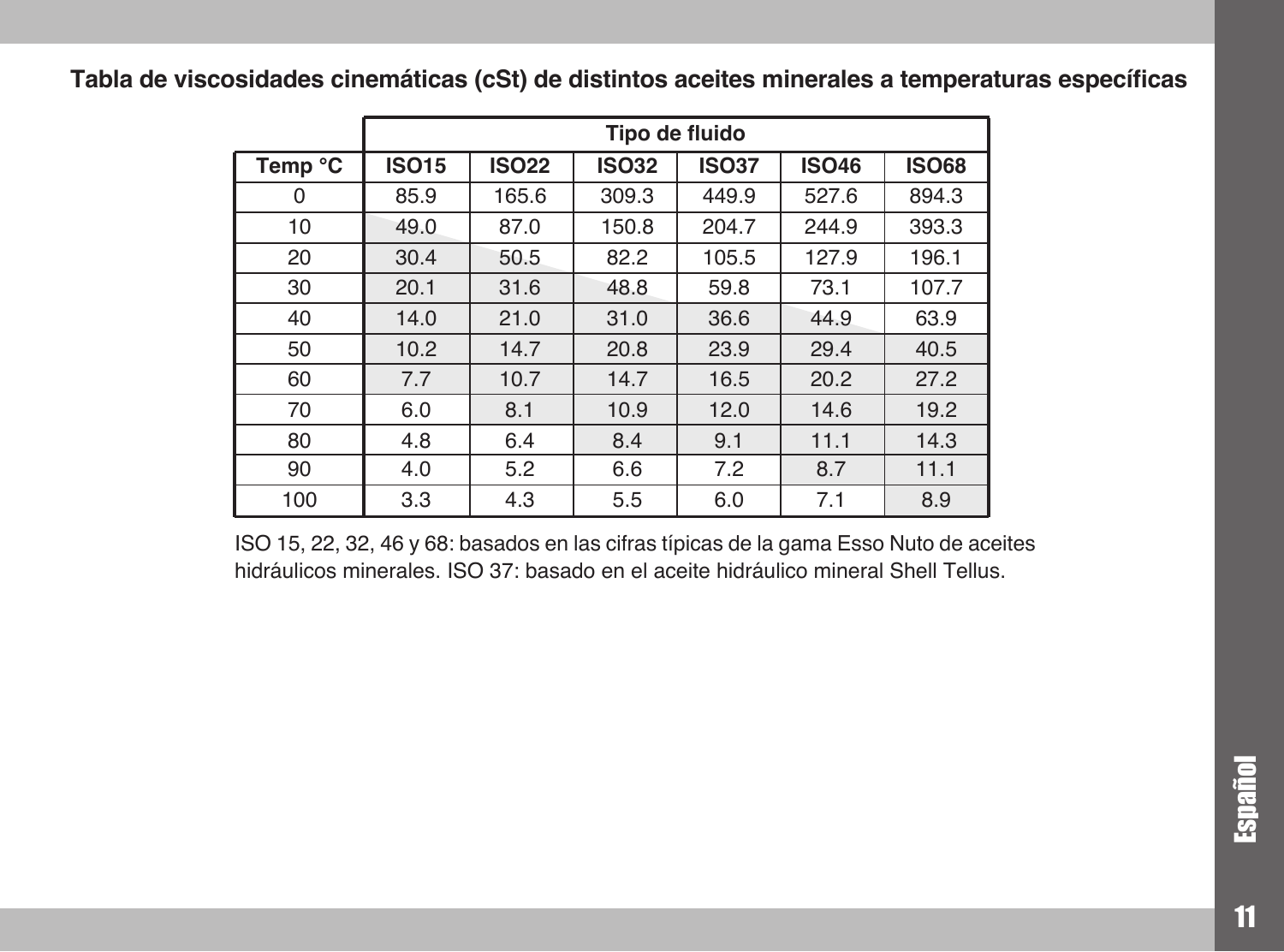# **Mantenimiento y revisión**

Sustitución de discos rotos. Este procedimiento debe ser realizado únicamente por parte de personal debidamente capacitado.



Esquema de sustitución de discos rotos. Nota: se muestra el comprobador DHM. El procedimiento para el modelo LTR es igual.

- Coloque el primer disco en la válvula.
- $\bullet$  Coloque el espaciador.
- $\bullet$  Coloque el segundo disco encima del espaciador.
- l Enrosque el portadiscos y apriételo a 54 Nm (40 lb.ft).
- l Desenrosque completamente la válvula de carga.

# **Calibración**

El intervalo recomendado entre calibraciones es de 12 meses. El intervalo máximo entre calibraciones es de 36 meses. La exactitud del aparato puede verse afectada por el ciclo de funcionamiento, el estado del fluido o intervalos prolongados entre recalibraciones.

#### **Accesorios**

Webtec y sus distribuidores locales ofrecen una amplia gama de accesorios, entre ellos: transductores de presión (gama MPT), adaptadores para sensores de alta temperatura y presión (gama TP125), cables y pantallas remotas (gama DP130).

12<br>12<br>Español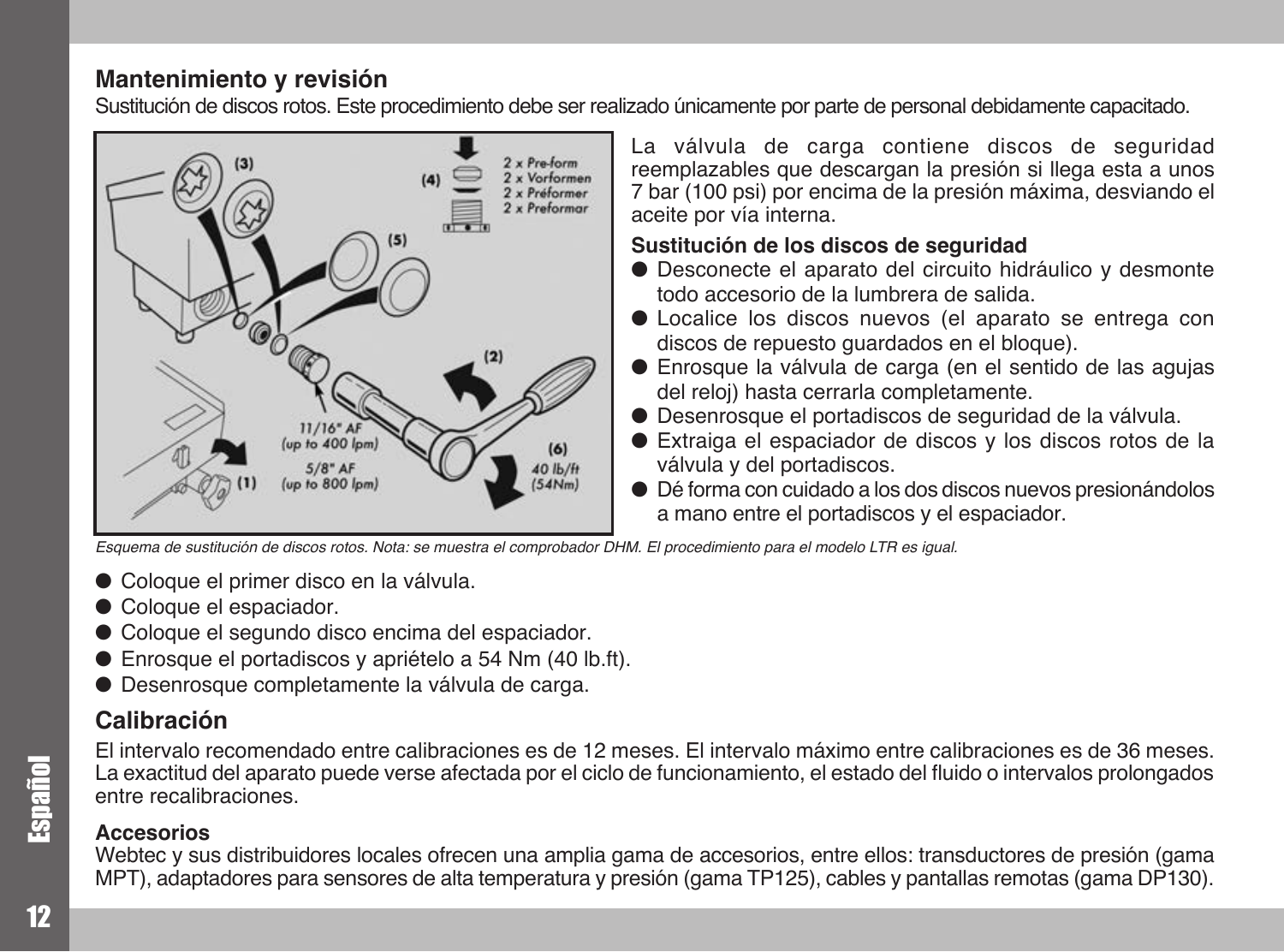#### **Manufacturer's Limited Warranty**

Webtec Products Ltd. warrants to the original purchaser, for the period of one year from the date of purchase, that the product is free from defect in materials and workmanship. This warranty does not cover any part of the product that has been damaged due to abuse or operation beyond the specifications stated by Webtec Products Ltd. in the associated literature. Webtec Products Ltd. sole obligation under the warranty is limited to the repair or the replacement of parts, at no charge, found to be defective after inspection by Webtec Products Ltd. or one of its divisions. Repair or replacement of parts will be at Webtec Products Ltd. discretion. Authorisation from Webtec Products Ltd. is required before any product can be returned under warranty. Cost of shipping and handling is covered during the first 12 months from the date of purchase. Webtec Products Ltd. is not liable for any consequential damages or any contingent liabilities arising out of the failure of the product, component part or accessory. The above warranty supersedes and is in place of all other warranties, either expressed or implied and all other obligation or liabilities. No agent, or representative or distributor has any authority to alter the terms of this warranty in any way.

#### **Begrenzte Garantie des Herstellers**

Webtec Products Ltd. garantiert an den Erstkäufer, über einen Zeitraum von einem Jahr ab Verkaufsdatum, dass das Produkt frei von Fehlern in Material und Verarbeitung ist. Diese Garantie erstreckt sich nicht auf Teile des Produkts, welche durch Missbrauch, fehlerhafter Bedienung oder Bedienung über die Grenzen der Spezifikationen (wie von Webtec Products Ltd in der Literatur angegeben) hinaus, entstanden sind. Die einzige Verpflichtung von Webtec Products Ltd. unter dieser Garantie, ist beschränkt auf die kostenlose Reparatur oder den Ersatz von Teilen, welche für defekt befunden wurden, nach einer Inspektion von Webtec Products Ltd, oder einer ihrer Divisionen. Reparatur oder Ersatz von Teilen erfolgt nach Ermessen von Webtec Products Ltd. Eine Ermächtigung durch Webtec Products Ltd ist notwendig, bevor ein Produkt unter Garantie retourniert werden darf. Versand-und Bearbeitungsgebühren sind, während den ersten 12 Monaten ab Verkaufsdatum, gedeckt. Nach 12 Monaten ab Verkaufsdatum sind Versand und Bearbeitungsgebühren nicht durch die Garantie gedeckt. Webtec Products Ltd. ist nicht haftbar für Folgeschäden oder Folgekosten, welche durch einen Ausfall oder einer Fehlfunktion des Produkts, Zubehörs, Teile davon oder Komponententeile entstehen könnten. Obige Garantie ersetzt und ist anstelle aller anderen Garantien, welche angeführt oder angedeutet wurden und anstelle aller anderen Verpflichtungen und Verbindlichkeiten. Kein Wiederverkäufer, Agent oder Distributor hat ein Recht die Konditionen dieser Garantie in irgendeiner Weise zu ändern.

#### **Garantie limitée du fabricant**

Webtec Products Ltd. garantit à l'acheteur original, pendant un an à compter de la date d'achat, que le produit est libre de tout défaut dans les matériaux ou défaut de fabrication. La présente garantie ne couvre aucune partie du produit ayant été endommagée suite à tout usage abusif ou non conforme aux spécifications formulées par Webtec Products Ltd. dans la documentation associée. La seule obligation de Webtec Products Ltd. aux termes de la garantie est limitée à la réparation ou au remplacement, à titre gratuit, des pièces défectueuses après inspection par Webtec Products Ltd. ou l'une de ses divisions. La réparation ou le remplacement des pièces est décidé à la discrétion de Webtec Products Ltd. Une autorisation de Webtec Products Ltd. est requise avant qu'un produit puisse être retourné sous garantie. Les frais d'expédition et de manutention sont couverts pendant les 12 premiers mois à compter de la date d'achat. Webtec Products Ltd. n'est pas tenue pour responsable de tous dommages indirects et dénie toute responsabilité contingente qui résulterait de toute panne du produit, de ses composantes ou de ses accessoires. La garantie annule et remplace toutes les autres garanties, explicites ou implicites, et toute autre obligation ou responsabilité. Aucun agent, représentant ou distributeur n'est autorisé à modifier de quelque façon que ce soit les conditions de la présente garantie.

#### **Garantía limitada del fabricante**

Webtec Products Ltd. garantiza al comprador original, por un período de un año a partir de la fecha de compra, que el producto carece de defectos de materiales y mano de obra. Esta garantía no cubre ninguna pieza del producto que se haya dañado debido a abuso u operación fuera de las especificaciones indicadas por Webtec Products Ltd. en los folletos relacionados. La única obligación de Webtec Products Ltd. de acuerdo a esta garantía se limita a la reparación o sustitución de piezas, sin cargo alguno, que se hallen defectuosas tras inspección por parte de Webtec Products Ltd. o una de sus divisiones. La decisión de reparar o sustituir piezas será a discreción de Webtec Products Ltd. Antes de que se pueda devolver bajo garantía cualquier producto se requerirá autorización de Webtec Products Ltd. Está cubierto el coste de transporte y manipulación durante los primeros 12 meses a partir de la fecha de compra. Webtec Products Ltd. no es responsable de ningún daño consecuencial ni de pasivos contingentes que se ocasionen debido al fallo del producto, de una pieza componente o de un accesorio. Esta garantía anula y sustituye cualquier otra garantía, bien explícita o implícita, y cualesquiera otras obligaciones o responsabilidades. Ningún agente, representante o distribuidor posee autoridad para modificar las condiciones de esta garantía de ninguna forma.